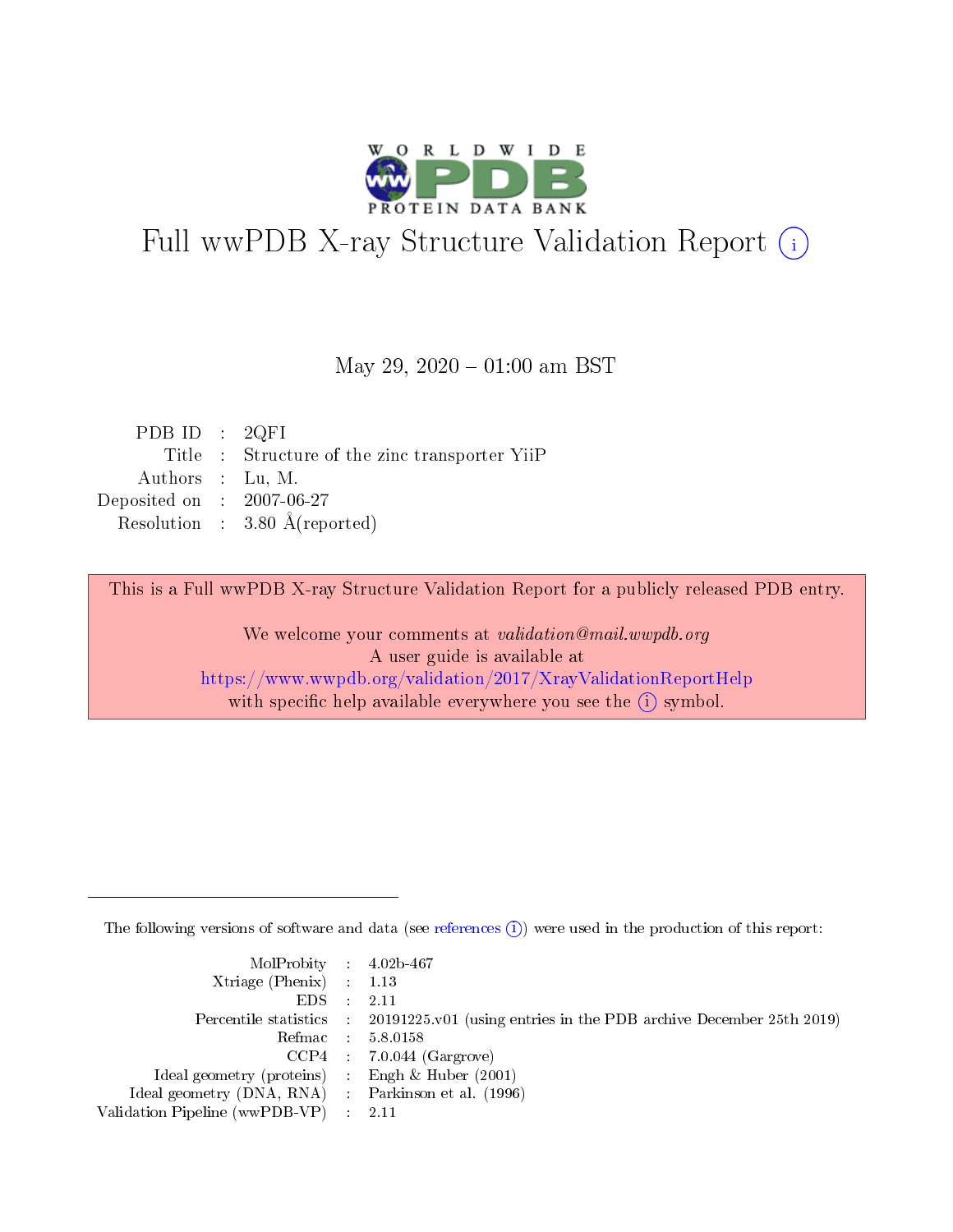# 1 [O](https://www.wwpdb.org/validation/2017/XrayValidationReportHelp#overall_quality)verall quality at a glance  $(i)$

The following experimental techniques were used to determine the structure: X-RAY DIFFRACTION

The reported resolution of this entry is 3.80 Å.

Percentile scores (ranging between 0-100) for global validation metrics of the entry are shown in the following graphic. The table shows the number of entries on which the scores are based.



| Metric                | Whole archive<br>$(\#\text{Entries})$ | Similar resolution<br>$(\#\text{Entries}, \text{resolution range}(\text{\AA}))$ |
|-----------------------|---------------------------------------|---------------------------------------------------------------------------------|
| $R_{free}$            | 130704                                | $1212(4.00-3.60)$                                                               |
| Clashscore            | 141614                                | $1288(4.00-3.60)$                                                               |
| Ramachandran outliers | 138981                                | $1243(4.00-3.60)$                                                               |
| Sidechain outliers    | 138945                                | $1237(4.00-3.60)$                                                               |
| RSRZ outliers         | 127900                                | $(4.00-3.60)$<br>1121                                                           |

The table below summarises the geometric issues observed across the polymeric chains and their fit to the electron density. The red, orange, yellow and green segments on the lower bar indicate the fraction of residues that contain outliers for  $>=$  3, 2, 1 and 0 types of geometric quality criteria respectively. A grey segment represents the fraction of residues that are not modelled. The numeric value for each fraction is indicated below the corresponding segment, with a dot representing fractions  $\epsilon=5\%$  The upper red bar (where present) indicates the fraction of residues that have poor fit to the electron density. The numeric value is given above the bar.

| Mol | Chain | Length  |            | Quality of chain |     |     |    |  |  |  |
|-----|-------|---------|------------|------------------|-----|-----|----|--|--|--|
|     |       | 300     | 5%<br>12%  | 38%              | 33% | 12% | 5% |  |  |  |
|     |       | $300\,$ | 17%<br>15% | 39%              | 29% | 12% | 5% |  |  |  |

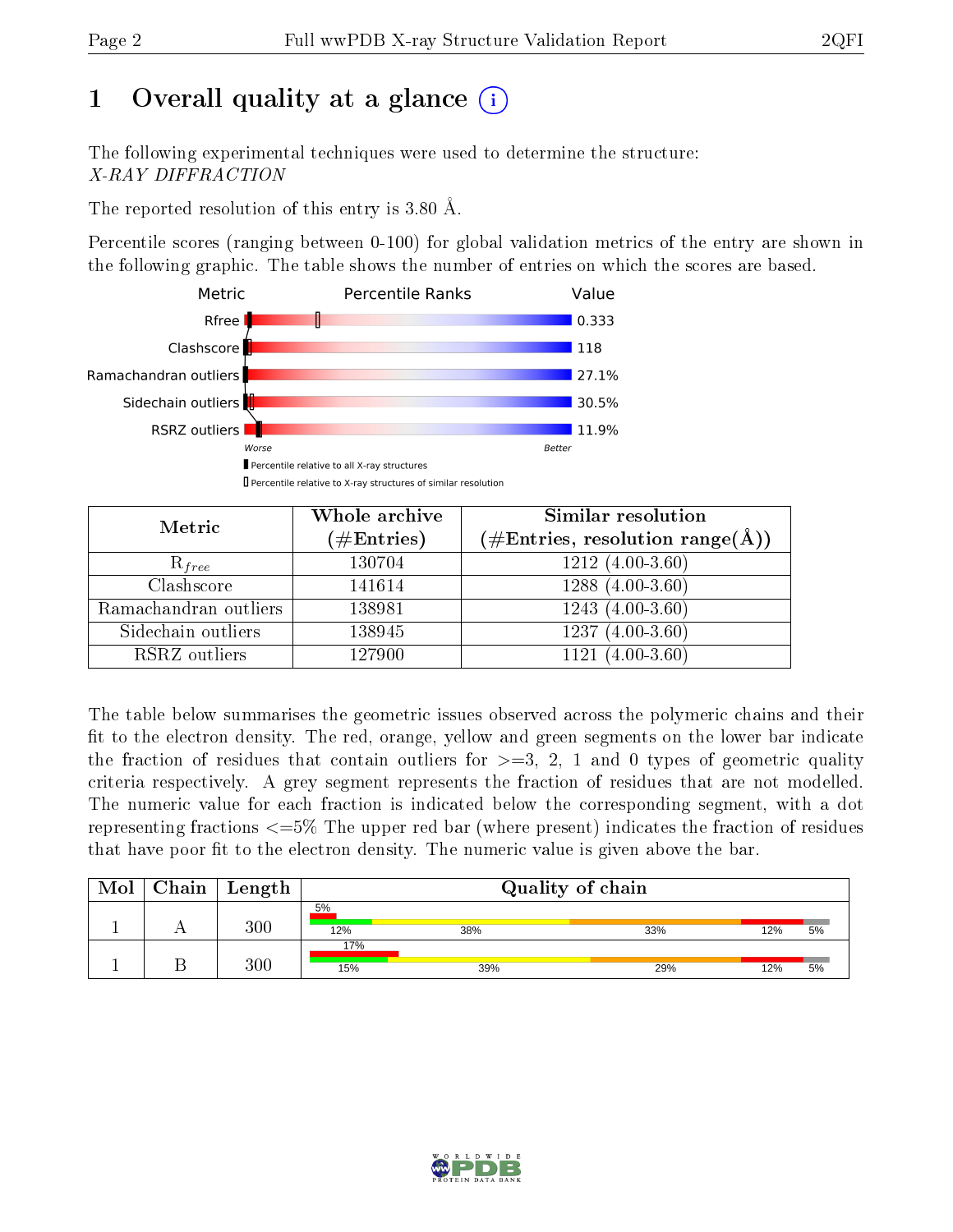# 2 Entry composition (i)

There are 2 unique types of molecules in this entry. The entry contains 4417 atoms, of which 0 are hydrogens and 0 are deuteriums.

In the tables below, the ZeroOcc column contains the number of atoms modelled with zero occupancy, the AltConf column contains the number of residues with at least one atom in alternate conformation and the Trace column contains the number of residues modelled with at most 2 atoms.

 $\bullet$  Molecule 1 is a protein called Ferrous-iron efflux pump fieF.

| Mol | Chain   Residues | Atoms                    |                                                                       |     |  |    | $\text{ZeroOcc}$   AltConf   Trace |  |
|-----|------------------|--------------------------|-----------------------------------------------------------------------|-----|--|----|------------------------------------|--|
|     | 286              | Total<br>2205            | 1419 378 397                                                          | N.  |  | 11 |                                    |  |
|     | 286              | $\mathrm{Total}$<br>2205 | $\overline{\mathbf{C}}$ . The $\overline{\mathbf{C}}$<br>1419 378 397 | -N- |  |    |                                    |  |

• Molecule 2 is ZINC ION (three-letter code: ZN) (formula: Zn).

|  | Mol   Chain   Residues | Atoms    | $ZeroOcc$   AltConf |
|--|------------------------|----------|---------------------|
|  |                        | Total Zn |                     |
|  |                        | Total Zn |                     |

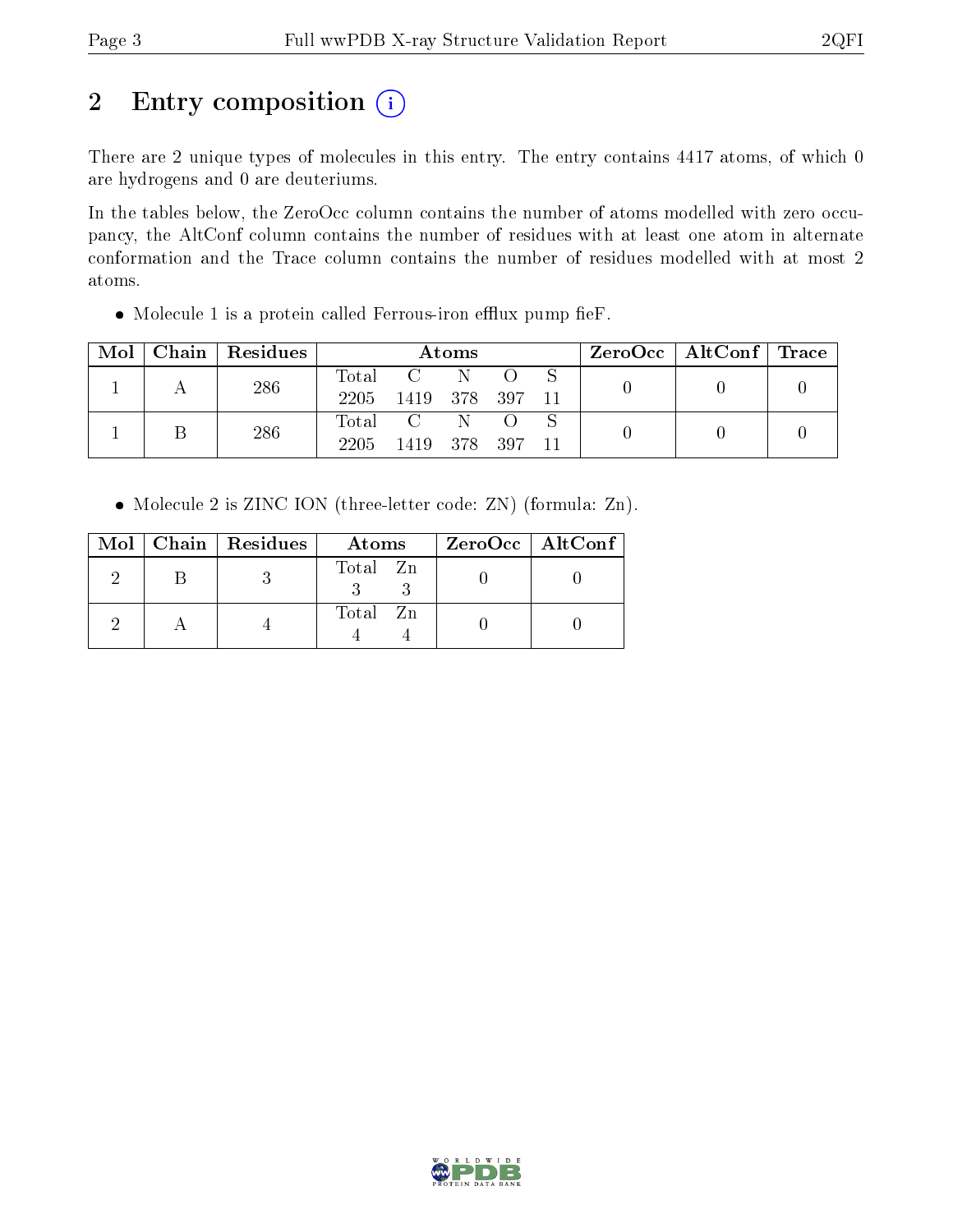# 3 Residue-property plots  $(i)$

These plots are drawn for all protein, RNA and DNA chains in the entry. The first graphic for a chain summarises the proportions of the various outlier classes displayed in the second graphic. The second graphic shows the sequence view annotated by issues in geometry and electron density. Residues are color-coded according to the number of geometric quality criteria for which they contain at least one outlier: green  $= 0$ , yellow  $= 1$ , orange  $= 2$  and red  $= 3$  or more. A red dot above a residue indicates a poor fit to the electron density (RSRZ  $> 2$ ). Stretches of 2 or more consecutive residues without any outlier are shown as a green connector. Residues present in the sample, but not in the model, are shown in grey.



• Molecule 1: Ferrous-iron efflux pump fie $F$ 

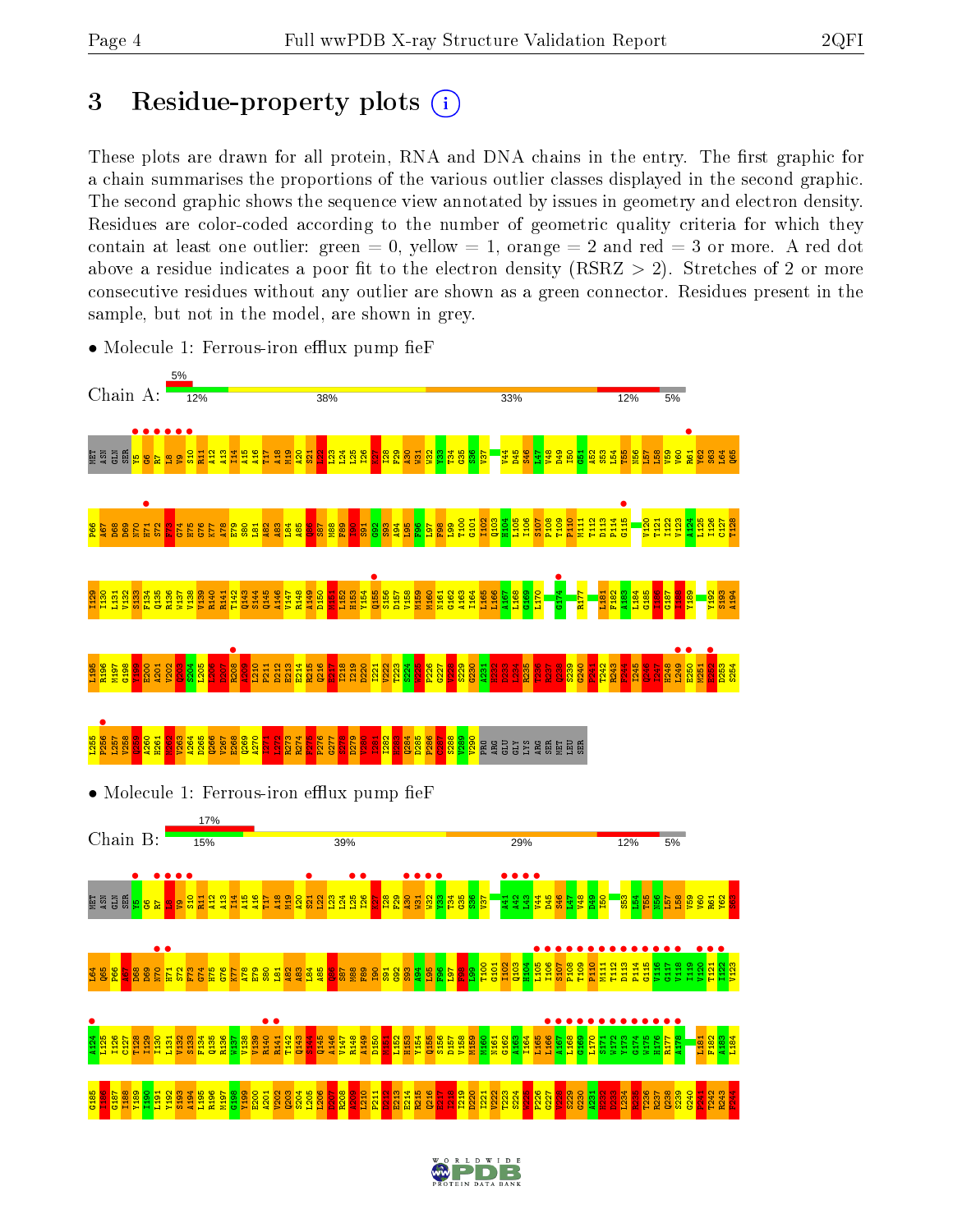I245 Q246 I247 H248 L249 E250 • M251 E252 D253 S254 L255 P256 L257 V258 Q259 A260 H261 M262 V263 A264 D265 Q266 V267 E268 Q269 A270 I271 L272 R273 R274 F275 P276 G277 S278 D279 V280 I281 I282 H283 Q284 D285 P286 C287 S288 V289 V290 PRO ARG GLU GLY LYS ARG SER MET LEU SER

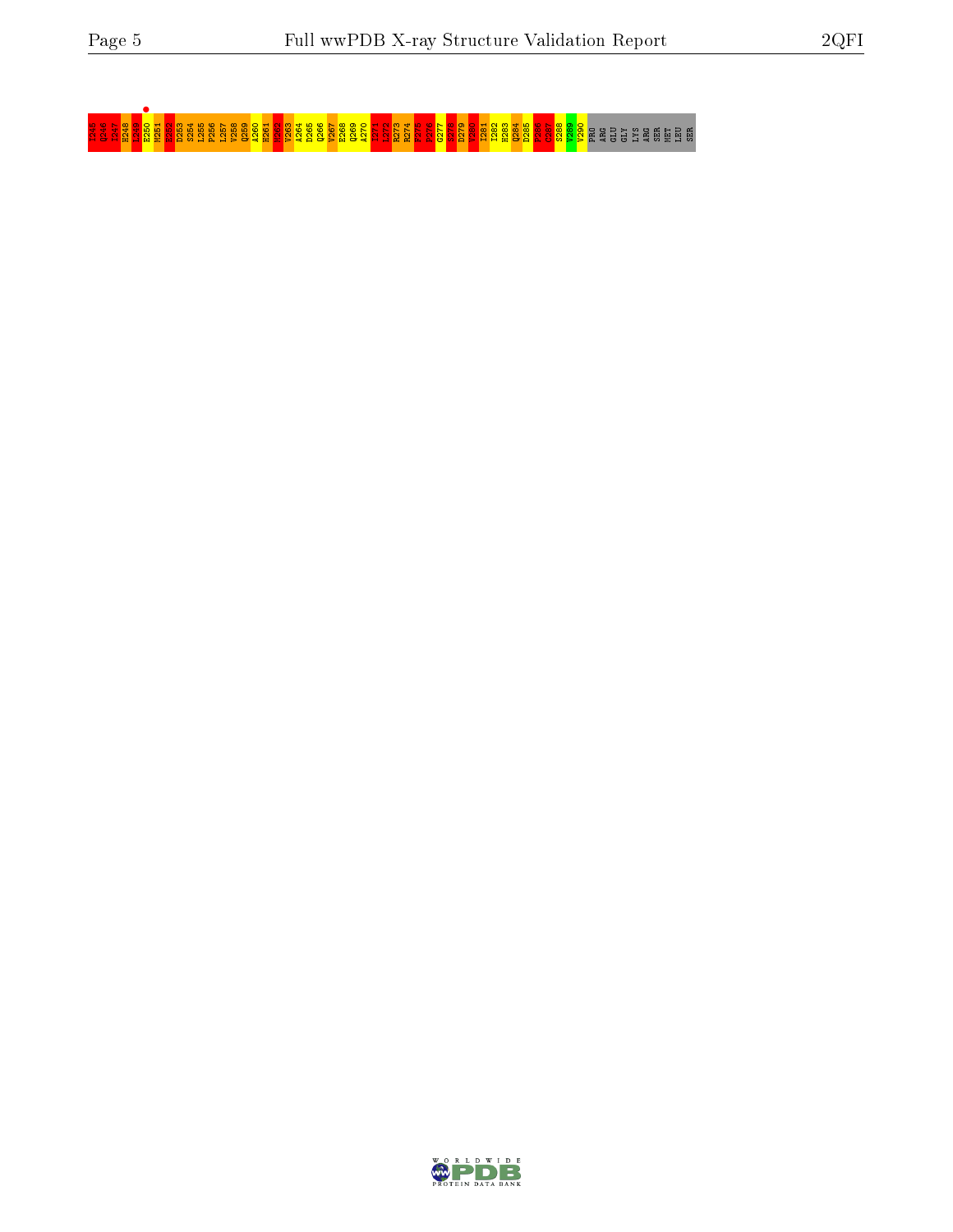# 4 Data and refinement statistics  $(i)$

| Property                                                             | Value                                           | Source                       |
|----------------------------------------------------------------------|-------------------------------------------------|------------------------------|
| Space group                                                          | P 2 2 21                                        | Depositor                    |
| Cell constants                                                       | $106.66\rm\AA$<br>110.84Å<br>$130.66\text{\AA}$ |                              |
| a, b, c, $\alpha$ , $\beta$ , $\gamma$                               | $90.00^\circ$<br>$90.00^\circ$<br>$90.00^\circ$ | Depositor                    |
| Resolution $(A)$                                                     | 12.00<br>$-3.80$                                | Depositor                    |
|                                                                      | 39.29<br>$-3.79$                                | <b>EDS</b>                   |
| % Data completeness                                                  | $100.0 (12.00-3.80)$                            | Depositor                    |
| (in resolution range)                                                | 97.4 (39.29-3.79)                               | <b>EDS</b>                   |
| $R_{merge}$                                                          | $0.13\,$                                        | Depositor                    |
| $\mathrm{R}_{sym}$                                                   | 0.13                                            | Depositor                    |
| $\langle I/\sigma(I) \rangle^{-1}$                                   | 2.23 (at $3.76\text{\AA}$ )                     | Xtriage                      |
| Refinement program                                                   | <b>REFMAC 5.2.0005</b>                          | Depositor                    |
|                                                                      | $\overline{0.322}$ ,<br>0.329                   | Depositor                    |
| $R, R_{free}$                                                        | 0.348<br>0.333<br>$\ddot{\phantom{a}}$          | DCC                          |
| $R_{free}$ test set                                                  | 772 reflections $(4.97\%)$                      | wwPDB-VP                     |
| Wilson B-factor $(A^2)$                                              | 118.0                                           | Xtriage                      |
| Anisotropy                                                           | 0.553                                           | Xtriage                      |
| Bulk solvent $k_{sol}(e/\mathring{A}^3)$ , $B_{sol}(\mathring{A}^2)$ | $0.16$ , $155.3$                                | <b>EDS</b>                   |
| L-test for twinning <sup>2</sup>                                     | $< L >$ = 0.40, $< L2 >$ = 0.23                 | $\overline{\text{X}}$ triage |
| Estimated twinning fraction                                          | $0.086$ for k,h,-l                              | Xtriage                      |
| $F_o, F_c$ correlation                                               | 0.83                                            | <b>EDS</b>                   |
| Total number of atoms                                                | 4417                                            | wwPDB-VP                     |
| Average B, all atoms $(A^2)$                                         | 200.0                                           | wwPDB-VP                     |

Xtriage's analysis on translational NCS is as follows: The largest off-origin peak in the Patterson function is  $4.67\%$  of the height of the origin peak. No significant pseudotranslation is detected.

<sup>&</sup>lt;sup>2</sup>Theoretical values of  $\langle |L| \rangle$ ,  $\langle L^2 \rangle$  for acentric reflections are 0.5, 0.333 respectively for untwinned datasets, and 0.375, 0.2 for perfectly twinned datasets.



<span id="page-5-1"></span><span id="page-5-0"></span><sup>1</sup> Intensities estimated from amplitudes.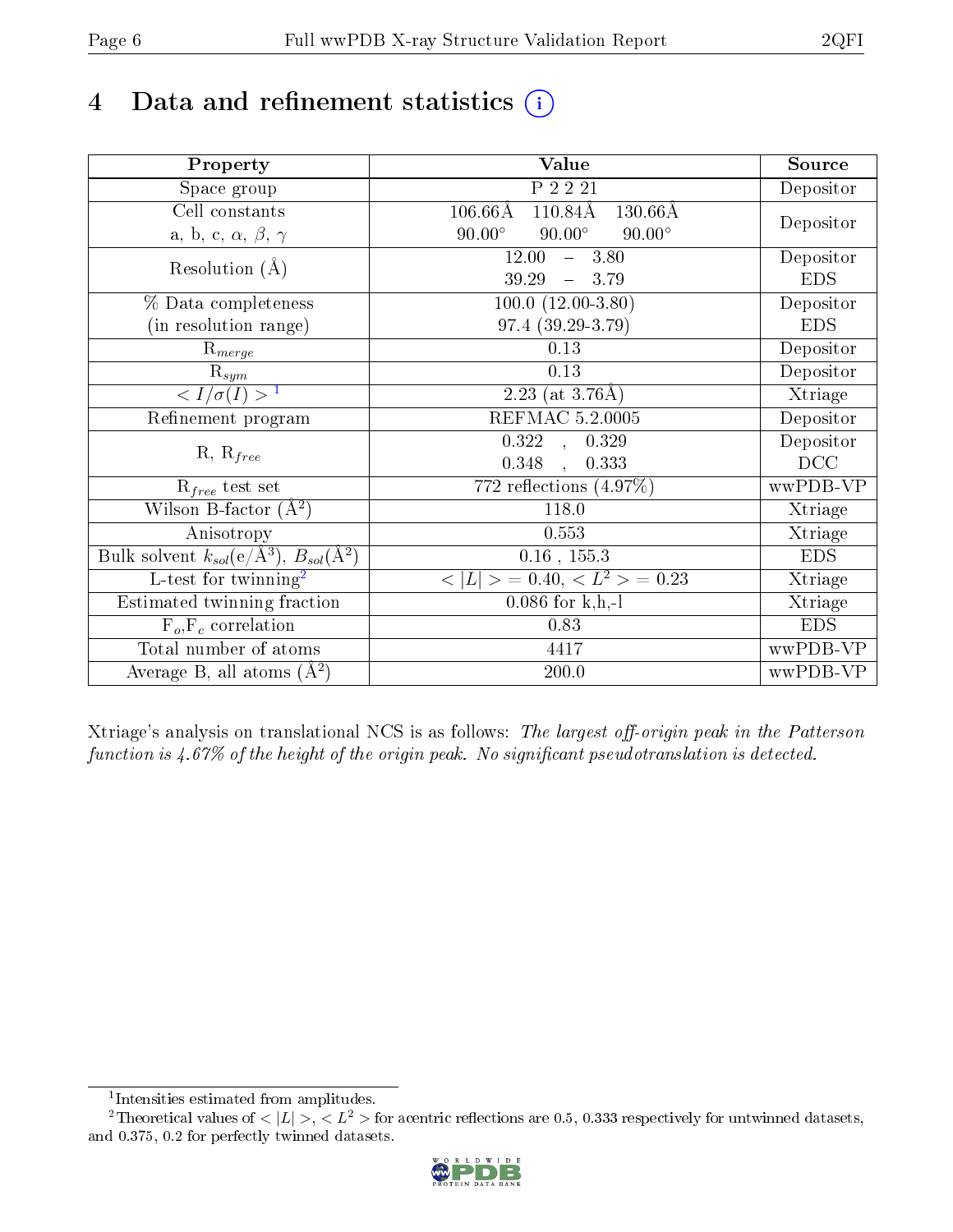# 5 Model quality  $(i)$

## 5.1 Standard geometry  $(i)$

Bond lengths and bond angles in the following residue types are not validated in this section: ZN

The Z score for a bond length (or angle) is the number of standard deviations the observed value is removed from the expected value. A bond length (or angle) with  $|Z| > 5$  is considered an outlier worth inspection. RMSZ is the root-mean-square of all Z scores of the bond lengths (or angles).

| Mol | Chain |      | Bond lengths        | Bond angles |                     |  |
|-----|-------|------|---------------------|-------------|---------------------|--|
|     |       | RMSZ | $\ Z\  > 5$         | RMSZ        | $\# Z  > 5$         |  |
|     |       | 1.41 | $25/2252$ $(1.1\%)$ | 1.39        | $37/3069$ $(1.2\%)$ |  |
|     |       | 1.07 | $9/2252(0.4\%)$     | 1.22        | $18/3069$ $(0.6\%)$ |  |
| AH  | ΑH    | 1 25 | $34/4504$ $(0.8\%)$ | 1.31        | $55/6138(0.9\%)$    |  |

Chiral center outliers are detected by calculating the chiral volume of a chiral center and verifying if the center is modelled as a planar moiety or with the opposite hand.A planarity outlier is detected by checking planarity of atoms in a peptide group, atoms in a mainchain group or atoms of a sidechain that are expected to be planar.

|  | Mol   Chain   $\#\text{Chirality outliers}$   $\#\text{Planarity outliers}$ |  |
|--|-----------------------------------------------------------------------------|--|
|  |                                                                             |  |
|  |                                                                             |  |
|  |                                                                             |  |

All (34) bond length outliers are listed below:

| Mol          | Chain | Res | <b>Type</b> | Atoms       | $\mathbf{Z}$ | Observed $(A)$                | Ideal(A) |
|--------------|-------|-----|-------------|-------------|--------------|-------------------------------|----------|
| 1            | B     | 245 | ILE         | $CA-CB$     | 8.52         | 1.74                          | 1.54     |
| $\mathbf{1}$ | А     | 279 | ASP         | $CB-CG$     | 7.99         | 1.68                          | 1.51     |
| $\mathbf{1}$ | А     | 247 | ILE         | $CA-CB$     | 7.64         | 1.72                          | 1.54     |
| $\mathbf{1}$ | B     | 247 | <b>ILE</b>  | $CA-CB$     | 7.59         | 1.72                          | 1.54     |
| $\mathbf 1$  | А     | 268 | GLU         | $CG$ - $CD$ | 7.35         | 1.62                          | 1.51     |
| $\mathbf{1}$ | А     | 275 | PHE         | $CB-CG$     | 7.32         | 1.63                          | 1.51     |
| 1            | А     | 238 | <b>GLN</b>  | $N$ -CA     | 7.28         | 1.60                          | 1.46     |
| $\mathbf{1}$ | А     | 244 | PHE         | $CB-CG$     | $-7.00$      | 1.39                          | 1.51     |
| $\mathbf{1}$ | А     | 266 | <b>GLN</b>  | $CG$ - $CD$ | 6.83         | 1.66                          | 1.51     |
| $\mathbf{1}$ | B     | 286 | PRO         | $N$ -CA     | $-6.76$      | 1.35                          | 1.47     |
| $\mathbf{1}$ | А     | 244 | PHE         | $CD2-CE2$   | $-6.75$      | 1.25                          | 1.39     |
| $\mathbf{1}$ | B     | 279 | <b>ASP</b>  | $CB-CG$     | 6.63         | 1.65                          | 1.51     |
| 1            | А     | 200 | GLU         | $CB-CG$     | 6.48         | 1.64                          | 1.52     |
| 1            | А     | 217 | GLU         | $CG$ - $CD$ | 6.19         | 1.61                          | 1.51     |
|              |       |     |             |             |              | <i>Continued on next page</i> |          |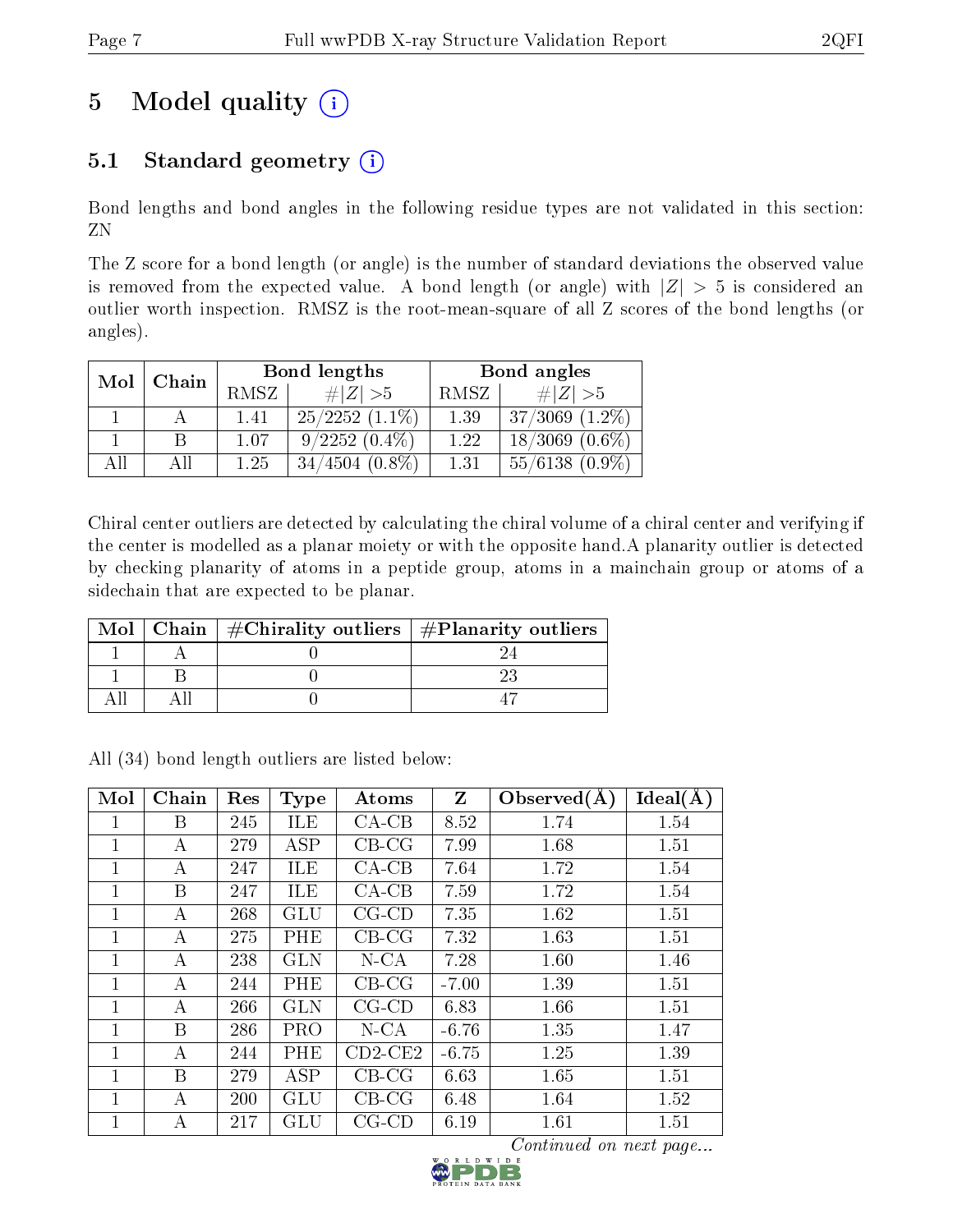| Mol          | Chain            | Res | Type       | Atoms        | $\mathbf{Z}$ | Observed $(A)$ | $Ideal(\AA)$ |
|--------------|------------------|-----|------------|--------------|--------------|----------------|--------------|
| $\mathbf{1}$ | A                | 209 | <b>ALA</b> | $CA-CB$      | 6.17         | 1.65           | 1.52         |
| $\mathbf{1}$ | $\bf{A}$         | 275 | PHE        | $CG$ - $CD1$ | 6.13         | 1.48           | 1.38         |
| $\mathbf{1}$ | $\bf{A}$         | 90  | ILE        | $CA-CB$      | 6.05         | 1.68           | 1.54         |
| $\mathbf{1}$ | $\bf{A}$         | 275 | PHE        | $CG$ - $CD2$ | 5.98         | 1.47           | 1.38         |
| $\mathbf{1}$ | $\boldsymbol{B}$ | 275 | PHE        | $CB-CG$      | 5.98         | 1.61           | 1.51         |
| 1            | A                | 225 | TRP        | $CB-CG$      | $-5.86$      | 1.39           | 1.50         |
| $\mathbf{1}$ | $\bf{A}$         | 238 | <b>GLN</b> | $CB-CG$      | 5.70         | 1.68           | 1.52         |
| $\mathbf{1}$ | Α                | 275 | PHE        | $CD1$ -CE1   | 5.68         | 1.50           | 1.39         |
| $\mathbf{1}$ | $\bf{A}$         | 238 | <b>GLN</b> | $CG$ - $CD$  | 5.42         | 1.63           | 1.51         |
| $\mathbf{1}$ | $\boldsymbol{B}$ | 252 | <b>GLU</b> | $CB-CG$      | 5.39         | 1.62           | 1.52         |
| $\mathbf 1$  | A                | 252 | <b>GLU</b> | $CG$ - $CD$  | 5.26         | 1.59           | 1.51         |
| $\mathbf{1}$ | A                | 259 | <b>GLN</b> | $CG$ - $CD$  | 5.24         | 1.63           | 1.51         |
| $\mathbf{1}$ | $\bf{A}$         | 232 | <b>HIS</b> | $CA-CB$      | 5.18         | 1.65           | 1.53         |
| $\mathbf{1}$ | A                | 238 | <b>GLN</b> | $CA-C$       | 5.16         | 1.66           | 1.52         |
| $\mathbf{1}$ | $\boldsymbol{B}$ | 238 | <b>GLN</b> | $N$ -CA      | 5.13         | 1.56           | 1.46         |
| $\mathbf{1}$ | A                | 241 | <b>PRO</b> | $CG$ - $CD$  | 5.09         | 1.67           | 1.50         |
| $\mathbf{1}$ | $\bf{A}$         | 233 | <b>ASP</b> | $CA-C$       | 5.08         | 1.66           | 1.52         |
| 1            | B                | 217 | <b>GLU</b> | $CG$ - $CD$  | 5.03         | 1.59           | 1.51         |
| $\mathbf{1}$ | A                | 237 | $\rm{ARG}$ | $N$ -CA      | 5.02         | 1.56           | 1.46         |
| $\mathbf{1}$ | B                | 279 | ASP        | $N$ -CA      | 5.00         | 1.56           | 1.46         |

All (55) bond angle outliers are listed below:

| Mol          | Chain            | Res | Type       | Atoms       | Z       | $\text{Observed}({}^o)$ | $\text{Ideal}({}^o)$ |
|--------------|------------------|-----|------------|-------------|---------|-------------------------|----------------------|
| 1            | А                | 233 | ASP        | $N$ -CA-C   | 8.50    | 133.95                  | 111.00               |
| $\mathbf{1}$ | B                | 279 | <b>ASP</b> | CB-CG-OD1   | 7.66    | 125.19                  | 118.30               |
| 1            | $\boldsymbol{A}$ | 247 | ILE        | $N$ -CA-CB  | 7.59    | 128.26                  | 110.80               |
| 1            | А                | 249 | <b>LEU</b> | $CA-CB-CG$  | 7.50    | 132.56                  | 115.30               |
| $\mathbf 1$  | B                | 233 | <b>ASP</b> | $N$ -CA-C   | 7.44    | 131.09                  | 111.00               |
| $\mathbf{1}$ | B                | 247 | ILE        | $N$ -CA-CB  | 7.39    | 127.79                  | 110.80               |
| 1            | B                | 249 | <b>LEU</b> | $CA-CB-CG$  | 7.36    | 132.23                  | 115.30               |
| $\mathbf{1}$ | А                | 281 | ILE        | $CB-CA-C$   | $-7.27$ | 97.07                   | 111.60               |
| 1            | А                | 279 | ASP        | $CB-CG-OD1$ | 7.10    | 124.69                  | 118.30               |
| $\mathbf 1$  | $\bf{A}$         | 244 | PHE        | $N$ -CA-C   | 7.01    | 129.93                  | 111.00               |
| 1            | A                | 280 | VAL        | $N$ -CA-C   | $-6.98$ | 92.17                   | 111.00               |
| $\mathbf{1}$ | $\overline{A}$   | 238 | <b>GLN</b> | $N$ -CA-C   | 6.92    | 129.68                  | 111.00               |
| $\mathbf{1}$ | B                | 279 | ASP        | $N$ -CA-C   | $-6.86$ | 92.49                   | 111.00               |
| $\mathbf{1}$ | B                | 244 | PHE        | $N$ -CA-C   | 6.70    | 129.10                  | 111.00               |
| $\mathbf{1}$ | А                | 232 | HIS        | $CB$ -CA-C  | 6.48    | 123.36                  | 110.40               |
| $\mathbf{1}$ | А                | 283 | HIS        | $N$ -CA-C   | $-6.45$ | 93.58                   | 111.00               |
| 1            | А                | 252 | GLU        | $C-N-CA$    | 6.38    | 137.65                  | 121.70               |
| 1            | B                | 241 | PRO        | $N$ -CA-C   | 6.38    | 128.68                  | 112.10               |

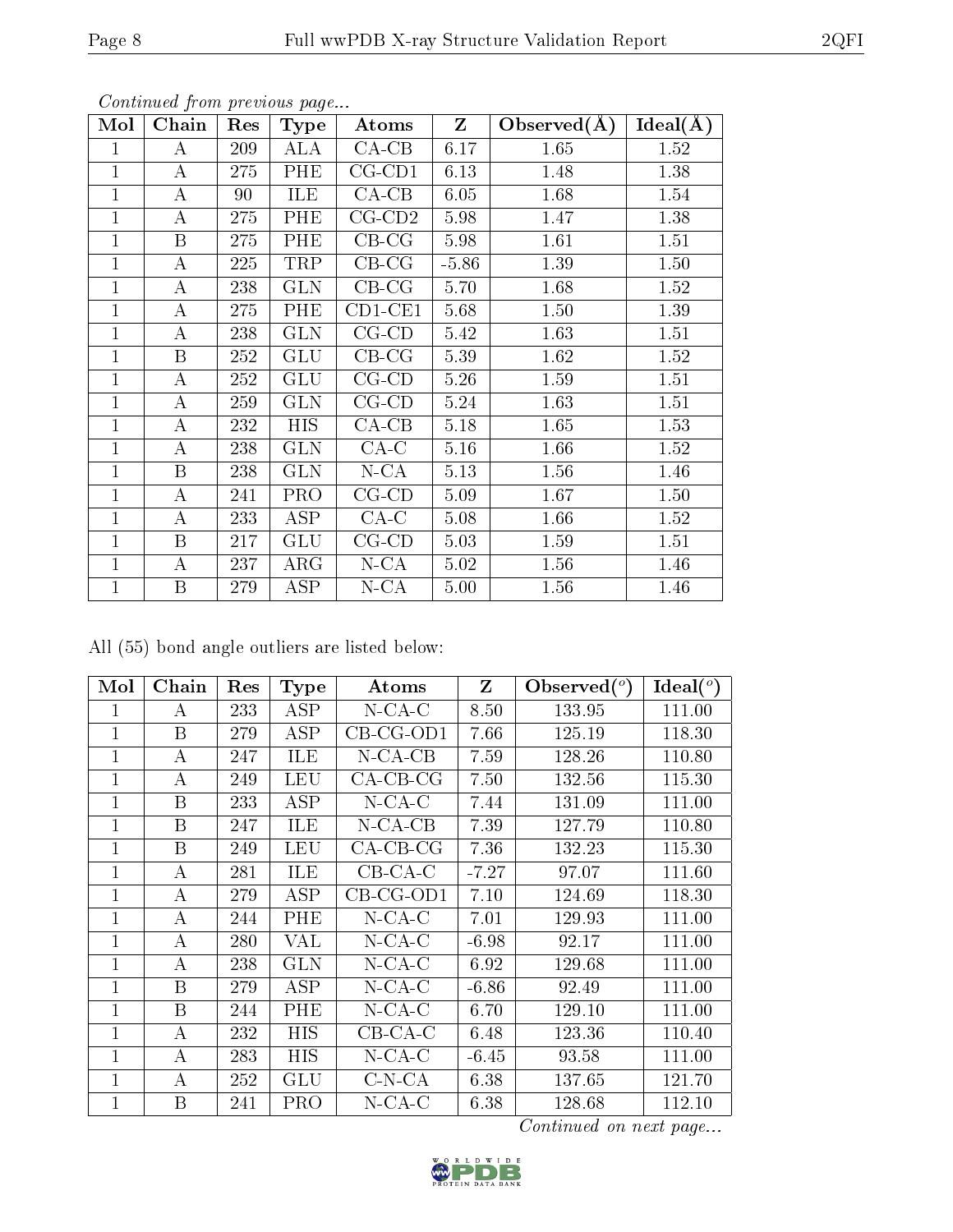| Mol            | Chain              | Res | Type                                        | Atoms                      | Z        | $\text{Observed}({}^o)$ | Ideal $(°)$ |
|----------------|--------------------|-----|---------------------------------------------|----------------------------|----------|-------------------------|-------------|
| $\mathbf{1}$   | B                  | 252 | $\overline{\text{GLU}}$                     | $\overline{\text{C-N-CA}}$ | 6.38     | 137.64                  | 121.70      |
| $\mathbf{1}$   | A                  | 241 | <b>PRO</b>                                  | $N$ -CA-C                  | 6.32     | 128.54                  | 112.10      |
| $\mathbf{1}$   | А                  | 83  | $\overline{\mathrm{A}}\mathrm{L}\mathrm{A}$ | $N$ -CA-C                  | $-6.29$  | 94.02                   | 111.00      |
| $\mathbf{1}$   | $\boldsymbol{B}$   | 232 | <b>HIS</b>                                  | $CB-CA-C$                  | 6.21     | 122.82                  | 110.40      |
| $\mathbf{1}$   | $\bf{A}$           | 152 | <b>LEU</b>                                  | $\overline{CA-CB-CG}$      | 6.08     | 129.29                  | 115.30      |
| $\mathbf{1}$   | $\bf{A}$           | 58  | <b>LEU</b>                                  | $CA$ -CB-CG                | $-5.89$  | 101.74                  | 115.30      |
| $\mathbf{1}$   | $\bf{A}$           | 75  | $H\overline{IS}$                            | $N$ -CA-C                  | 5.74     | 126.50                  | 111.00      |
| $\overline{1}$ | $\overline{A}$     | 248 | <b>HIS</b>                                  | $N$ -CA-C                  | 5.74     | 126.50                  | 111.00      |
| $\mathbf{1}$   | $\bf{A}$           | 225 | TRP                                         | $\overline{CA}$ -CB-CG     | $-5.72$  | 102.83                  | 113.70      |
| $\mathbf{1}$   | $\boldsymbol{A}$   | 207 | $\overline{\text{ASP}}$                     | $CB-CG-OD1$                | 5.70     | 123.43                  | 118.30      |
| $\mathbf{1}$   | $\bf{A}$           | 206 | <b>LEU</b>                                  | $N$ -CA-C                  | $-5.67$  | 95.69                   | 111.00      |
| $\overline{1}$ | $\overline{\rm A}$ | 199 | <b>TYR</b>                                  | $CA-CB-CG$                 | $-5.63$  | 102.71                  | 113.40      |
| $\mathbf{1}$   | $\bf{A}$           | 208 | $\rm{ARG}$                                  | NE-CZ-NH <sub>2</sub>      | $-5.61$  | 117.49                  | 120.30      |
| $\mathbf{1}$   | $\boldsymbol{A}$   | 279 | <b>ASP</b>                                  | $N$ -CA-C                  | $-5.59$  | 95.90                   | 111.00      |
| $\mathbf{1}$   | A                  | 287 | <b>CYS</b>                                  | $N$ -CA-C                  | 5.55     | 125.98                  | 111.00      |
| $\mathbf{1}$   | $\boldsymbol{A}$   | 68  | $\overline{\text{ASP}}$                     | $N$ -CA-C                  | $-5.53$  | 96.07                   | 111.00      |
| $\mathbf{1}$   | $\bf{A}$           | 75  | $\overline{HIS}$                            | $CB-CA-C$                  | $-5.53$  | 99.34                   | 110.40      |
| $\mathbf{1}$   | $\boldsymbol{A}$   | 91  | <b>SER</b>                                  | $N$ -CA-C                  | $-5.51$  | 96.13                   | 111.00      |
| $\mathbf{1}$   | $\boldsymbol{A}$   | 90  | ILE                                         | $CB-CA-C$                  | 5.50     | 122.60                  | 111.60      |
| $\mathbf{1}$   | $\, {\bf B}$       | 207 | <b>ASP</b>                                  | $N$ -CA-C                  | $-5.45$  | 96.28                   | 111.00      |
| $\mathbf{1}$   | $\bf{A}$           | 249 | <b>LEU</b>                                  | $CB-CG-CD2$                | 5.44     | 120.24                  | 111.00      |
| $\mathbf{1}$   | $\, {\bf B}$       | 235 | $\rm{ARG}$                                  | NE-CZ-NH1                  | 5.42     | 123.01                  | 120.30      |
| $\mathbf{1}$   | $\bf{A}$           | 73  | PHE                                         | $CB-CA-C$                  | $-5.42$  | 99.56                   | 110.40      |
| $\mathbf{1}$   | B                  | 232 | <b>HIS</b>                                  | $\overline{C}$ -N-CA       | $-5.36$  | 108.31                  | 121.70      |
| $\mathbf{1}$   | $\bf{A}$           | 287 | <b>CYS</b>                                  | $CA-C-N$                   | $-5.33$  | 105.47                  | 117.20      |
| $\mathbf{1}$   | B                  | 68  | <b>ASP</b>                                  | $N$ -CA-C                  | $-5.33$  | 96.62                   | 111.00      |
| $\overline{1}$ | $\overline{A}$     | 207 | $\overline{\text{ASP}}$                     | $CB-CG-OD2$                | $-5.30$  | 113.53                  | 118.30      |
| $\mathbf{1}$   | B                  | 254 | <b>SER</b>                                  | $N$ -CA-C                  | $-5.26$  | 96.80                   | 111.00      |
| $\mathbf{1}$   | $\, {\bf B}$       | 248 | $\overline{HIS}$                            | $CB-CA-C$                  | $5.25\,$ | 120.91                  | 110.40      |
| $\perp$        | В                  | 8   | <b>LEU</b>                                  | $\overline{CA-CB-CG}$      | 5.17     | 127.20                  | 115.30      |
| $\mathbf{1}$   | Α                  | 141 | $\rm{ARG}$                                  | $N$ -CA-C                  | $-5.12$  | 97.19                   | 111.00      |
| 1              | $\boldsymbol{A}$   | 277 | <b>GLY</b>                                  | $N$ -CA-C                  | $-5.11$  | 100.32                  | 113.10      |
| $\mathbf{1}$   | B                  | 272 | <b>LEU</b>                                  | $CA-CB-CG$                 | $5.10\,$ | 127.03                  | 115.30      |
| $\mathbf 1$    | A                  | 234 | <b>LEU</b>                                  | $CB-CG-CD1$                | 5.08     | 119.64                  | 111.00      |
| $\mathbf{1}$   | А                  | 236 | <b>THR</b>                                  | $N$ -CA-CB                 | $-5.07$  | 100.66                  | 110.30      |
| $\mathbf{1}$   | Β                  | 58  | <b>LEU</b>                                  | $CA-CB-CG$                 | $-5.04$  | 103.71                  | 115.30      |
| $\mathbf{1}$   | A                  | 22  | LEU                                         | $CA$ -CB-CG                | 5.01     | 126.82                  | 115.30      |

Continued from previous page...

There are no chirality outliers.

All (47) planarity outliers are listed below:

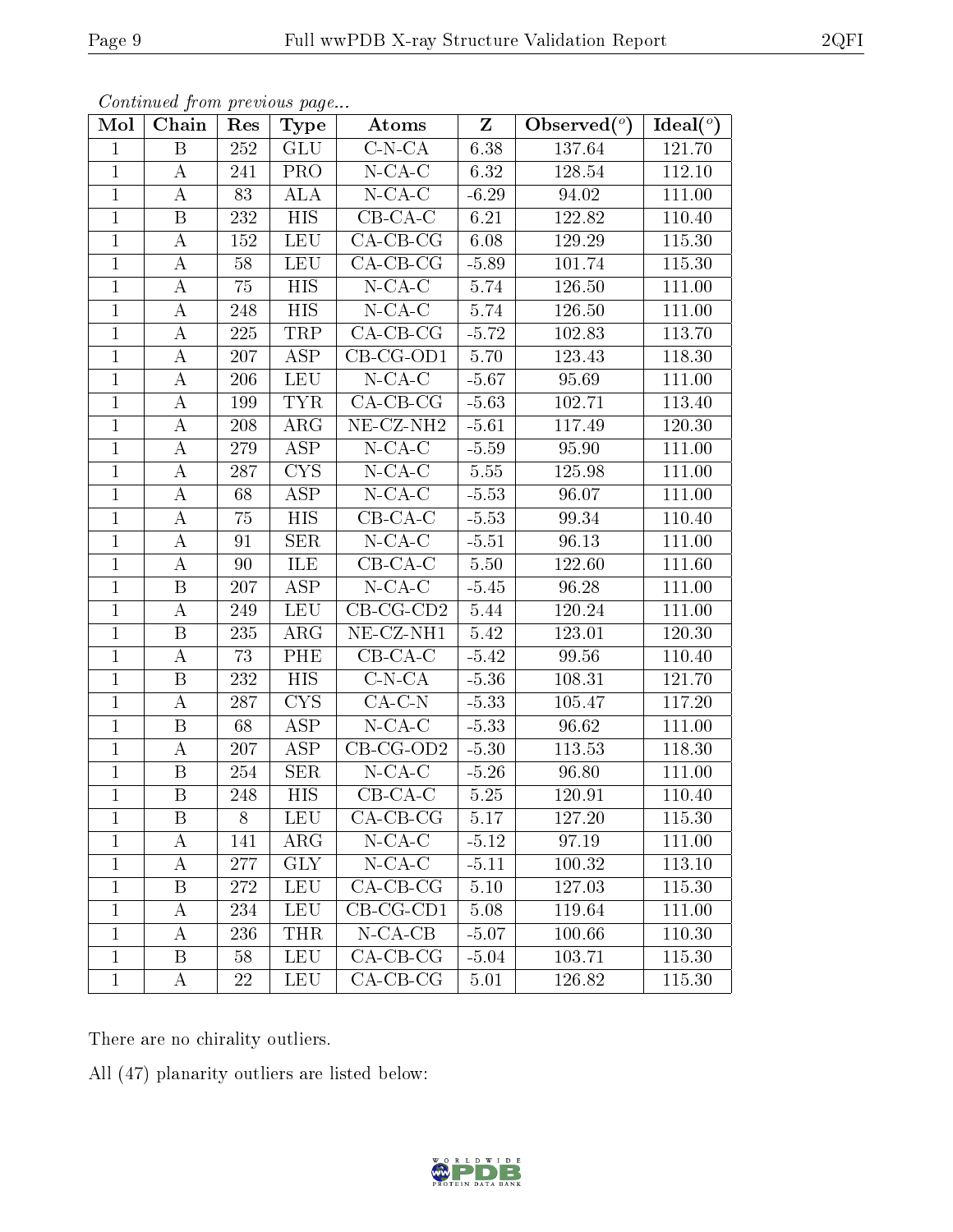| Mol            | ${\bf Chain}$           | $_{\rm Res}$     | $_{\rm Type}$           | Group                          |
|----------------|-------------------------|------------------|-------------------------|--------------------------------|
| $\overline{1}$ | A                       | 140              | $\overline{\rm{ARG}}$   | Peptide                        |
| $\overline{1}$ | A                       | 144              | <b>SER</b>              | Peptide                        |
| $\overline{1}$ | A                       | 194              | <b>ALA</b>              | Peptide                        |
| $\overline{1}$ | А                       | 195              | LEU                     | $\overline{\mathrm{Pept}}$ ide |
| $\overline{1}$ | $\overline{\rm A}$      | 203              | <b>GLN</b>              | Peptide                        |
| $\overline{1}$ | $\overline{A}$          | 209              | $\overline{\rm ALA}$    | Peptide                        |
| $\overline{1}$ | $\overline{\rm A}$      | 210              | <b>LEU</b>              | Peptide                        |
| $\mathbf{1}$   | A                       | 225              | TRP                     | Peptide                        |
| $\overline{1}$ | $\overline{\rm A}$      | 228              | $\overline{\text{VAL}}$ | Peptide                        |
| $\overline{1}$ | $\overline{\rm A}$      | 234              | <b>LEU</b>              | Peptide                        |
| $\overline{1}$ | $\overline{A}$          | 240              | $\overline{\text{GLY}}$ | Peptide                        |
| $\overline{1}$ | $\overline{\rm A}$      | 243              | ${\rm ARG}$             | Peptide                        |
| $\mathbf{1}$   | $\overline{\rm A}$      | 246              | <b>GLN</b>              | $\overline{\text{Pe}}$ ptide   |
| $\overline{1}$ | $\overline{\rm A}$      | 258              | $\overline{\text{VAL}}$ | Peptide                        |
| $\overline{1}$ | $\overline{\rm A}$      | 27               | $\overline{\text{LYS}}$ | Peptide                        |
| $\overline{1}$ | $\overline{\rm A}$      | 271              | ILE                     | Peptide                        |
| $\mathbf{1}$   | $\overline{\rm A}$      | 272              | LEU                     | Peptide                        |
| $\overline{1}$ | $\overline{\rm A}$      | 278              | $\overline{\text{SER}}$ | Peptide                        |
| $\overline{1}$ | A                       | 280              | VAL                     | Peptide                        |
| $\overline{1}$ | A                       | $\overline{287}$ | $\overline{\text{CYS}}$ | Peptide                        |
| $\overline{1}$ | A                       | $\sqrt{6}$       | <b>GLY</b>              | Peptide                        |
| $\overline{1}$ | A                       | $\overline{63}$  | <b>SER</b>              | Peptide                        |
| $\overline{1}$ | $\overline{\rm A}$      | $\overline{76}$  | <b>GLY</b>              | Peptide                        |
| $\overline{1}$ | $\overline{\rm A}$      | 97               | LEU                     | Peptide                        |
| $\overline{1}$ | B                       | 140              | ${\rm ARG}$             | Peptide                        |
| $\overline{1}$ | $\overline{\mathrm{B}}$ | 141              | $\rm{ARG}$              | Peptide                        |
| $\mathbf{1}$   | $\overline{\mathrm{B}}$ | 144              | <b>SER</b>              | Peptide                        |
| $\overline{1}$ | $\overline{\mathrm{B}}$ | 194              | $\overline{\rm ALA}$    | Peptide                        |
| $\overline{1}$ | B                       | 203              | <b>GLN</b>              | Peptide                        |
| 1              | Β                       | 209              | ALA                     | Peptide                        |
| $\mathbf 1$    | Β                       | 210              | <b>LEU</b>              | Peptide                        |
| $\mathbf 1$    | Β                       | 225              | TRP                     | Peptide                        |
| $\mathbf{1}$   | $\overline{\mathrm{B}}$ | 228              | VAL                     | Peptide                        |
| $\mathbf{1}$   | Β                       | 243              | ${\rm ARG}$             | Peptide                        |
| $\overline{1}$ | B                       | 246              | $\overline{\text{GLN}}$ | Peptide                        |
| $\mathbf{1}$   | Β                       | 252              | $_{\rm GLU}$            | Peptide                        |
| $\mathbf{1}$   | B                       | 258              | $\overline{\text{VAL}}$ | Peptide                        |
| $\mathbf{1}$   | Β                       | 27               | $\overline{\text{LYS}}$ | Peptide                        |
| $\overline{1}$ | Β                       | 271              | ILE                     | Peptide                        |
| $\mathbf{1}$   | Β                       | 272              | LEU                     | Peptide                        |
| $\mathbf 1$    | Β                       | 276              | PRO                     | Peptide                        |
| $\mathbf{1}$   | Β                       | 278              | <b>SER</b>              | Peptide                        |
| $\mathbf{1}$   | Β                       | 280              | VAL                     | Peptide                        |
|                |                         |                  |                         |                                |

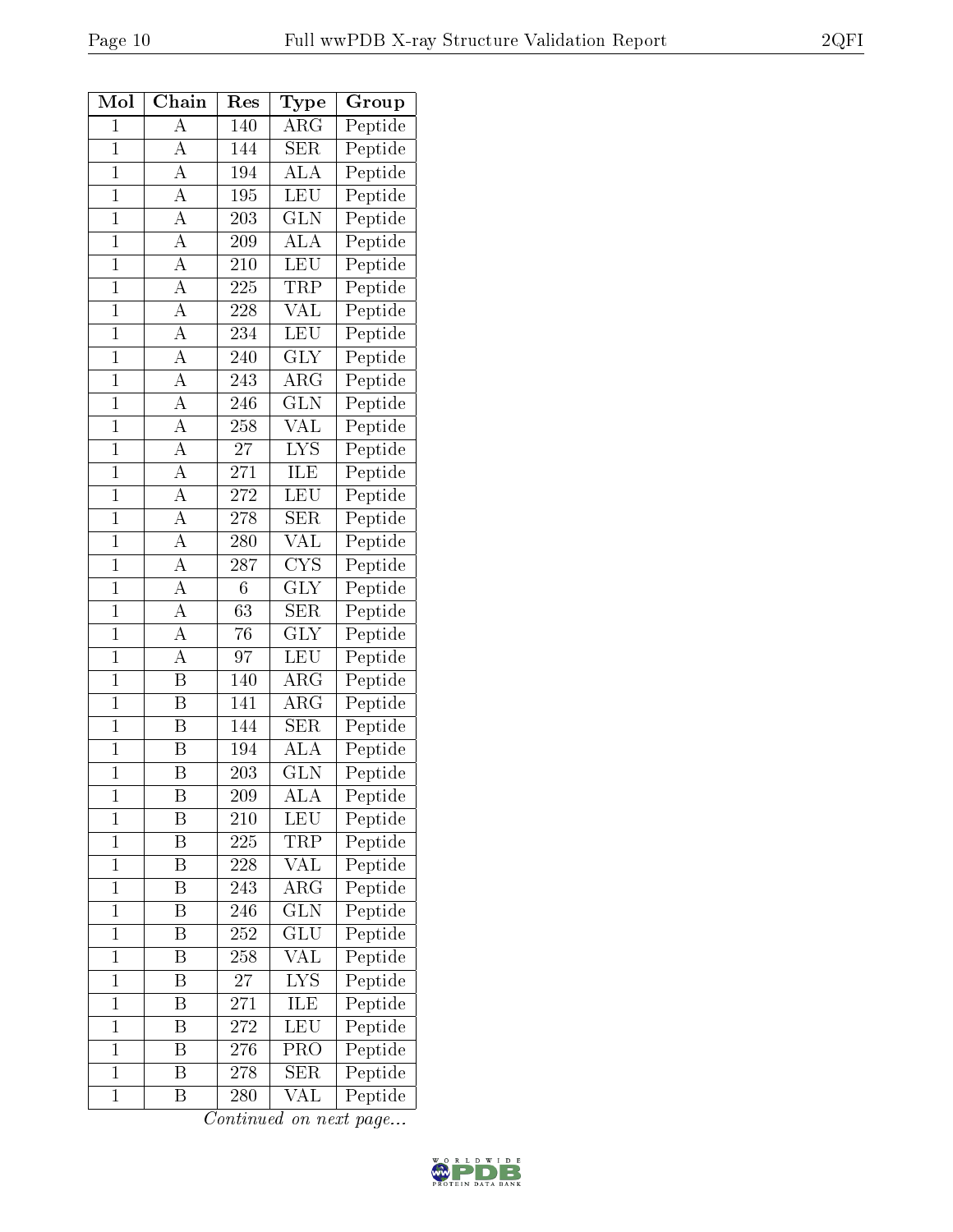Continued from previous page...

| Mol | Chain | Res | Type       | Group   |
|-----|-------|-----|------------|---------|
|     |       | 287 | <b>CYS</b> | Peptide |
|     |       | 63  | <b>SER</b> | Peptide |
|     |       | 67  | ALA        | Peptide |
|     |       | 97  | LEU        | Peptide |

### 5.2 Too-close contacts  $(i)$

In the following table, the Non-H and H(model) columns list the number of non-hydrogen atoms and hydrogen atoms in the chain respectively. The H(added) column lists the number of hydrogen atoms added and optimized by MolProbity. The Clashes column lists the number of clashes within the asymmetric unit, whereas Symm-Clashes lists symmetry related clashes.

|  |      |      |      | Mol   Chain   Non-H   H(model)   H(added)   Clashes   Symm-Clashes |
|--|------|------|------|--------------------------------------------------------------------|
|  | 2205 | 2239 | 542  |                                                                    |
|  | 2205 | 2239 | 514  |                                                                    |
|  |      |      |      |                                                                    |
|  |      |      |      |                                                                    |
|  |      | 4478 | 1052 |                                                                    |

The all-atom clashscore is defined as the number of clashes found per 1000 atoms (including hydrogen atoms). The all-atom clashscore for this structure is 118.

All (1052) close contacts within the same asymmetric unit are listed below, sorted by their clash magnitude.

| Atom-1                       | $\boldsymbol{\mathrm{Atom}\text{-}2}$ | Interatomic    | Clash          |
|------------------------------|---------------------------------------|----------------|----------------|
|                              |                                       | distance $(A)$ | overlap<br>(A) |
| 1:B:232:HIS:CE1              | 1:B:245:ILE:HG21                      | 1.36           | 1.61           |
| 1:B:245:ILE:CB               | 1:B:245:ILE:CA                        | 1.74           | 1.56           |
| 1:B:232:HIS:CE1              | 1:B:245:ILE:CG2                       | 1.96           | 1.49           |
| 1:B:232:HIS:NE2              | 1: B: 245: ILE: CG2                   | 1.79           | 1.41           |
| 1:B:232:HIS:NE2              | 1:B:245:ILE:HD12                      | 1.47           | 1.30           |
| 1:A:67:ALA:HB1               | 1: A:72: SER:O                        | 1.31           | 1.30           |
| 1:B:225:TRP:CZ3              | 1:B:266:GLN:HB3                       | 1.70           | 1.27           |
| 1: A:6: GLY:O                | 1:A:12:ALA:HB3                        | 1.34           | 1.26           |
| 1:A:225:TRP:CZ3              | 1: A:266: GLN:HB3                     | 1.67           | 1.26           |
| 1:A:232:HIS:CE1              | 1: A:245: ILE: HG21                   | 1.71           | 1.25           |
| 1: A:17:THR:N                | 1: A:148: ARG:HH22                    | 1.34           | 1.23           |
| 1:B:67:ALA:HB1               | 1:B:72:SER:O                          | 1.36           | 1.23           |
| 1:B:232:HIS:NE2              | 1:B:245:ILE:HG21                      | 0.91           | 1.21           |
| $1:B:235:ARG:\overline{NH1}$ | 1:B:237:ARG:HD3                       | 1.55           | 1.21           |
| 1:A:209:ALA:O                | 1: A:236:THR:HB                       | 1.38           | 1.20           |

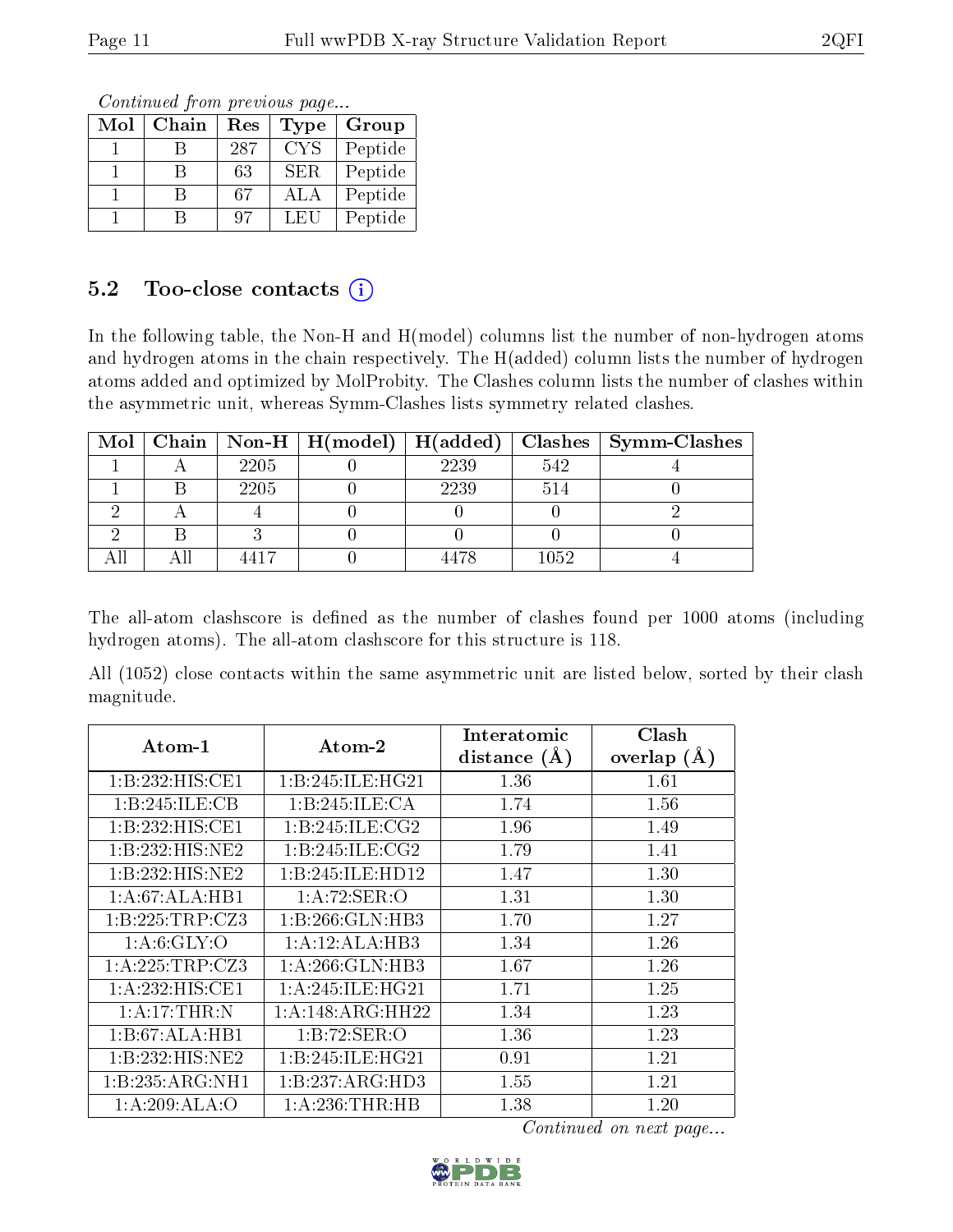| Comunaca jiom previous page        |                              | Interatomic       | Clash             |
|------------------------------------|------------------------------|-------------------|-------------------|
| Atom-1                             | Atom-2                       | distance $(A)$    | overlap $(\AA)$   |
| 1:B:276:PRO:HG2                    | 1:B:277:GLY:O                | 1.40              | 1.18              |
| 1: A:202:VAL:O                     | 1: A:205:LEU:HG              | 1.41              | 1.18              |
| 1:A:79:GLU:CB                      | 1:A:147:VAL:HG21             | 1.75              | $1.17\,$          |
| 1:A:87:SER:HB3                     | 1: A:197: MET:HB2            | 1.24              | 1.16              |
| 1:B:87:SER:CB                      | 1:B:197:MET:HB2              | 1.75              | 1.16              |
| 1:B:22:LEU:HD23                    | 1:B:131:LEU:HB3              | 1.24              | 1.15              |
| 1:A:79:GLU:HB2                     | 1:A:147:VAL:CG2              | 1.75              | $\overline{1.15}$ |
| 1:B:67:ALA:HB3                     | 1:B:69:ASP:HA                | 1.19              | 1.15              |
| 1:A:252:GLU:HB3                    | 1: A:256: PRO:HG3            | 1.26              | $1.15\,$          |
| 1:A:232:HIS:NE2                    | 1:A:245:ILE:HD12             | 1.61              | 1.14              |
| 1:B:87:SER:HB3                     | 1:B:197:MET:CB               | 1.78              | 1.14              |
| 1:A:235:ARG:HH12                   | 1:A:237:ARG:CD               | 1.63              | 1.11              |
| 1:B:230:GLY:HA2                    | 1:B:249:LEU:HG               | 1.20              | 1.11              |
| 1:A:244:PHE:O                      | 1:A:282:ILE:HG23             | 1.49              | 1.11              |
| 1:B:232:HIS:CE1                    | 1:B:245:ILE:HG22             | 1.86              | 1.11              |
| 1:A:235:ARG:NH1                    | 1:A:237:ARG:HD3              | 1.66              | 1.10              |
| 1:B:235:ARG:HH12                   | 1:B:237:ARG:CD               | $\overline{1.64}$ | 1.10              |
| 1: A:240: GLY: CA                  | 1: A:277: GLY:HA2            | 1.80              | 1.10              |
| 1: A:206:LEU:HD22                  | $1:A:237:A\overline{RG:HE}$  | 0.95              | 1.10              |
| 1:A:67:ALA:HB3                     | 1:A:69:ASP:HA                | $1.25\,$          | 1.09              |
| 1:B:79:GLU:HB2                     | 1:B:147:VAL:CG2              | 1.82              | 1.08              |
| 1: A:276:PRO:HG2                   | 1:A:277:GLY:O                | 1.51              | 1.08              |
| 1:B:79:GLU:CB                      | 1:B:147:VAL:H <sub>G21</sub> | 1.81              | 1.08              |
| 1: A:22:LEU:HD23                   | 1:A:131:LEU:HB3              | 1.24              | 1.07              |
| 1:B:206:LEU:HD22                   | 1:B:237:ARG:HE               | 1.05              | 1.07              |
| 1:A:144:SER:CB                     | 1:A:148:ARG:HG2              | 1.85              | 1.07              |
| 1: A: 199: TYR: HA                 | 1: A:202:VAL: CG2            | 1.85              | 1.07              |
| 1: A:230: GLY:HA2                  | 1: A:249:LEU:HG              | 1.26              | 1.06              |
| 1:B:252:GLU:HB3                    | 1:B:256:PRO:HG3              | 1.32              | 1.06              |
| 1:A:247:ILE:HG12                   | 1: A:248: HIS: CD2           | 1.89              | $1.05\,$          |
| 1: A:245: ILE: HG23                | 1:A:283:HIS:CD2              | 1.91              | 1.05              |
| 1:B:286:PRO:HG2                    | 1: B: 287: CYS:N             | 1.66              | 1.05              |
| $1:A:286:P\overline{{\rm RO:HG2}}$ | 1: A:287:CYS:H               | 1.22              | 1.04              |
| 1:B:109:THR:HB                     | 1:B:110:PRO:HD2              | 1.36              | 1.04              |
| 1:B:225:TRP:HZ3                    | 1:B:266:GLN:CB               | 1.69              | 1.04              |
| 1:A:139:VAL:HG13                   | 1:A:140:ARG:N                | 1.69              | 1.04              |
| 1:A:144:SER:HB3                    | 1:A:148:ARG:HG2              | 1.36              | 1.04              |
| 1:B:232:HIS:NE2                    | 1:B:245:ILE:CD1              | 2.20              | 1.04              |
| 1:B:17:THR:N                       | 1:B:148:ARG:HH22             | 1.53              | 1.03              |
| 1:A:232:HIS:CE1                    | 1: A:245: ILE: CG2           | 2.42              | 1.03              |
| 1: B:286: PRO:HG2                  | 1: B: 287: CYS:H             | 0.90              | 1.03              |

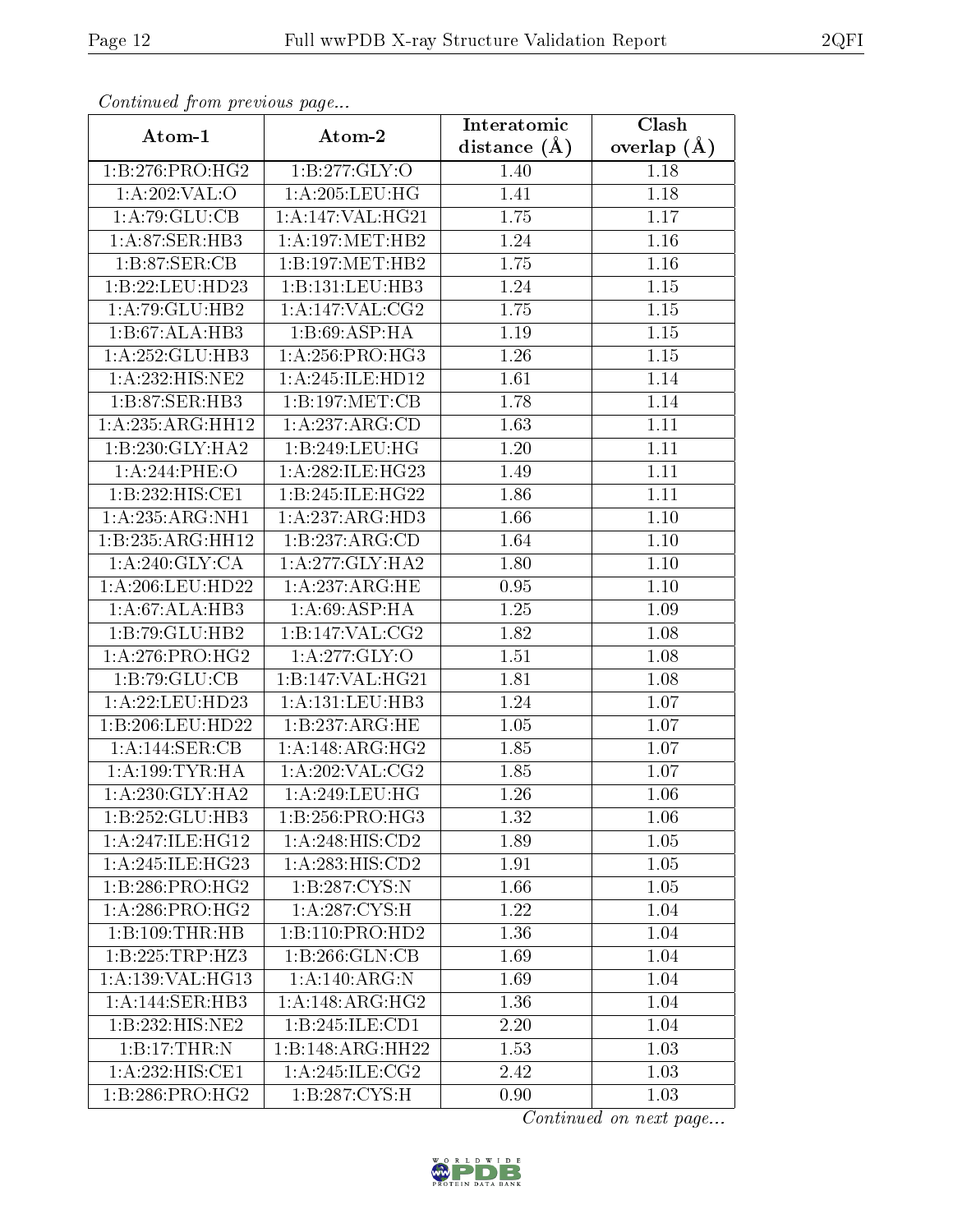| Continuea from previous page |                     | Interatomic    | Clash         |  |
|------------------------------|---------------------|----------------|---------------|--|
| Atom-1                       | Atom-2              | distance $(A)$ | overlap $(A)$ |  |
| 1:B:202:VAL:O                | 1:B:205:LEU:HG      | 1.57           | 1.03          |  |
| 1: A:87: SER:CB              | 1: A:197: MET:HB2   | 1.90           | 1.02          |  |
| 1:B:209:ALA:O                | 1:B:236:THR:HB      | 1.60           | 1.02          |  |
| 1:B:252:GLU:HB3              | 1:B:256:PRO:CG      | 1.88           | 1.02          |  |
| 1:B:87:SER:HB3               | 1:B:197:MET:HB2     | 1.05           | 1.01          |  |
| 1:B:272:LEU:HD13             | 1:B:273:ARG:HA      | 1.39           | 1.01          |  |
| 1:B:252:GLU:HA               | 1:B:256:PRO:HD3     | 1.39           | 1.01          |  |
| 1:A:209:ALA:HB1              | 1: A:236:THR:OG1    | 1.61           | 1.01          |  |
| 1: A:87: SER:HB3             | 1: A:197: MET:CB    | 1.91           | 1.01          |  |
| 1:B:199:TYR:HA               | 1:B:202:VAL:CG2     | 1.90           | 1.01          |  |
| 1: B:6: GLY:O                | 1:B:12:ALA:HB3      | 1.60           | 1.00          |  |
| 1: B:216: GLN:O              | 1:B:219:ILE:HG22    | 1.59           | 1.00          |  |
| 1: A:230: GLY:HA2            | 1:A:249:LEU:CG      | 1.90           | 1.00          |  |
| 1: A: 225: TRP: HZ3          | 1: A:266: GLN:CB    | 1.74           | 1.00          |  |
| 1:A:235:ARG:HH12             | 1:A:237:ARG:HD3     | 0.84           | 1.00          |  |
| 1:A:225:TRP:CH2              | 1:A:266:GLN:HB3     | 1.96           | 0.99          |  |
| 1: A:262:MET:O               | 1:A:266:GLN:N       | 1.94           | 0.99          |  |
| 1: A:216: GLN:O              | 1:A:219:ILE:HG22    | 1.63           | 0.98          |  |
| 1:B:244:PHE:CD1              | 1: B: 245: ILE: O   | 2.16           | 0.98          |  |
| 1:A:139:VAL:HG13             | 1:A:140:ARG:H       | 1.25           | 0.98          |  |
| 1:A:244:PHE:CD1              | 1:A:245:ILE:O       | 2.16           | 0.98          |  |
| 1:A:245:ILE:HA               | 1:A:283:HIS:O       | 1.61           | 0.98          |  |
| 1: A:240: GLY:HA3            | 1:A:277:GLY:HA2     | 1.46           | 0.98          |  |
| 1: A:109:THR:HB              | 1: A: 110: PRO: HD2 | 1.42           | 0.98          |  |
| 1: A:73:PHE: C               | 1: A:73: PHE:CD2    | 2.36           | 0.97          |  |
| 1:B:159:MET:HG3              | 1:B:184:LEU:HD11    | 1.44           | 0.97          |  |
| $1:$ A:247:ILE:HG12          | 1:A:248:HIS:HD2     | 1.20           | 0.97          |  |
| 1:B:14:ILE:HD11              | 1:B:138:VAL:HA      | 1.43           | 0.97          |  |
| 1:B:234:LEU:H                | 1:B:234:LEU:CD1     | 1.78           | 0.96          |  |
| 1: A: 199: TYR: HA           | 1: A:202:VAL:HG23   | 1.44           | 0.96          |  |
| 1:A:225:TRP:CZ3              | 1: A:266: GLN:CB    | 2.46           | 0.96          |  |
| 1: A:64:LEU:C                | 1: A:65: GLN:HE21   | 1.68           | 0.96          |  |
| 1:A:242:THR:H                | 1:A:280:VAL:HG12    | 1.31           | 0.95          |  |
| 1: A:240: GLY:HA2            | 1:A:277:GLY:HA2     | 1.48           | 0.95          |  |
| 1: A:63: SER: HA             | 1: A:76: GLY:HA2    | 1.49           | 0.95          |  |
| 1: A:272:LEU:HD13            | 1:A:273:ARG:HA      | 1.49           | 0.95          |  |
| $1:B:230:GLY:H\overline{A2}$ | 1:B:249:LEU:CG      | 1.96           | 0.95          |  |
| 1: A:17:THR:H                | 1:A:148:ARG:HH22    | 1.09           | 0.94          |  |
| 1:B:62:TYR:HA                | 1:B:65:GLN:HE22     | 1.29           | 0.94          |  |
| 1: A:85: ALA:O               | 1: A:89:PHE:O       | 1.86           | 0.94          |  |
| 1: B: 256: PRO:C             | 1:B:257:LEU:HD23    | 1.88           | 0.94          |  |

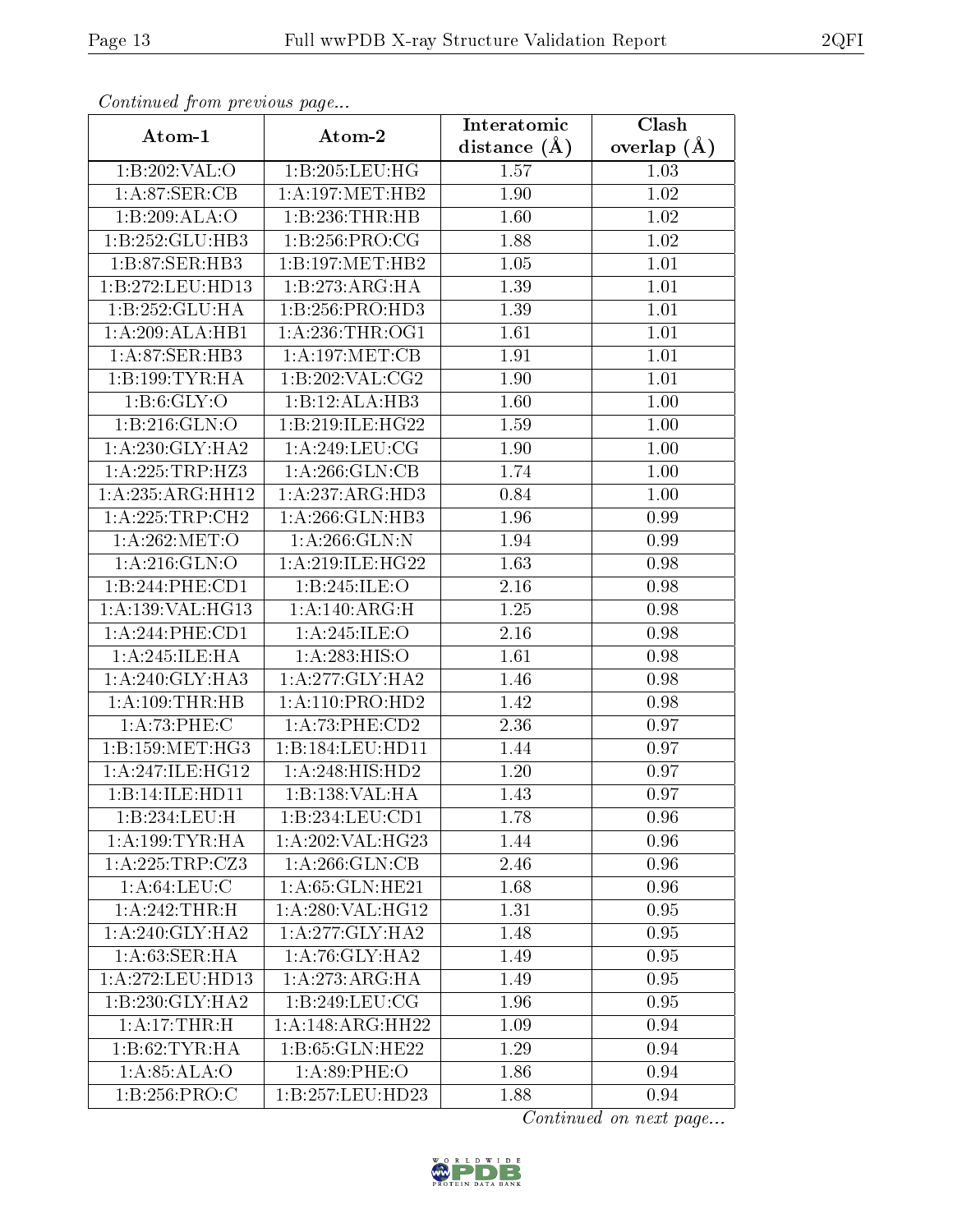| Communa from previous page    |                      | Interatomic      | Clash           |
|-------------------------------|----------------------|------------------|-----------------|
| Atom-1                        | Atom-2               | distance $(\AA)$ | overlap $(\AA)$ |
| 1:A:206:LEU:HD22              | 1:A:237:ARG:NE       | 1.81             | 0.94            |
| 1:B:225:TRP:HZ3               | 1:B:266:GLN:HB3      | 1.13             | 0.94            |
| 1: A:251:MET:C                | 1:A:253:ASP:H        | 1.68             | 0.94            |
| $1:$ A:261:HIS:O              | 1:A:263:VAL:N        | 2.01             | 0.93            |
| 1:A:11:ARG:HH22               | 1:A:239:SER:HA       | 1.33             | 0.93            |
| 1:A:14:ILE:HD11               | 1: A: 138: VAL: HA   | 1.48             | 0.93            |
| 1:A:138:VAL:O                 | 1:A:139:VAL:O        | 1.84             | 0.93            |
| 1: A:6: GLY: C                | 1:A:12:ALA:HB3       | 1.89             | 0.93            |
| 1:B:240:GLY:CA                | 1:B:277:GLY:HA2      | 1.99             | 0.93            |
| 1:B:72:SER:HB3                | 1:B:75:HIS:HD2       | 1.33             | 0.92            |
| 1:B:261:HIS:O                 | 1:B:263:VAL:N        | 2.03             | 0.92            |
| 1:A:21:SER:HA                 | 1: A:24:LEU:HB2      | 1.53             | 0.91            |
| 1:B:240:GLY:HA2               | 1:B:277:GLY:HA2      | 1.52             | 0.91            |
| 1:B:225:TRP:CZ3               | 1:B:266:GLN:CB       | 2.49             | 0.91            |
| 1:B:11:ARG:HH22               | 1:B:239:SER:HA       | 1.34             | 0.91            |
| 1:A:17:THR:N                  | 1:A:148:ARG:NH2      | 2.19             | 0.90            |
| 1:B:67:ALA:CB                 | 1:B:69:ASP:HA        | 1.99             | 0.90            |
| 1:B:272:LEU:O                 | 1:B:274:ARG:N        | 2.04             | 0.90            |
| 1: A:23: LEU: HD11            | 1:A:154:TYR:OH       | 1.72             | 0.90            |
| 1: A:256:PRO:C                | 1: A: 257: LEU: HD23 | 1.92             | 0.89            |
| 1: A: 159: MET:HG3            | 1:A:184:LEU:HD11     | 1.54             | 0.89            |
| 1:B:248:HIS:HB2               | 1: B: 252: GLU: C    | 1.93             | 0.89            |
| 1:B:17:THR:H                  | 1:B:148:ARG:HH22     | 1.13             | 0.89            |
| 1:B:262:MET:O                 | 1:B:266:GLN:N        | 2.05             | 0.89            |
| 1:B:144:SER:CB                | 1:B:148:ARG:HG2      | 2.01             | 0.89            |
| 1:B:248:HIS:O                 | 1:B:253:ASP:HB2      | 1.73             | 0.89            |
| 1:B:225:TRP:CH2               | 1:B:266:GLN:HB3      | 2.06             | 0.89            |
| 1:A:243:ARG:O                 | 1:A:244:PHE:HD2      | 1.55             | 0.89            |
| 1:B:11:ARG:HA                 | 1:B:142:THR:HG21     | 1.56             | 0.88            |
| 1:B:232:HIS:CD2               | 1:B:245:ILE:CB       | 2.56             | 0.88            |
| $1:B:235:ARG:\overline{HH12}$ | 1:B:237:ARG:HD3      | 0.74             | 0.88            |
| 1:B:234:LEU:H                 | 1:B:234:LEU:HD12     | 1.35             | 0.88            |
| $1: A:143: GLN:\overline{H}$  | 1:A:143:GLN:CD       | 1.70             | 0.88            |
| 1:B:79:GLU:HB2                | 1:B:147:VAL:HG21     | 0.92             | 0.88            |
| 1: A:62:TYR:HA                | 1: A:65: GLN:HE22    | 1.38             | 0.88            |
| 1:A:264:ALA:O                 | 1:A:267:VAL:HB       | 1.74             | 0.87            |
| 1: B: 286: PRO:CG             | 1: B: 287: CYS:H     | 1.79             | 0.87            |
| 1: A:57:LEU:HD23              | 1: A:58:LEU:HG       | 1.55             | 0.87            |
| 1:B:139:VAL:HG13              | 1:B:140:ARG:N        | 1.89             | 0.87            |
| 1:A:252:GLU:HA                | 1: A:256: PRO:HD3    | 1.57             | 0.86            |
| 1:B:139:VAL:HG13              | 1:B:140:ARG:H        | 1.40             | 0.86            |

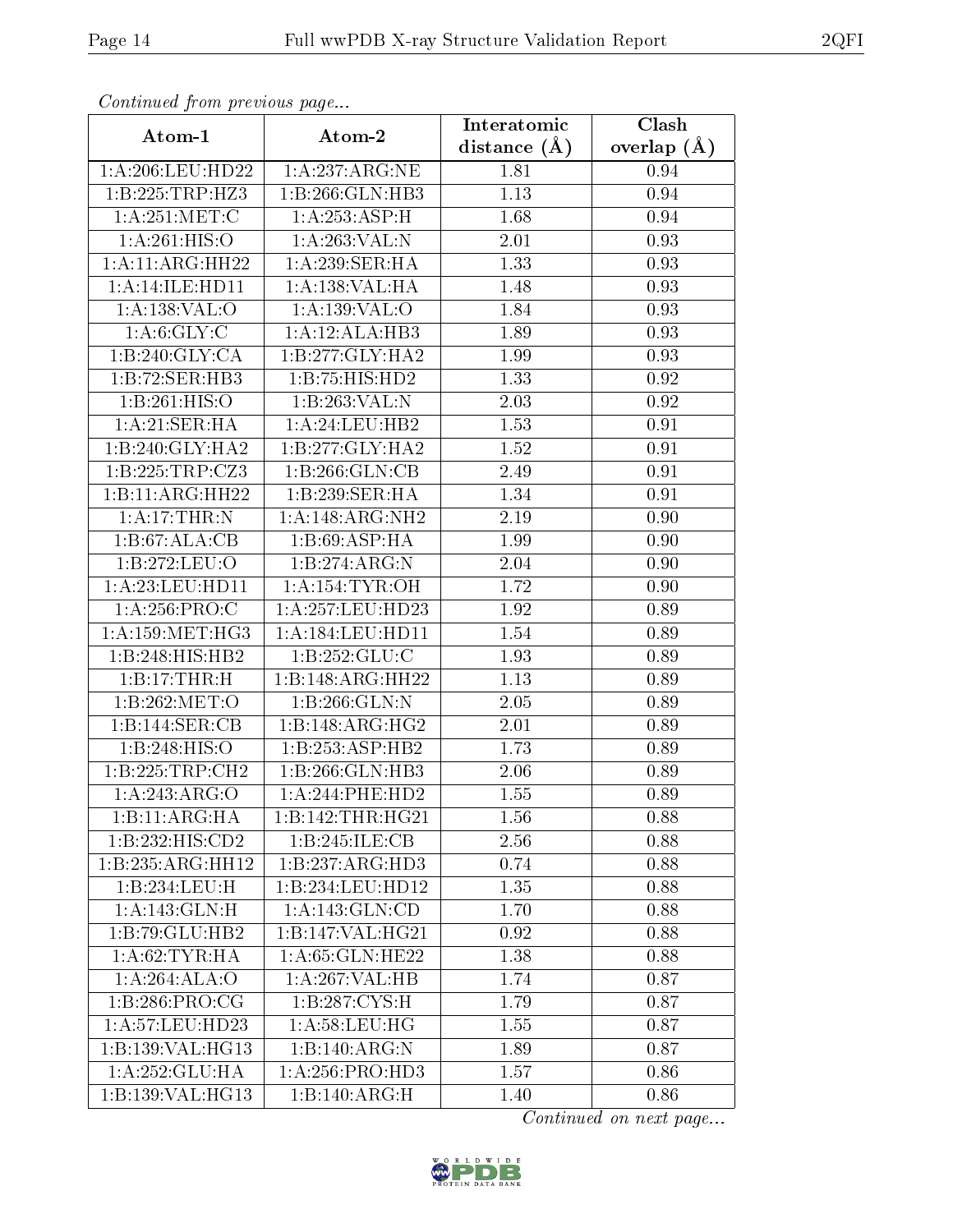| Continuea from previous page |                             | Interatomic      | Clash         |
|------------------------------|-----------------------------|------------------|---------------|
| Atom-1                       | Atom-2                      | distance $(\AA)$ | overlap $(A)$ |
| 1:A:252:GLU:HB3              | 1: A:256: PRO:CG            | 2.04             | 0.86          |
| 1:A:144:SER:HB3              | 1:A:148:ARG:CG              | 2.04             | 0.86          |
| 1:B:144:SER:HB3              | 1:B:148:ARG:HG2             | 1.57             | 0.86          |
| 1:A:143:GLN:HB2              | 1:A:146:ALA:H               | 1.41             | 0.86          |
| 1:B:230:GLY:CA               | 1:B:249:LEU:HG              | 2.04             | 0.86          |
| 1:A:232:HIS:O                | 1:A:233:ASP:HB3             | 1.73             | 0.86          |
| 1:B:87:SER:HA                | 1:B:193:SER:HB3             | 1.56             | 0.86          |
| 1:B:232:HIS:O                | 1:B:233:ASP:HB3             | 1.76             | 0.86          |
| 1:B:143:GLN:HB2              | 1:B:146:ALA:H               | 1.40             | 0.85          |
| 1:B:242:THR:HB               | 1:B:280:VAL:HB              | 1.58             | 0.85          |
| 1:A:67:ALA:CB                | 1: A:69: ASP: HA            | 2.05             | 0.85          |
| 1:A:72:SER:HB3               | $1:A:75:\overline{HIS:HD2}$ | 1.40             | 0.85          |
| 1:B:262:MET:HA               | 1:B:265:ASP:HB3             | 1.58             | 0.85          |
| 1: A:230: GLY:CA             | 1: A:249:LEU:HG             | 2.05             | 0.85          |
| 1:A:278:SER:H                | 1:A:280:VAL:HG13            | 1.41             | 0.85          |
| 1:B:248:HIS:HB2              | 1: B: 252: GLU:O            | 1.75             | 0.85          |
| 1:B:63:SER:HA                | 1:B:76:GLY:HA2              | 1.56             | 0.85          |
| 1:B:232:HIS:CD2              | 1:B:245:ILE:HG21            | 2.07             | 0.85          |
| 1:B:245:ILE:HA               | 1:B:283:HIS:O               | 1.77             | 0.84          |
| 1:A:243:ARG:O                | 1: A:244:PHE:CD2            | 2.30             | 0.84          |
| 1: A:247: ILE: CG2           | 1:A:248:HIS:N               | 2.41             | 0.84          |
| 1: B: 199: TYR: HA           | 1:B:202:VAL:HG22            | 1.58             | 0.84          |
| 1:B:206:LEU:HD22             | 1:B:237:ARG:NE              | 1.91             | 0.84          |
| 1:A:242:THR:H                | 1: A:280: VAL:CG1           | 1.90             | 0.84          |
| 1:A:67:ALA:HB3               | 1: A:69: ASP:CA             | 2.08             | 0.84          |
| 1: A:278: SER:OG             | 1: A:280: VAL:CG1           | 2.25             | 0.84          |
| 1:B:242:THR:H                | 1:B:280:VAL:HG12            | 1.42             | 0.84          |
| 1:B:252:GLU:CA               | 1:B:256:PRO:HD3             | 2.07             | 0.84          |
| 1:A:232:HIS:O                | 1:A:233:ASP:CB              | 2.25             | 0.83          |
| 1:B:209:ALA:HB1              | 1: B: 236: THR: OG1         | 1.77             | 0.83          |
| 1:B:232:HIS:CD2              | 1:B:245:ILE:CG2             | 2.61             | 0.83          |
| 1:B:245:ILE:CG2              | 1:B:285:ASP:OD2             | 2.26             | 0.83          |
| 1:B:256:PRO:HA               | 1:B:257:LEU:HD23            | 1.61             | 0.83          |
| 1:A:73:PHE:O                 | 1: A:73:PHE:CD2             | 2.32             | 0.83          |
| 1:B:247:ILE:HG12             | 1:B:248:HIS:CD2             | 2.14             | 0.83          |
| 1:A:139:VAL:CG1              | $1:\overline{A:140:ARG:N}$  | 2.40             | 0.82          |
| 1:A:244:PHE:O                | 1:A:282:ILE:HD13            | 1.79             | 0.82          |
| 1:A:67:ALA:HA                | 1:A:75:HIS:NE2              | 1.94             | 0.82          |
| 1:A:232:HIS:NE2              | 1: A:245: ILE: HG21         | 1.93             | 0.82          |
| 1:B:21:SER:HA                | 1:B:24:LEU:HB2              | 1.60             | 0.82          |
| 1:A:259:GLN:O                | 1:A:261:HIS:N               | 2.10             | 0.82          |

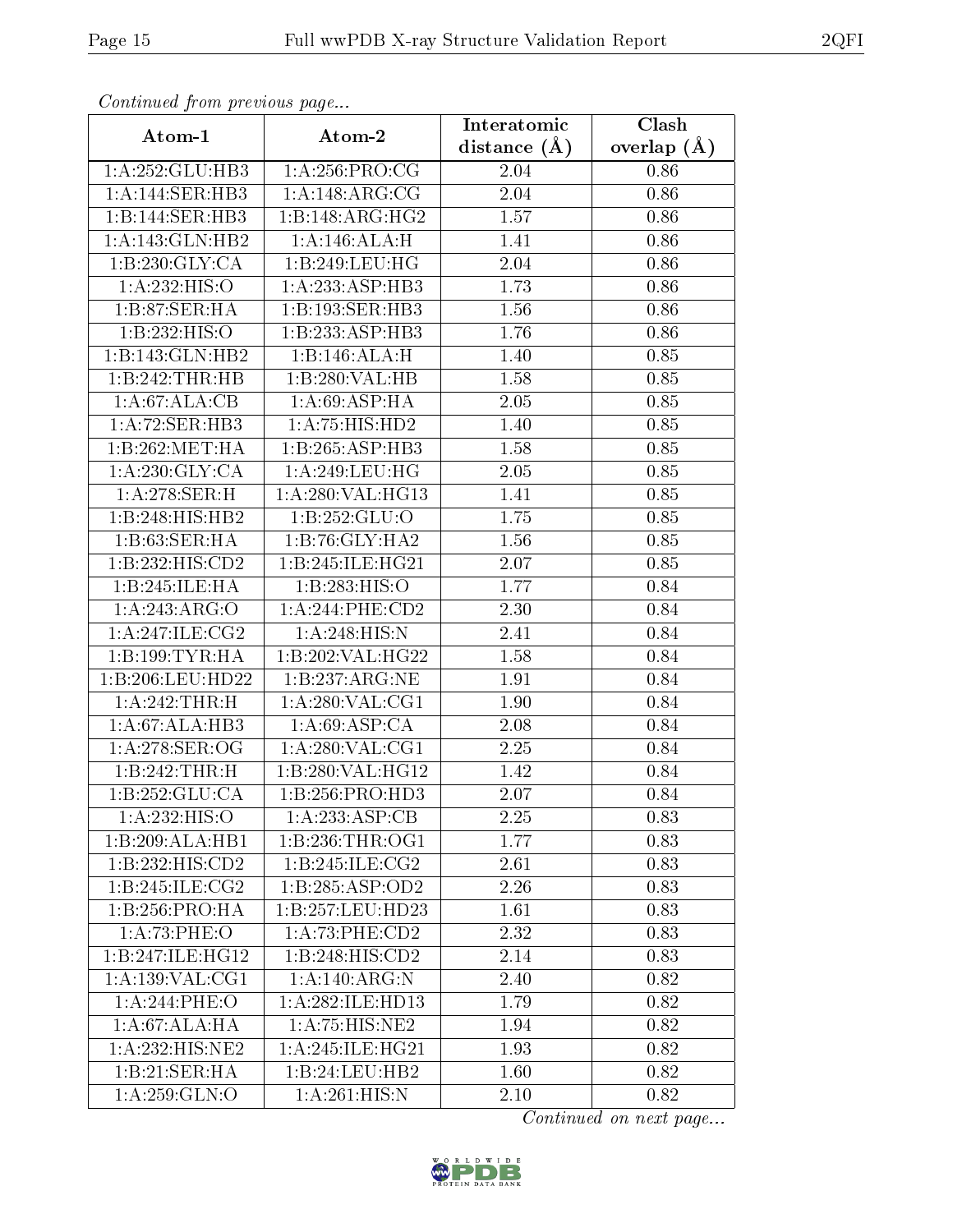| Commaca from previous page   |                     | Interatomic       | Clash         |
|------------------------------|---------------------|-------------------|---------------|
| Atom-1                       | Atom-2              | distance $(A)$    | overlap $(A)$ |
| 1: A:14: ILE: HG12           | 1: A:142:THR:HG22   | 1.62              | 0.82          |
| $1:$ A:216:GLN:O             | 1:A:219:ILE:CG2     | 2.28              | 0.82          |
| 1: A:70: ASN:ND2             | 1: A:70: ASN:H      | 1.76              | 0.81          |
| 1:B:232:HIS:O                | 1:B:233:ASP:CB      | 2.27              | 0.81          |
| 1:A:242:THR:HB               | 1:A:280:VAL:HB      | 1.62              | 0.81          |
| 1:B:252:GLU:CB               | 1:B:256:PRO:CG      | 2.58              | 0.81          |
| 1:B:125:LEU:C                | 1: B: 127: CYS:H    | 1.83              | 0.81          |
| 1:B:23:LEU:HDI1              | 1:B:154:TYR:OH      | 1.81              | 0.81          |
| 1: A:87:SER:HA               | 1: A: 193: SER: HB3 | 1.63              | 0.80          |
| 1: A:91: SER:O               | 1: A:93: SER:OG     | 1.99              | 0.80          |
| 1: A:225:TRP:HZ3             | 1:A:266:GLN:HB3     | 1.20              | 0.80          |
| 1:A:208:ARG:O                | 1: A:210:LEU:CA     | 2.30              | 0.79          |
| 1: A:247: ILE: CG2           | 1:A:248:HIS:H       | 1.95              | 0.79          |
| 1:B:252:GLU:HA               | 1:B:255:LEU:HB3     | 1.62              | 0.79          |
| 1:B:272:LEU:HD13             | 1:B:273:ARG:CA      | 2.13              | 0.79          |
| 1:A:145:GLN:HE22             | 1:A:239:SER:H       | 1.29              | 0.79          |
| 1:A:125:LEU:C                | 1: A: 127: CYS:H    | 1.86              | 0.79          |
| 1: A:262:MET:HA              | 1:A:265:ASP:HB3     | 1.64              | 0.79          |
| 1: A:9: VAL: HB              | 1:A:141:ARG:HH21    | $\overline{1.47}$ | 0.78          |
| 1: B:6: GLY: C               | 1:B:12:ALA:HB3      | 2.03              | 0.78          |
| 1: A:144: SER: HG            | 1:A:148:ARG:H       | 1.31              | 0.78          |
| 1:B:247:ILE:HG23             | 1:B:248:HIS:CD2     | 2.18              | 0.78          |
| 1: A:203: GLN: HG3           | 1:A:205:LEU:HD12    | 1.65              | 0.78          |
| 1:B:218:ILE:O                | 1:B:222:VAL:HG23    | 1.84              | 0.78          |
| 1:B:245:ILE:HG23             | 1:B:285:ASP:OD2     | 1.83              | 0.78          |
| 1:B:143:GLN:CD               | 1:B:143:GLN:H       | 1.88              | 0.77          |
| 1: A:278: SER: N             | 1: A:280: VAL:HG13  | 2.00              | 0.77          |
| 1: A:245: ILE: HG22          | 1:A:285:ASP:HB2     | 1.66              | 0.77          |
| 1: A:230: GLY:HA2            | 1: A:249:LEU:CD1    | 2.14              | 0.77          |
| 1:B:245:ILE:CA               | 1:B:245:ILE:HB      | 2.10              | 0.77          |
| 1:B:268:GLU:OE2              | 1:B:282:ILE:N       | 2.18              | 0.77          |
| $1:B:203:GLN:\overline{HG2}$ | 1:B:208:ARG:HG2     | 1.67              | 0.77          |
| 1: A:107: SER:HB3            | 1: A:108: PRO:HD3   | 1.65              | 0.76          |
| 1:A:203:GLN:HG2              | 1:A:208:ARG:HG2     | 1.67              | 0.76          |
| 1:A:248:HIS:HB2              | 1: A: 252: GLU:O    | 1.85              | 0.76          |
| 1: A:62:TYR:C                | 1: A:64:LEU:H       | 1.88              | 0.76          |
| 1:B:73:PHE:C                 | 1:B:73:PHE:CD2      | 2.58              | 0.76          |
| 1:A:208:ARG:O                | 1:A:210:LEU:N       | 2.18              | 0.76          |
| 1: A:250: GLU:O              | 1: A:251: MET:HB2   | 1.85              | 0.76          |
| 1: A:261: HIS:C              | 1: A:263:VAL: H     | 1.84              | 0.76          |
| 1:A:18:ALA:O                 | 1: A:22:LEU: N      | 2.16              | 0.76          |

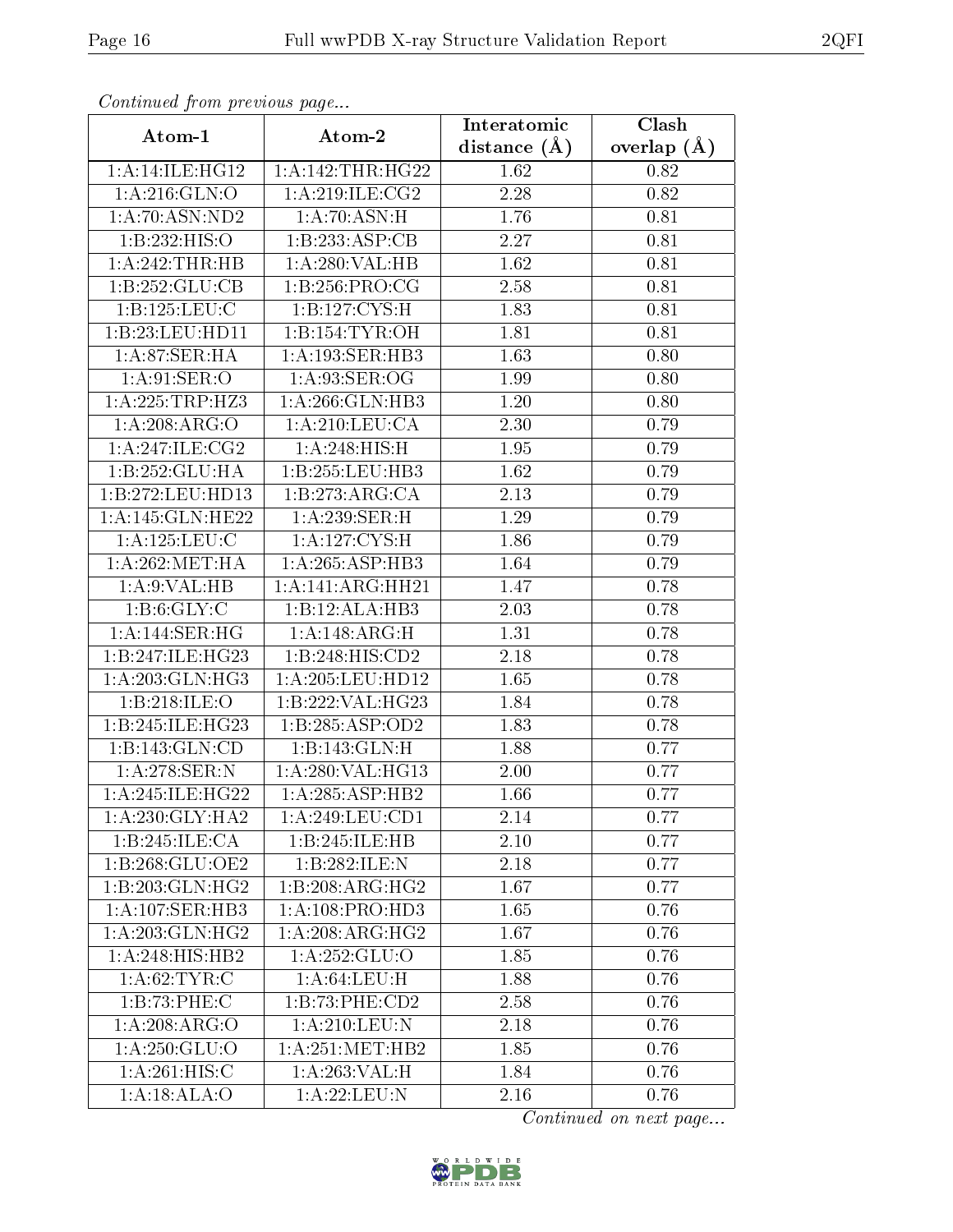| Continuati pont previous page |                              | Interatomic       | Clash         |
|-------------------------------|------------------------------|-------------------|---------------|
| Atom-1                        | Atom-2                       | distance $(A)$    | overlap $(A)$ |
| 1:B:107:SER:HB3               | 1:B:108:PRO:HD3              | 1.68              | 0.76          |
| 1:B:203:GLN:HG3               | 1:B:205:LEU:HD12             | 1.66              | 0.76          |
| 1:A:278:SER:OG                | 1:A:280:VAL:HG13             | 1.86              | 0.76          |
| 1:A:252:GLU:CB                | 1: A:256: PRO:HG3            | 2.10              | 0.76          |
| 1:B:247:ILE:CG2               | 1:B:248:HIS:N                | 2.49              | 0.76          |
| 1:B:18:ALA:O                  | 1:B:22:LEU:N                 | 2.14              | 0.75          |
| 1: A:14: ILE: HD13            | 1:A:141:ARG:HB3              | 1.67              | 0.75          |
| 1:A:228:VAL:H                 | 1:A:248:HIS:HE1              | 1.35              | 0.75          |
| 1:B:67:ALA:HB3                | 1: B:69: ASP:CA              | 2.08              | 0.75          |
| 1:A:151:MET:O                 | 1:A:154:TYR:N                | 2.19              | 0.75          |
| 1:B:222:VAL:HG13              | 1:B:267:VAL:HG11             | 1.69              | 0.75          |
| 1:B:67:ALA:CB                 | 1:B:72:SER:O                 | 2.27              | 0.75          |
| 1:B:144:SER:HB3               | 1:B:148:ARG:CG               | 2.17              | 0.75          |
| 1:B:232:HIS:NE2               | 1:B:245:ILE:CB               | 2.49              | 0.75          |
| 1:A:230:GLY:O                 | 1:A:246:GLN:HA               | 1.86              | 0.74          |
| 1: B:91: SER:O                | 1: B:93: SER:OG              | 2.03              | 0.74          |
| 1:A:272:LEU:O                 | 1:A:274:ARG:N                | 2.20              | 0.74          |
| 1:A:73:PHE:CE2                | 1: A:74: GLY:HA3             | 2.22              | 0.74          |
| 1: A:73:PHE:CG                | 1:A:74:GLY:N                 | 2.55              | 0.74          |
| 1:B:232:HIS:CD2               | 1:B:245:ILE:HB               | 2.21              | 0.74          |
| 1:B:11:ARG:NH1                | 1:B:239:SER:OG               | 2.17              | 0.74          |
| 1:B:255:LEU:HB3               | 1:B:256:PRO:HD3              | 1.67              | 0.74          |
| 1: A:197: MET:O               | 1:A:201:ALA:HB2              | 1.88              | 0.74          |
| 1: A:244:PHE:HD1              | 1:A:245:ILE:O                | 1.69              | 0.74          |
| 1:A:247:ILE:HG23              | 1:A:248:HIS:N                | 2.02              | 0.74          |
| 1:A:263:VAL:HG12              | 1:A:264:ALA:H                | 1.52              | 0.74          |
| 1:B:136:ARG:O                 | 1:B:139:VAL:HG12             | 1.88              | 0.74          |
| $1:A:\overline{67:ALA:CB}$    | 1: A:72: SER:O               | 2.25              | 0.74          |
| 1:A:208:ARG:O                 | 1:A:210:LEU:HA               | 1.88              | 0.74          |
| 1: B: 153: HIS: O             | 1:B:157:ASP:HB2              | 1.88              | 0.73          |
| 1: A:22:LEU:HD23              | 1:A:131:LEU:CB               | 2.12              | 0.73          |
| 1:A:248:HIS:HB2               | 1: A: 252: GLU: C            | 2.09              | 0.73          |
| 1:B:232:HIS:CD2               | 1:B:245:ILE:HD12             | 2.23              | 0.73          |
| 1: A:230: GLY:O               | 1: A:246: GLN:CB             | 2.36              | 0.73          |
| 1:A:278:SER:OG                | 1: A:280: VAL:HG12           | 1.87              | 0.73          |
| 1:B:242:THR:HG22              | 1:B:243:ARG:H                | 1.53              | 0.73          |
| 1: B:64:LEU:C                 | 1:B:65:GLN:HE21              | 1.91              | 0.73          |
| $1:\overline{A:269:GLN:HG3}$  | 1:B:269:GLN:HE22             | $1.5\overline{2}$ | 0.73          |
| 1: B:85:ALA:O                 | 1: B:89: PHE:O               | 2.04              | 0.73          |
| 1:B:72:SER:HB3                | 1:B:75:HIS:CD2               | 2.21              | 0.73          |
| 1:A:138:VAL:HG11              | $1:A:148:AR\overline{G:HG3}$ | 1.70              | 0.73          |

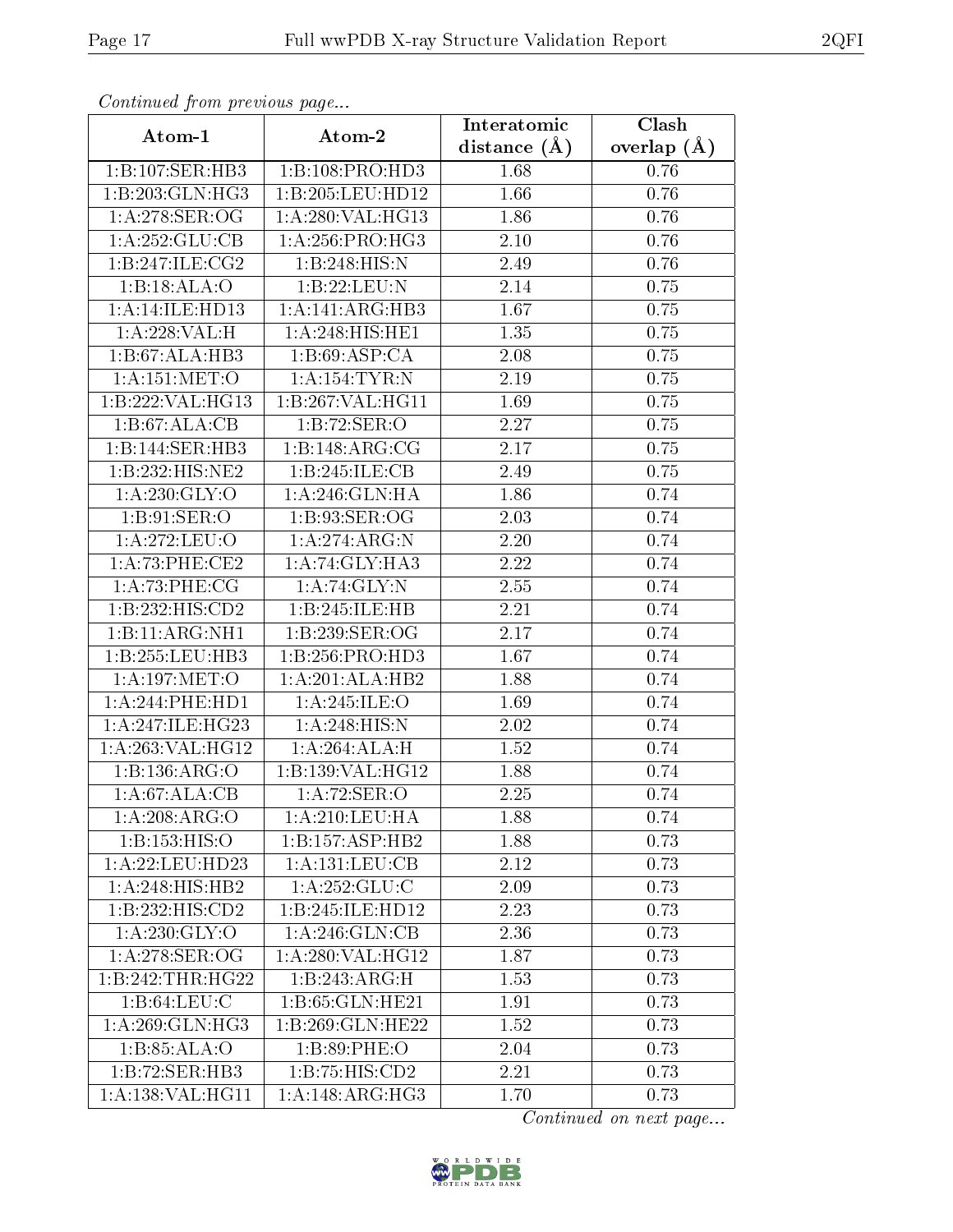| Continuatu jibin previous puge |                     | Interatomic      | Clash         |
|--------------------------------|---------------------|------------------|---------------|
| Atom-1                         | Atom-2              | distance $(\AA)$ | overlap $(A)$ |
| 1: A:230: GLY:O                | 1: A:246: GLN:CA    | 2.36             | 0.73          |
| 1:A:234:LEU:HD13               | 1:A:235:ARG:H       | 1.54             | 0.73          |
| 1: A:273:ARG:HB3               | 1:A:274:ARG:NH2     | $2.04\,$         | 0.72          |
| 1:B:230:GLY:HA3                | 1:B:247:ILE:O       | 1.89             | 0.72          |
| 1:A:145:GLN:HE22               | 1: A:239: SER: N    | 1.86             | 0.72          |
| 1:B:199:TYR:HA                 | 1:B:202:VAL:HG23    | 1.70             | 0.72          |
| 1:B:261:HIS:C                  | 1:B:263:VAL:H       | 1.90             | 0.72          |
| 1:B:222:VAL:HG13               | 1:B:267:VAL:CG1     | 2.19             | 0.72          |
| 1:A:232:HIS:NE2                | 1:A:245:ILE:CD1     | 2.47             | 0.72          |
| 1:A:245:ILE:HD13               | 1:A:283:HIS:HD2     | 1.53             | 0.72          |
| 1:A:274:ARG:HB2                | 1: A:274:ARG:HH11   | 1.53             | 0.72          |
| 1:A:252:GLU:CA                 | 1: A:256: PRO:HD3   | 2.19             | 0.72          |
| 1:B:14:ILE:O                   | 1:B:148:ARG:NH2     | 2.21             | 0.72          |
| 1: A:286: PRO:HG2              | 1: A:287:CYS:N      | 2.02             | 0.72          |
| 1:A:11:ARG:NH1                 | 1: A:239: SER:OG    | 2.15             | 0.72          |
| 1:B:138:VAL:O                  | 1:B:139:VAL:O       | 2.08             | 0.72          |
| 1:B:259:GLN:O                  | 1:B:261:HIS:N       | 2.23             | 0.72          |
| 1: A:144: SER:O                | 1:A:147:VAL:HB      | 1.90             | 0.71          |
| 1: A:19:MET:HE3                | 1:A:135:GLN:HE22    | 1.54             | 0.71          |
| 1: A:283:HIS:CE1               | 1: A:285:ASP:OD1    | 2.44             | 0.71          |
| 1:B:233:ASP:O                  | 1:B:244:PHE:HB3     | 1.89             | 0.71          |
| 1: A:240: GLY:CA               | 1: A:277: GLY: CA   | 2.67             | 0.71          |
| 1:A:148:ARG:O                  | 1: A: 150: ASP: N   | 2.23             | 0.71          |
| 1:B:228:VAL:O                  | 1:B:229:SER:C       | 2.29             | 0.71          |
| 1:B:244:PHE:O                  | 1:B:282:ILE:HD13    | 1.90             | 0.71          |
| 1:B:22:LEU:HD23                | 1:B:131:LEU:CB      | 2.13             | 0.71          |
| 1:B:208:ARG:O                  | 1:B:210:LEU:HA      | 1.91             | 0.71          |
| 1: A: 189: TYR: HA             | 1: A: 192: TYR: HB3 | 1.74             | 0.70          |
| 1:A:144:SER:OG                 | 1:A:148:ARG:N       | 2.18             | 0.70          |
| 1: A:17:THR:H                  | 1:A:148:ARG:NH2     | 1.83             | 0.70          |
| 1:B:268:GLU:HG2                | 1:B:282:ILE:HG13    | 1.72             | 0.70          |
| 1: A:247: ILE:HG22             | 1:A:248:HIS:H       | 1.53             | 0.70          |
| 1:B:22:LEU:O                   | 1:B:22:LEU:HD22     | 1.92             | 0.70          |
| 1:B:248:HIS:O                  | 1:B:253:ASP:CB      | 2.39             | 0.70          |
| 1: A:272:LEU:HD13              | 1:A:273:ARG:CA      | 2.20             | 0.70          |
| 1:B:230:GLY:O                  | 1:B:246:GLN:CB      | 2.39             | 0.70          |
| 1:B:252:GLU:OE1                | 1:B:255:LEU:HD23    | 1.90             | 0.70          |
| 1:A:245:ILE:CG2                | 1:A:285:ASP:OD2     | 2.40             | 0.70          |
| 1:A:207:ASP:C                  | 1: A:209: ALA: N    | 2.44             | 0.70          |
| 1:B:84:LEU:HD12                | 1:B:201:ALA:HB1     | 1.71             | 0.70          |
| 1:B:270:ALA:C                  | 1:B:272:LEU:H       | 1.96             | 0.70          |

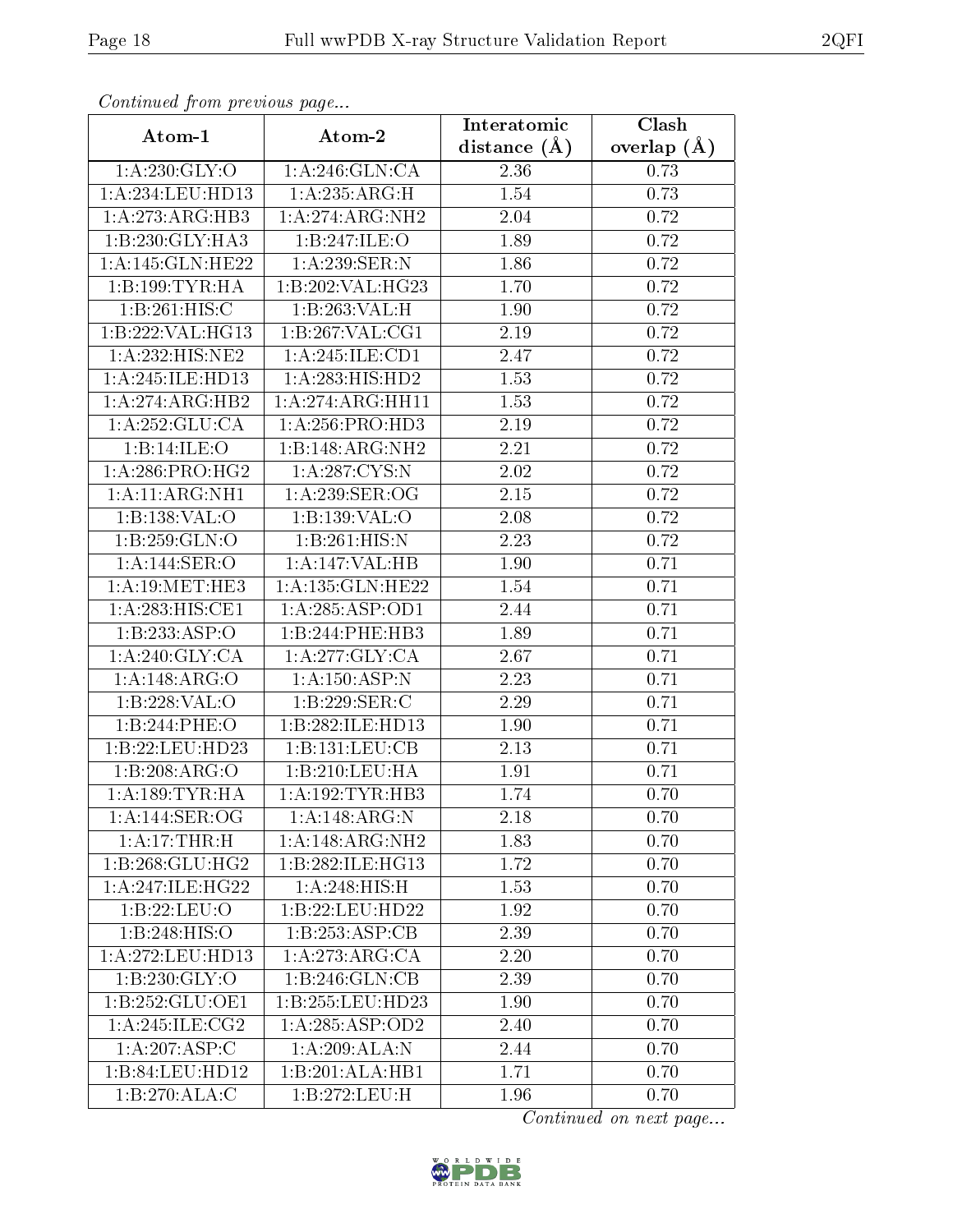| Continuati pont previous page |                            | Interatomic      | Clash           |
|-------------------------------|----------------------------|------------------|-----------------|
| Atom-1                        | Atom-2                     | distance $(\AA)$ | overlap $(\AA)$ |
| 1: B:76: GLY:O                | 1:B:79:GLU:HG2             | 1.92             | 0.70            |
| 1:B:234:LEU:N                 | 1:B:234:LEU:CD1            | 2.50             | 0.69            |
| 1:B:256:PRO:CA                | 1:B:257:LEU:HD23           | $2.22\,$         | 0.69            |
| 1:B:87:SER:HA                 | 1:B:193:SER:CB             | 2.22             | 0.69            |
| 1:B:234:LEU:O                 | 1:B:235:ARG:O              | $2.10\,$         | 0.69            |
| 1:B:247:ILE:HG22              | 1:B:248:HIS:H              | 1.56             | 0.69            |
| 1:B:245:ILE:HG22              | 1:B:285:ASP:HB2            | 1.75             | 0.69            |
| 1: A:268: GLU:OE2             | 1:A:282:ILE:N              | 2.26             | 0.69            |
| 1:B:219:ILE:HG23              | 1:B:220:ASP:OD1            | 1.92             | 0.69            |
| 1: A:240: GLY:HA2             | 1:A:277:GLY:CA             | 2.22             | 0.69            |
| 1: A: 139: VAL: CG1           | 1:A:140:ARG:H              | 1.92             | 0.69            |
| 1: B:86: GLN:O                | 1:B:91:SER:HB3             | 1.92             | 0.69            |
| 1:B:14:ILE:HD13               | 1:B:141:ARG:HB3            | 1.75             | 0.69            |
| 1:B:243:ARG:O                 | 1:B:244:PHE:HB3            | 1.91             | 0.69            |
| 1: A:196:ARG:HG2              | 1:A:197:MET:N              | 2.06             | 0.69            |
| 1:B:144:SER:OG                | 1:B:148:ARG:HG2            | 1.93             | 0.69            |
| 1: A:10: SER:O                | 1:A:12:ALA:N               | 2.26             | 0.68            |
| 1:B:9:VAL:HB                  | 1:B:141:ARG:HH21           | 1.57             | 0.68            |
| 1: A:11: ARG:HA               | 1: A:142:THR:HG21          | 1.74             | 0.68            |
| 1:A:23:LEU:HB3                | 1: A:53: SER:HB2           | 1.76             | 0.68            |
| 1:A:67:ALA:HA                 | 1:A:75:HIS:CE1             | 2.27             | 0.68            |
| 1:A:153:HIS:O                 | 1:A:157:ASP:HB2            | 1.93             | 0.68            |
| 1:B:244:PHE:CE1               | 1:B:245:ILE:O              | 2.46             | 0.68            |
| 1:B:73:PHE:CG                 | 1:B:74:GLY:N               | 2.61             | 0.68            |
| 1: A:84:LEU:HD12              | 1:A:201:ALA:HB1            | 1.73             | 0.68            |
| 1: A:286:PRO:CG               | 1: A:287:CYS:H             | 1.99             | 0.68            |
| 1:B:197:MET:O                 | 1:B:201:ALA:HB2            | 1.94             | 0.68            |
| 1:B:57:LEU:HD23               | 1:B:58:LEU:HG              | 1.76             | 0.68            |
| 1:B:65:GLN:HB3                | 1:B:66:PRO:H <sub>D2</sub> | 1.75             | 0.68            |
| 1:A:232:HIS:HE1               | 1:A:285:ASP:OD2            | 1.77             | 0.68            |
| 1: A:216: GLN:O               | 1: A:217: GLU:C            | 2.32             | 0.68            |
| 1: A:62:TYR:C                 | 1: A:64:LEU:N              | 2.48             | 0.68            |
| 1:B:14:ILE:HGI2               | 1:B:142:THR:HG22           | 1.75             | 0.68            |
| 1:B:264:ALA:O                 | 1:B:267:VAL:HB             | 1.94             | 0.67            |
| 1: A:145: GLN:NE2             | 1:A:239:SER:H              | 1.92             | 0.67            |
| 1:B:250:GLU:HG2               | 1:B:251:MET:N              | 2.08             | 0.67            |
| 1:B:278:SER:N                 | 1:B:280:VAL:HG13           | 2.09             | 0.67            |
| 1: A:263: VAL:CG1             | 1:A:264:ALA:N              | 2.58             | 0.67            |
| 1:B:189:TYR:HA                | 1: B: 192: TYR: HB3        | 1.77             | 0.67            |
| 1:B:244:PHE:O                 | 1:B:282:ILE:HG23           | 1.93             | 0.67            |
| 1: A:218: ILE:O               | 1:A:222:VAL:HG23           | 1.94             | 0.67            |

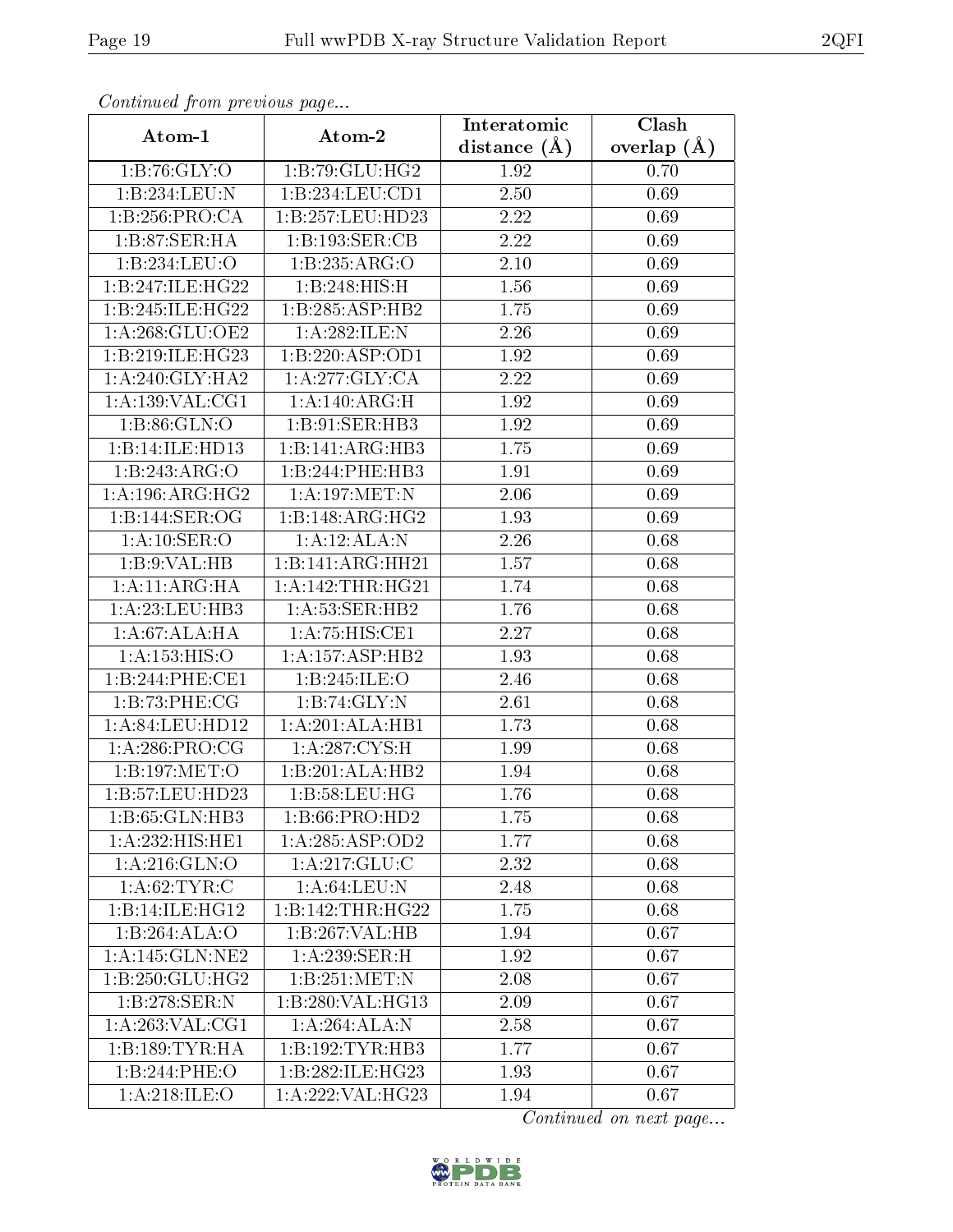| Comunaca jiom previous page   |                              | Interatomic       | Clash         |
|-------------------------------|------------------------------|-------------------|---------------|
| Atom-1                        | Atom-2                       | distance $(A)$    | overlap $(A)$ |
| 1:A:228:VAL:H                 | 1:A:248:HIS:CE1              | 2.12              | 0.67          |
| 1: A:247: ILE:CG1             | 1:A:248:HIS:HD2              | $\overline{2.05}$ | 0.67          |
| $1: A:216: GLN: \overline{O}$ | 1: A:217: GLU:O              | 2.12              | 0.67          |
| 1:A:209:ALA:C                 | 1: A:236:THR:HB              | 2.15              | 0.67          |
| 1:A:23:LEU:HB2                | 1: A:53: SER:OG              | 1.94              | 0.67          |
| 1:B:133:SER:HA                | 1:B:136:ARG:HB2              | 1.77              | 0.67          |
| 1:B:262:MET:O                 | 1:B:266:GLN:HG3              | 1.93              | 0.67          |
| 1:B:218:ILE:HD12              | 1:B:242:THR:HG21             | 1.77              | 0.67          |
| 1:B:213:GLU:H                 | 1:B:215:ARG:HB3              | 1.59              | 0.67          |
| 1:B:245:ILE:HD13              | 1:B:283:HIS:HD2              | 1.60              | 0.67          |
| 1:A:18:ALA:C                  | 1:A:20:ALA:H                 | 1.98              | 0.67          |
| 1: A:69: ASP:O                | 1:A:73:PHE:HA                | 1.95              | 0.67          |
| 1:B:159:MET:HB3               | 1:B:184:LEU:HD21             | 1.77              | 0.67          |
| 1:B:199:TYR:O                 | 1:B:203:GLN:NE2              | 2.28              | 0.67          |
| 1:B:216:GLN:O                 | 1:B:219:ILE:CG2              | 2.38              | 0.67          |
| 1: A:86: GLN:O                | 1:A:91:SER:HB3               | 1.94              | 0.67          |
| 1:B:261:HIS:CD2               | 1:B:265:ASP:HB2              | 2.29              | 0.67          |
| 1:B:27:LYS:HZ2                | 1:B:30:ALA:HB3               | 1.59              | 0.67          |
| 1: A:6: GLY: HA2              | 1:A:10:SER:H                 | 1.60              | 0.66          |
| 1: A:19: MET:CE               | 1:A:135:GLN:HE22             | 2.06              | 0.66          |
| 1:A:232:HIS:CD2               | 1:A:245:ILE:HD12             | 2.31              | 0.66          |
| 1:B:27:LYS:NZ                 | 1:B:30:ALA:HB3               | 2.10              | 0.66          |
| 1:A:14:ILE:O                  | 1:A:148:ARG:NH2              | 2.27              | 0.66          |
| 1:B:209:ALA:O                 | 1:B:210:LEU:HG               | 1.96              | 0.66          |
| 1: A:244:PHE:CE1              | 1:A:245:ILE:O                | 2.48              | 0.66          |
| 1:B:232:HIS:CD2               | 1:B:245:ILE:CG1              | $\overline{2}.78$ | 0.66          |
| 1:A:207:ASP:C                 | 1:A:209:ALA:H                | 1.98              | 0.66          |
| 1: A: 199: TYR: O             | 1:A:203:GLN:NE2              | 2.28              | 0.66          |
| 1:A:218:ILE:HD13              | 1:A:271:ILE:HG21             | 1.78              | 0.66          |
| 1:B:138:VAL:HG11              | 1:B:148:ARG:HG3              | 1.78              | 0.66          |
| 1:A:243:ARG:O                 | 1:A:244:PHE:HB3              | 1.95              | 0.66          |
| 1: A:273:ARG:HB3              | 1:A:274:ARG:HH22             | 1.61              | 0.65          |
| 1:B:14:ILE:CD1                | 1:B:138:VAL:HA               | 2.22              | 0.65          |
| 1:A:144:SER:OG                | 1:A:148:ARG:HG2              | 1.96              | 0.65          |
| 1:B:278:SER:OG                | 1:B:280:VAL:CG1              | 2.45              | 0.65          |
| 1:B:286:PRO:CG                | 1:B:287:CYS:N                | 2.40              | 0.65          |
| 1:A:252:GLU:CB                | 1: A:256:PRO:CG              | 2.71              | 0.65          |
| 1:A:228:VAL:N                 | $1:A:248:HI\overline{S:CE1}$ | 2.64              | 0.65          |
| 1: A:276:PRO:CG               | 1: A:277: GLY:O              | 2.39              | 0.65          |
| 1:B:243:ARG:O                 | 1:B:244:PHE:CD2              | 2.50              | 0.65          |
| 1:B:242:THR:H                 | 1: B:280: VAL:CG1            | 2.09              | 0.65          |

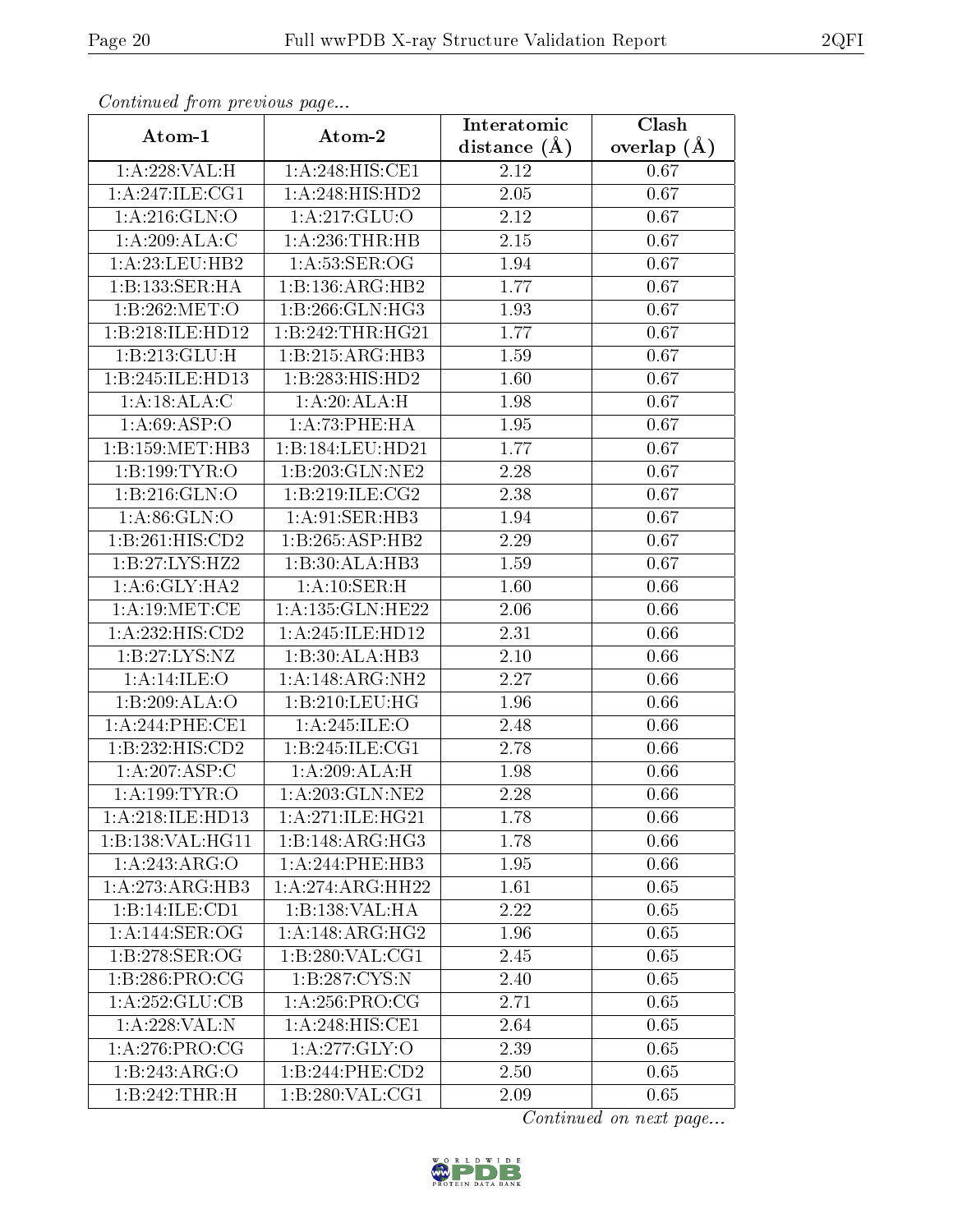| Continuea from previous page      |                      | Interatomic    | Clash         |
|-----------------------------------|----------------------|----------------|---------------|
| Atom-1                            | Atom-2               | distance $(A)$ | overlap $(A)$ |
| $1:A:27:\overline{\text{LYS:NZ}}$ | 1: A:30:ALA:HB3      | 2.12           | 0.65          |
| 1: B: 230: GLY:O                  | 1:B:246:GLN:CA       | 2.44           | 0.65          |
| 1:A:209:ALA:O                     | 1: A:210:LEU:HG      | 1.96           | 0.65          |
| 1:A:73:PHE:CZ                     | 1:A:74:GLY:O         | 2.50           | 0.65          |
| 1:B:245:ILE:HD13                  | 1:B:283:HIS:CD2      | 2.31           | 0.65          |
| 1:B:208:ARG:O                     | 1:B:210:LEU:CA       | 2.45           | 0.65          |
| 1: A: 133: SER: HA                | 1:A:136:ARG:HB2      | 1.79           | 0.64          |
| 1:A:235:ARG:NH1                   | 1:A:237:ARG:CD       | 2.41           | 0.64          |
| 1:B:151:MET:O                     | 1:B:154:TYR:N        | 2.31           | 0.64          |
| 1: A:145: GLN:O                   | 1: A:200: GLU:OE1    | 2.15           | 0.64          |
| $1:A:245:ILE:H\overline{G21}$     | 1: A:285:ASP:OD2     | 1.97           | 0.64          |
| 1:A:274:ARG:NH1                   | 1:A:274:ARG:H        | 1.95           | 0.64          |
| 1:B:154:TYR:C                     | 1:B:156:SER:H        | 2.00           | 0.64          |
| 1:B:149:ALA:CB                    | 1:B:196:ARG:HH21     | 2.10           | 0.64          |
| 1: B:80: SER:O                    | 1:B:83:ALA:HB3       | 1.97           | 0.64          |
| 1:A:14:ILE:CD1                    | 1:A:138:VAL:HA       | 2.25           | 0.64          |
| 1:A:136:ARG:O                     | 1: A: 139: VAL: HG12 | 1.97           | 0.64          |
| 1:A:154:TYR:C                     | 1: A: 156: SER:H     | 2.01           | 0.64          |
| 1: B:216: GLN:O                   | 1: B: 217: GLU: C    | 2.34           | 0.64          |
| 1: A: 192: TYR: CG                | 1:A:193:SER:N        | 2.66           | 0.63          |
| 1: A: 199: TYR: HA                | 1:A:202:VAL:HG22     | 1.78           | 0.63          |
| 1:A:218:ILE:HD12                  | 1: A:242:THR:HG21    | 1.78           | 0.63          |
| 1: A:203: GLN: HG3                | 1:A:205:LEU:CD1      | 2.28           | 0.63          |
| 1: A:107: SER:HB3                 | 1: A: 108: PRO:CD    | 2.28           | 0.63          |
| 1:B:233:ASP:O                     | 1:B:244:PHE:CB       | 2.46           | 0.63          |
| 1:B:232:HIS:CE1                   | 1:B:285:ASP:OD2      | 2.50           | 0.63          |
| 1:B:143:GLN:HB2                   | 1:B:146:ALA:N        | 2.11           | 0.63          |
| 1:B:268:GLU:CG                    | 1:B:282:ILE:HG13     | 2.28           | 0.63          |
| 1: A:144: SER:OG                  | 1:A:144:SER:O        | 2.15           | 0.63          |
| 1: A:263: VAL:HG12                | 1:A:264:ALA:N        | 2.14           | 0.63          |
| 1: B: 276: PRO: CG                | 1:B:277:GLY:O        | 2.31           | 0.63          |
| 1:B:244:PHE:N                     | 1:B:281:ILE:O        | 2.32           | 0.63          |
| 1:B:230:GLY:O                     | 1:B:246:GLN:HA       | 1.99           | 0.63          |
| 1:A:22:LEU:CD2                    | 1: A: 131: LEU: HB3  | 2.14           | 0.63          |
| 1:A:143:GLN:HB2                   | 1:A:146:ALA:N        | 2.12           | 0.63          |
| 1:A:203:GLN:HG2                   | 1:A:208:ARG:CG       | 2.29           | 0.62          |
| 1:B:70:ASN:H                      | 1:B:70:ASN:ND2       | 1.95           | 0.62          |
| 1:A:166:LEU:HD13                  | 1: A: 168: LEU: HB3  | 1.81           | 0.62          |
| 1: A: 186: ILE: HG22              | 1: A: 187: GLY: H    | 1.65           | 0.62          |
| 1: A:248:HIS:HB2                  | 1:A:252:GLU:HB2      | 1.80           | 0.62          |
| 1:A:65:GLN:HB3                    | 1:A:66:PRO:HD2       | 1.79           | 0.62          |

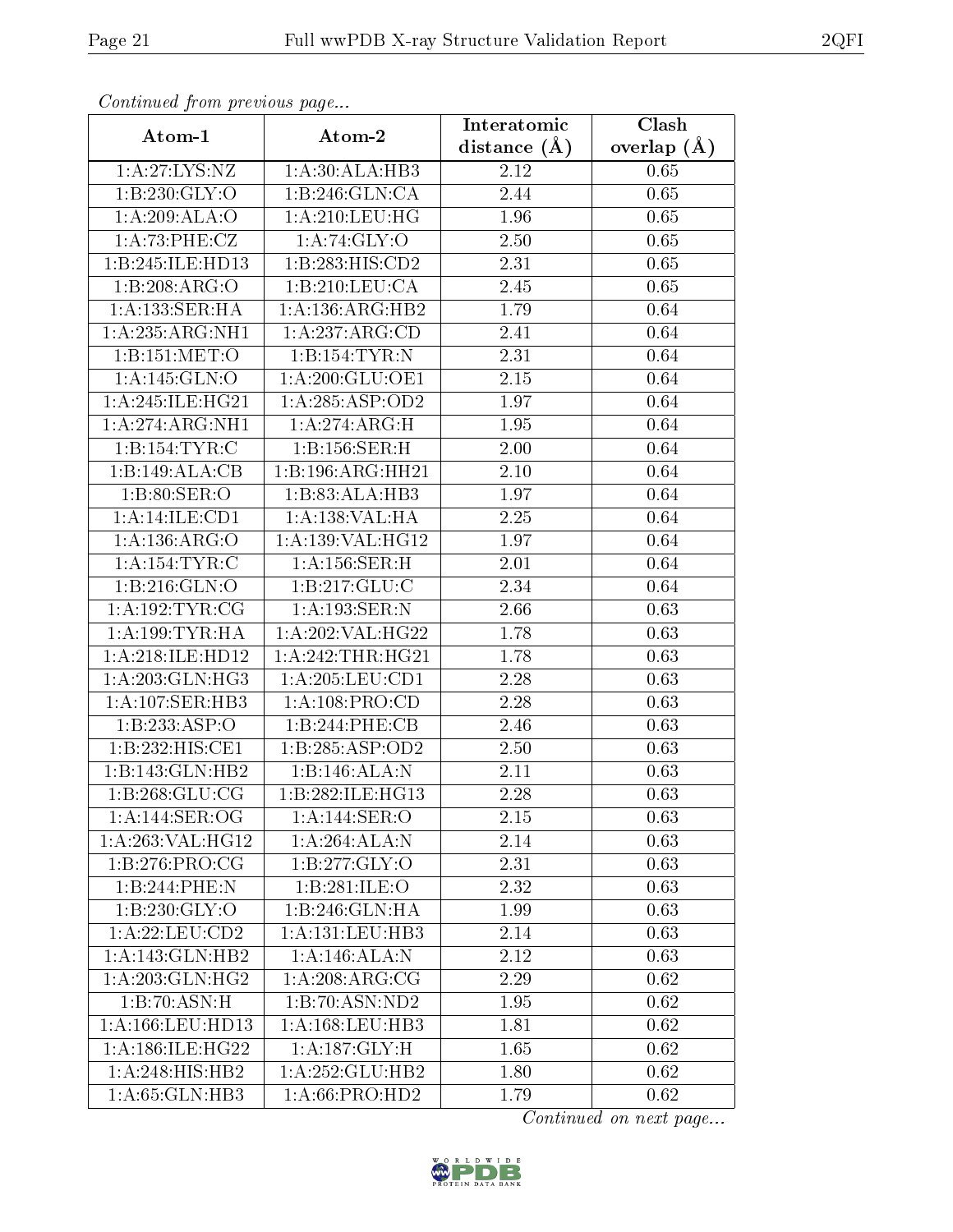| Continuati pont previous page |                               | Interatomic       | Clash         |
|-------------------------------|-------------------------------|-------------------|---------------|
| Atom-1                        | Atom-2                        | distance $(A)$    | overlap $(A)$ |
| $1:B:17:THR:\overline{H}$     | 1:B:148:ARG:NH2               | 1.93              | 0.62          |
| 1:B:247:ILE:HG23              | 1:B:248:HIS:HD2               | 1.65              | 0.62          |
| 1:B:268:GLU:HG2               | 1:B:282:ILE:CG1               | 2.29              | 0.62          |
| 1:B:243:ARG:O                 | 1:B:244:PHE:HD2               | 1.81              | 0.62          |
| 1: A:9: VAL: HB               | 1:A:141:ARG:NH2               | $2.14\,$          | 0.62          |
| 1:B:10:SER:O                  | 1:B:12:ALA:N                  | 2.32              | 0.62          |
| 1:A:259:GLN:C                 | 1:A:261:HIS:H                 | 2.03              | 0.62          |
| 1: A:79: GLU:HB2              | 1:A:147:VAL:HG21              | 0.81              | 0.62          |
| 1: B:251: MET:C               | 1:B:253:ASP:N                 | $\overline{2.52}$ | 0.62          |
| 1: A:213: GLU:O               | 1: A:216: GLN:N               | 2.33              | 0.61          |
| 1:B:22:LEU:CD2                | 1:B:131:LEU:HB3               | 2.15              | 0.61          |
| 1:B:11:ARG:CA                 | 1:B:142:THR:HG21              | 2.28              | 0.61          |
| 1:A:143:GLN:N                 | 1: A:143: GLN:CD              | 2.49              | 0.61          |
| 1:A:212:ASP:O                 | 1:A:213:GLU:HB2               | 1.99              | 0.61          |
| 1:B:23:LEU:HB3                | 1:B:53:SER:HB2                | 1.82              | 0.61          |
| 1:B:251:MET:C                 | 1:B:253:ASP:H                 | 1.92              | 0.61          |
| 1: A: 198: GLY: O             | 1:A:199:TYR:CD1               | 2.52              | 0.61          |
| 1: A:67: ALA: C               | 1: A:69: ASP:H                | 2.01              | 0.61          |
| 1:A:235:ARG:HG2               | 1: A:236:THR:H                | 1.64              | 0.61          |
| 1: A:266: GLN:O               | 1:A:267:VAL:C                 | 2.38              | 0.61          |
| 1:B:107:SER:HB3               | 1:B:108:PRO:CD                | 2.31              | 0.61          |
| 1:B:6:GLY:HA2                 | 1:B:10:SER:H                  | 1.66              | 0.61          |
| 1:A:138:VAL:O                 | 1:A:139:VAL:C                 | 2.38              | 0.61          |
| 1:B:221:ILE:O                 | 1:B:224:SER:OG                | 2.19              | 0.61          |
| 1:A:18:ALA:H                  | 1:A:148:ARG:NH2               | 1.98              | 0.61          |
| 1: A: 199: TYR:N              | 1:A:201:ALA:HB3               | 2.15              | 0.61          |
| 1: A:76: GLY:O                | 1:A:79:GLU:HG2                | 2.01              | 0.61          |
| 1:B:252:GLU:HB3               | 1:B:256:PRO:CD                | 2.30              | 0.61          |
| 1: A:283:H1S:NE2              | 1:A:285:ASP:OD1               | 2.34              | 0.61          |
| 1:B:144:SER:O                 | 1:B:147:VAL:HB                | 2.00              | 0.61          |
| 1:B:246:GLN:HE22              | $1:B:267:\overline{VAL:HG21}$ | 1.65              | 0.61          |
| 1:A:107:SER:HA                | 1: A:112:THR:HB               | 1.81              | 0.60          |
| 1: A:109:THR:CB               | 1:A:110:PRO:HD2               | 2.25              | 0.60          |
| 1: A:251:MET:O                | 1:A:253:ASP:N                 | 2.29              | 0.60          |
| 1: A:81: LEU:O                | 1:A:83:ALA:N                  | 2.32              | 0.60          |
| 1:B:107:SER:HA                | 1:B:112:THR:HB                | 1.82              | 0.60          |
| 1: A:251:MET:C                | 1: A:253:ASP:N                | 2.48              | 0.60          |
| 1: A:80: SER:O                | 1:A:83:ALA:HB3                | 2.01              | 0.60          |
| 1: B: 217: GLU: O             | 1:B:218:ILE:C                 | 2.40              | 0.60          |
| 1:B:73:PHE:CE1                | 1:B:74:GLY:O                  | 2.54              | 0.60          |
| 1:B:278:SER:OG                | 1:B:280:VAL:HG13              | 2.01              | 0.60          |

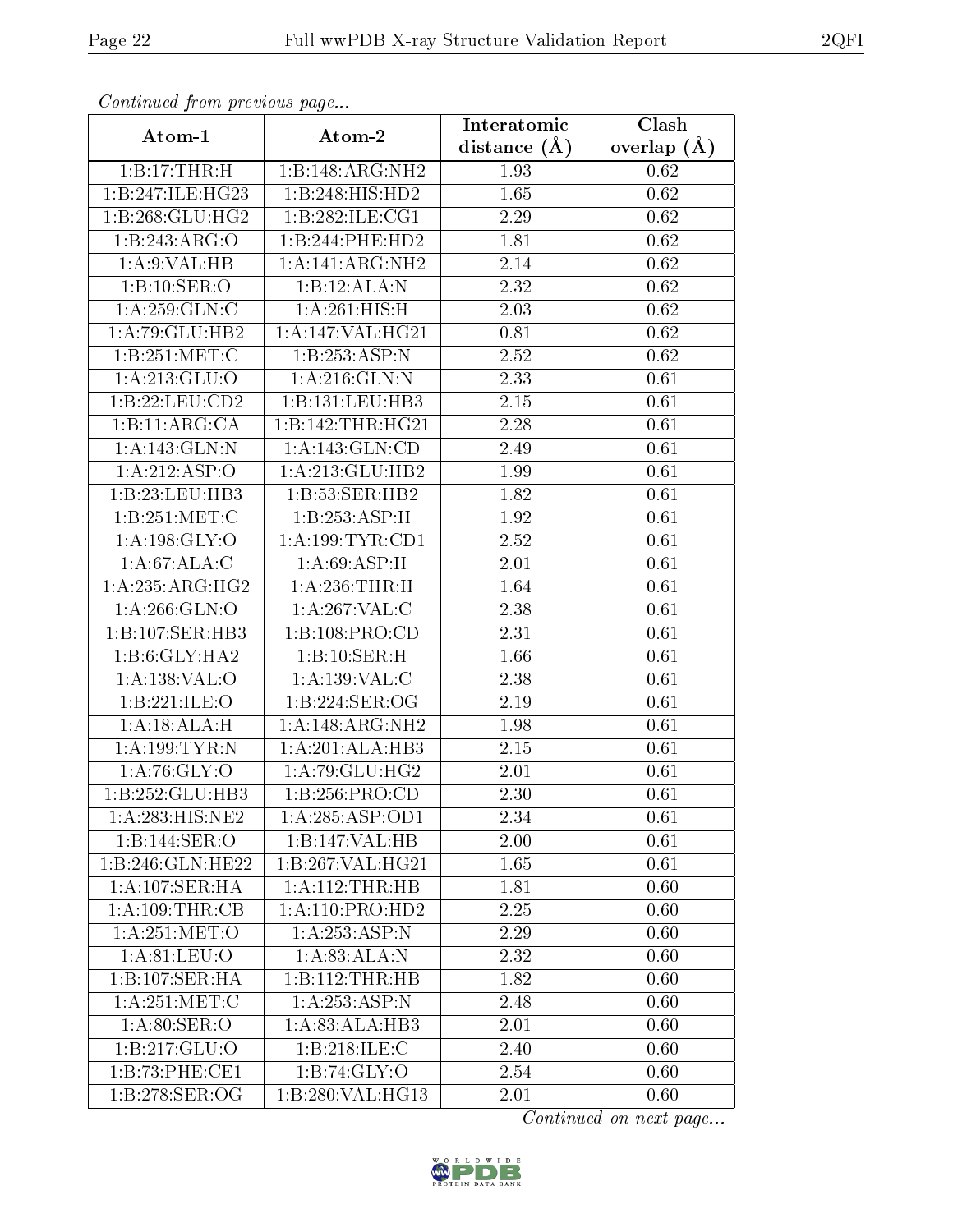| Continuea from previous page |                           | Interatomic       | Clash         |
|------------------------------|---------------------------|-------------------|---------------|
| Atom-1                       | Atom-2                    | distance $(A)$    | overlap $(A)$ |
| 1: A:268: GLU:HG2            | 1:A:282:ILE:HG13          | 1.83              | 0.60          |
| 1:B:18:ALA:H                 | 1:B:148:ARG:NH2           | 1.99              | 0.60          |
| 1: B:63: SER:O               | 1:B:64:LEU:HD22           | 2.02              | 0.60          |
| 1:A:87:SER:HA                | 1: A: 193: SER: CB        | 2.32              | 0.60          |
| 1:B:125:LEU:C                | 1:B:127:CYS:N             | 2.54              | 0.60          |
| 1:B:203:GLN:HG2              | 1:B:208:ARG:CG            | 2.31              | 0.60          |
| 1:B:69:ASP:O                 | 1:B:73:PHE:HA             | $2.02\,$          | 0.60          |
| $1:A:252:GLU:H\overline{A}$  | $1: A: 255:$ LEU:HB3      | 1.82              | 0.60          |
| 1:A:72:SER:HB3               | 1:A:75:HIS:CD2            | 2.31              | 0.60          |
| 1:A:132:VAL:CC               | 1:A:134:PHE:H             | 2.04              | 0.60          |
| 1: A:186: ILE:CG2            | 1: A: 187: GLY:N          | 2.65              | 0.60          |
| 1: A:86: GLN:H               | 1: A:86: GLN:CD           | 2.05              | 0.60          |
| 1:A:14:ILE:CD1               | 1:A:141:ARG:HB3           | 2.30              | 0.60          |
| 1: A: 159: MET: CG           | 1: A: 184: LEU: HD11      | 2.29              | 0.60          |
| 1: A: 159: MET: HB3          | 1:A:184:LEU:HD21          | 1.82              | 0.60          |
| 1:B:109:THR:HB               | 1:B:110:PRO:CD            | 2.22              | 0.60          |
| 1:B:244:PHE:HD1              | 1:B:245:ILE:O             | 1.77              | 0.60          |
| 1: A:186: ILE: HG22          | 1:A:187:GLY:N             | 2.17              | 0.60          |
| 1:A:252:GLU:OE1              | 1:A:255:LEU:HD23          | 2.02              | 0.60          |
| 1:B:30:ALA:H                 | 1:B:31:TRP:HE3            | 1.49              | 0.60          |
| 1: A: 199: TYR: O            | 1:A:202:VAL:N             | 2.35              | 0.59          |
| 1:B:19:MET:HE1               | 1:B:154:TYR:HE1           | 1.67              | 0.59          |
| 1:B:230:GLY:HA2              | 1:B:249:LEU:CD1           | 2.32              | 0.59          |
| 1:B:266:GLN:O                | 1:B:267:VAL:C             | 2.36              | 0.59          |
| 1:A:202:VAL:O                | 1: A:205:LEU:CG           | 2.34              | 0.59          |
| 1:A:13:ALA:O                 | 1:A:16:ALA:N              | $\overline{2}.34$ | 0.59          |
| $1:A:270:ALA:\overline{C}$   | 1:A:272:LEU:H             | 2.05              | 0.59          |
| 1:B:29:PHE:HA                | 1:B:31:TRP:HZ3            | 1.67              | 0.59          |
| 1: A:67: ALA: C              | $1:A:69:A\overline{SP:N}$ | 2.56              | 0.59          |
| 1:B:166:LEU:HD13             | 1:B:168:LEU:HB3           | 1.83              | 0.59          |
| 1:B:262:MET:HA               | 1:B:265:ASP:CB            | 2.30              | 0.59          |
| 1:B:240:GLY:HA3              | 1:B:277:GLY:HA2           | 1.83              | 0.59          |
| 1: A:213: GLU: H             | 1:A:215:ARG:HB3           | 1.68              | 0.59          |
| 1:B:186:ILE:HG22             | 1:B:187:GLY:N             | 2.18              | 0.59          |
| 1:A:30:ALA:H                 | 1: A:31:TRP:HE3           | 1.51              | 0.59          |
| 1:A:44:VAL:HG12              | 1:A:44:VAL:O              | 2.03              | 0.59          |
| 1: B:86: GLN:CD              | 1:B:86:GLN:H              | 2.06              | 0.59          |
| 1: A:230: GLY:HA3            | 1: A:247: ILE:O           | 2.03              | 0.58          |
| 1:B:186:ILE:CG2              | 1:B:187:GLY:N             | 2.66              | 0.58          |
| 1: A:10: SER:C               | 1:A:12:ALA:H              | 2.06              | 0.58          |
| 1:A:139:VAL:HG22             | 1:A:140:ARG:H             | 1.68              | 0.58          |

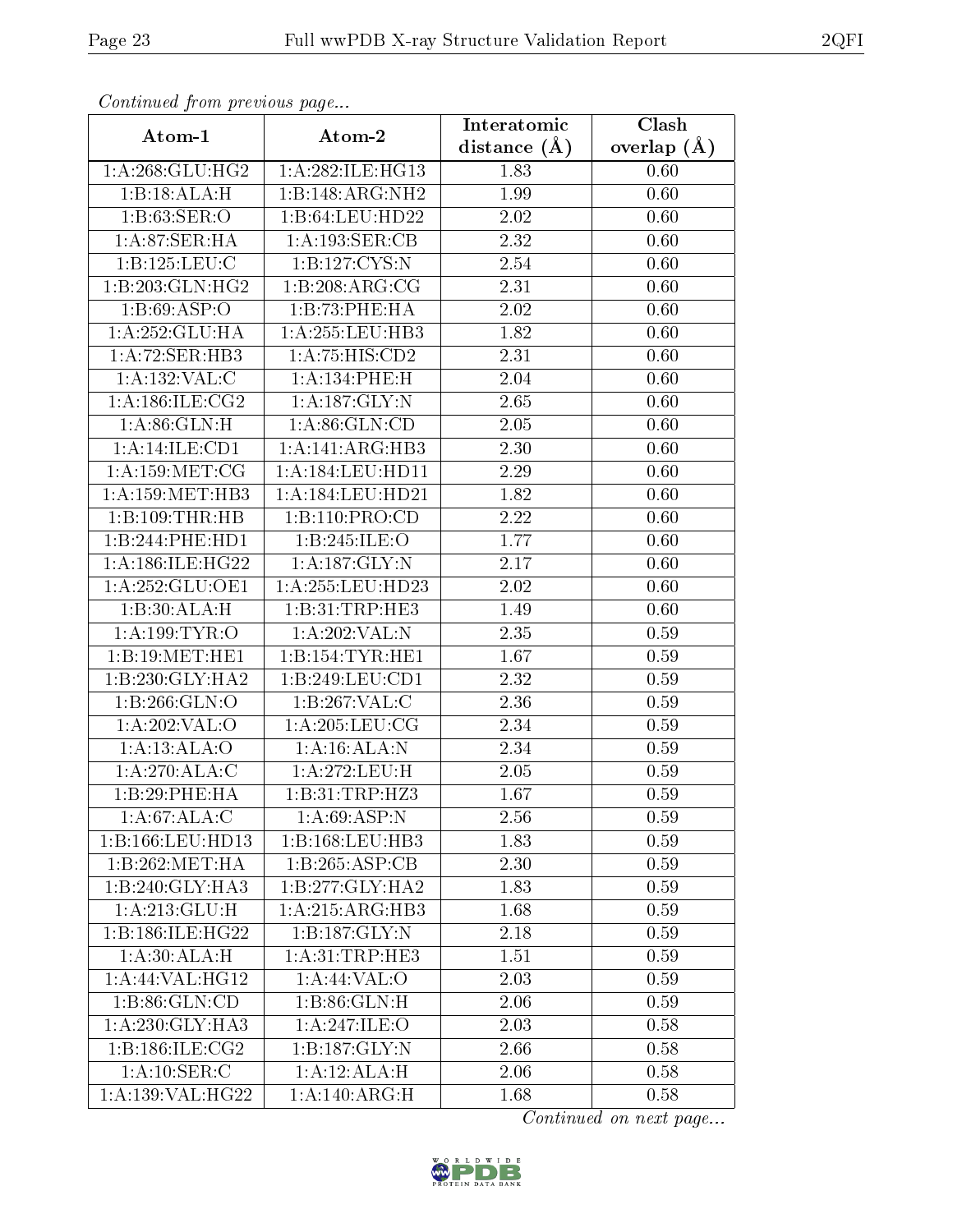| Comunaca jiom previous page |                      | Interatomic    | Clash           |
|-----------------------------|----------------------|----------------|-----------------|
| Atom-1                      | Atom-2               | distance $(A)$ | overlap $(\AA)$ |
| 1:B:109:THR:O               | 1:B:111:MET:N        | 2.36           | 0.58            |
| 1:A:18:ALA:O                | 1:A:20:ALA:N         | 2.29           | 0.58            |
| 1:A:242:THR:HG22            | 1:A:243:ARG:H        | 1.68           | 0.58            |
| 1:B:87:SER:HB2              | 1:B:197:MET:HB2      | 1.79           | 0.58            |
| 1: A: 127: CYS: SG          | 1:A:128:THR:N        | 2.77           | 0.58            |
| 1:A:73:PHE:CD1              | 1:A:74:GLY:N         | 2.72           | 0.58            |
| 1:A:129:ILE:HG12            | 1: A: 158: VAL: HG11 | 1.86           | 0.58            |
| 1:A:209:ALA:CB              | 1: A:236:THR:OG1     | 2.47           | 0.58            |
| 1: A: 45: ASP: HA           | 1:A:48:VAL:HB        | 1.84           | 0.58            |
| 1:B:19:MET:CE               | 1:B:150:ASP:OD1      | 2.51           | 0.58            |
| 1:A:79:GLU:O                | 1: A:82: ALA: N      | 2.37           | 0.58            |
| 1:A:244:PHE:N               | 1:A:281:ILE:O        | 2.37           | 0.58            |
| 1:B:274:ARG:C               | 1:B:276:PRO:HA       | 2.24           | 0.58            |
| 1:B:153:HIS:O               | 1:B:157:ASP:N        | 2.37           | 0.58            |
| 1:B:232:HIS:NE2             | 1:B:245:ILE:CG1      | 2.67           | 0.58            |
| 1:B:232:HIS:HE1             | 1:B:285:ASP:OD2      | 1.86           | 0.58            |
| 1:A:139:VAL:HG22            | 1:A:140:ARG:N        | 2.18           | 0.58            |
| 1: A:247: ILE: CG1          | 1:A:248:HIS:CD2      | 2.79           | 0.58            |
| 1: A:85: ALA:O              | 1:A:87:SER:N         | 2.37           | 0.58            |
| $1:B:18:ALA:\overline{C}$   | 1:B:20:ALA:H         | 2.08           | 0.58            |
| 1:A:25:LEU:O                | 1:A:28:ILE:HG22      | 2.04           | 0.57            |
| 1:B:188:ILE:HG23            | 1:B:188:ILE:O        | 2.04           | 0.57            |
| 1:B:199:TYR:O               | 1:B:202:VAL:HG23     | 2.04           | 0.57            |
| 1: B: 259: GLN: C           | 1:B:261:HIS:H        | 2.07           | 0.57            |
| 1: B:68:ASP:H               | 1:B:72:SER:HB2       | 1.68           | 0.57            |
| 1:A:11:ARG:HH12             | 1: A:239: SER: HG    | 1.49           | 0.57            |
| 1: A:261: HIS:CD2           | 1:A:265:ASP:HB2      | 2.39           | 0.57            |
| 1:B:278:SER:H               | 1:B:280:VAL:HG13     | 1.68           | 0.57            |
| 1: A:227: GLY:HA2           | 1:A:248:HIS:NE2      | 2.19           | 0.57            |
| 1:B:235:ARG:NH1             | 1:B:237:ARG:CD       | 2.39           | 0.57            |
| $1: A:278:$ SER:H           | 1: A:280: VAL:CG1    | 2.16           | 0.57            |
| 1:B:248:HIS:O               | 1:B:253:ASP:N        | 2.38           | 0.57            |
| 1:A:274:ARG:NH1             | 1:A:274:ARG:N        | 2.51           | 0.57            |
| 1:B:212:ASP:HA              | 1:B:215:ARG:CB       | 2.34           | 0.57            |
| 1: A:84:LEU:O               | 1: A:87: SER:OG      | 2.22           | 0.57            |
| 1:B:148:ARG:O               | 1:B:150:ASP:N        | 2.38           | 0.57            |
| 1:B:248:HIS:CB              | 1: B: 252: GLU: C    | 2.71           | 0.57            |
| 1:B:218:ILE:HD13            | 1:B:271:ILE:HG21     | 1.87           | 0.57            |
| 1:A:214:GLU:HB3             | 1: A:274: ARG: HE    | 1.70           | 0.56            |
| 1:A:248:HIS:O               | 1:A:253:ASP:HB2      | 2.05           | 0.56            |
| 1: B: 192: TYR: CG          | 1:B:193:SER:N        | 2.73           | 0.56            |

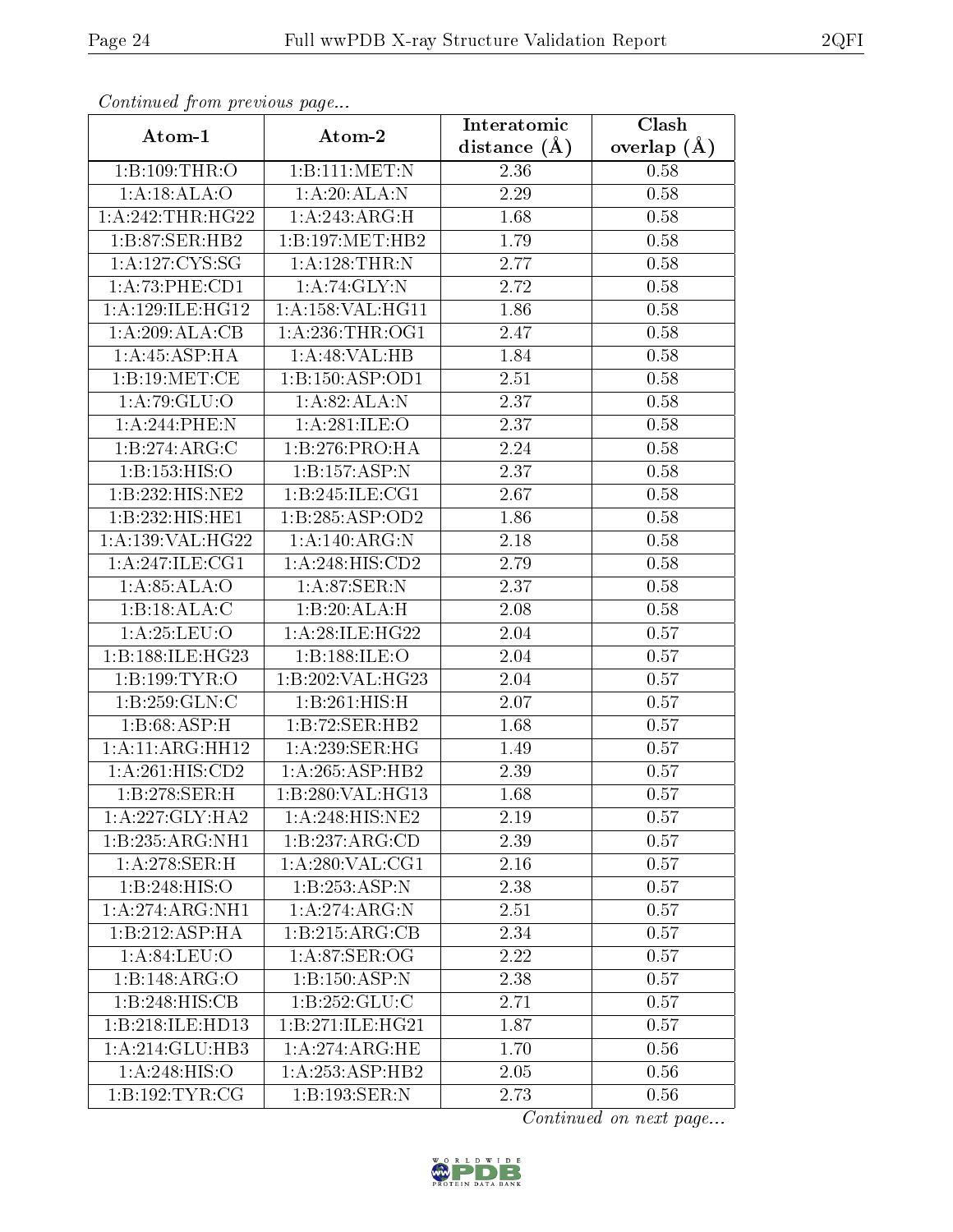| Continuou jiom protivus pago       |                     | Interatomic       | Clash           |
|------------------------------------|---------------------|-------------------|-----------------|
| Atom-1                             | Atom-2              | distance $(\AA)$  | overlap $(\AA)$ |
| 1: A: 199: TYR: O                  | 1: A:202: VAL: HG23 | 2.05              | 0.56            |
| 1:B:23:LEU:HB2                     | 1:B:53:SER:OG       | 2.05              | 0.56            |
| 1: A:188: ILE: HG <sub>23</sub>    | 1: A: 188: ILE: O   | 2.05              | 0.56            |
| 1:A:67:ALA:HB2                     | 1: A:74: GLY:HA2    | 1.87              | 0.56            |
| 1:B:186:ILE:HG22                   | 1:B:187:GLY:H       | 1.70              | 0.56            |
| 1: A: 156: SER: HB3                | 1: A: 189: TYR: CE1 | 2.40              | 0.56            |
| 1:A:217:GLU:O                      | 1:A:218:ILE:C       | $\overline{2}.43$ | 0.56            |
| 1:B:252:GLU:CA                     | 1:B:256:PRO:CD      | 2.82              | 0.56            |
| 1:B:256:PRO:HA                     | 1:B:257:LEU:CD2     | 2.34              | 0.56            |
| 1: A:142:THR:O                     | 1: A:142:THR:HG23   | 2.06              | 0.56            |
| 1:A:232:HIS:CE1                    | 1:A:285:ASP:OD2     | 2.58              | 0.56            |
| 1:B:273:ARG:HB3                    | 1:B:274:ARG:HH12    | 1.71              | 0.56            |
| 1:A:283:HIS:NE2                    | 1:A:285:ASP:CG      | 2.59              | 0.56            |
| $1: B:87: \overline{\text{SER}:C}$ | 1:B:193:SER:HB2     | 2.27              | 0.56            |
| 1:A:243:ARG:C                      | 1:A:244:PHE:HD2     | 2.08              | 0.56            |
| 1:B:136:ARG:O                      | 1: B: 139: VAL: CG1 | 2.54              | 0.56            |
| 1:A:109:THR:O                      | 1:A:111:MET:N       | 2.38              | 0.56            |
| 1:B:109:THR:CB                     | 1:B:110:PRO:HD2     | 2.20              | 0.56            |
| 1:A:29:PHE:HA                      | 1:A:31:TRP:HZ3      | 1.71              | 0.55            |
| 1:B:85:ALA:O                       | 1:B:87:SER:N        | 2.40              | 0.55            |
| 1: A:144: SER: HG                  | $1:$ A:148:ARG:N    | 1.98              | 0.55            |
| 1:A:233:ASP:O                      | 1:A:244:PHE:HB3     | 2.06              | 0.55            |
| 1: B:62:TYR:C                      | 1:B:64:LEU:H        | 2.09              | 0.55            |
| 1:B:139:VAL:CG1                    | 1:B:140:ARG:H       | 2.10              | 0.55            |
| 1:B:203:GLN:HG3                    | 1:B:205:LEU:CD1     | 2.35              | 0.55            |
| 1:B:247:ILE:HG12                   | 1:B:248:HIS:HD2     | 1.67              | 0.55            |
| 1: A: 125: LEU: C                  | 1: A: 127: CYS:N    | 2.56              | 0.55            |
| 1:A:273:ARG:HB3                    | 1:A:274:ARG:CZ      | 2.36              | 0.55            |
| 1:B:73:PHE:O                       | 1:B:73:PHE:CD2      | 2.60              | 0.55            |
| 1: A: 159: MET:HG3                 | 1:A:161:ASN:HD22    | 1.72              | 0.55            |
| 1:B:225:TRP:HZ3                    | 1:B:266:GLN:HB2     | 1.62              | 0.55            |
| 1:A:148:ARG:C                      | 1:A:150:ASP:H       | 2.10              | 0.55            |
| 1: A:19: MET:CE                    | 1: A: 150: ASP:OD1  | 2.55              | 0.55            |
| 1: A:225:TRP:HZ3                   | 1: A:266: GLN:HB2   | 1.67              | 0.55            |
| 1:A:132:VAL:O                      | 1: A: 136: ARG: N   | 2.36              | 0.55            |
| 1:B:153:HIS:HD2                    | 1:B:157:ASP:HB2     | 1.72              | 0.55            |
| 1:B:252:GLU:CB                     | 1: B: 256: PRO:CD   | 2.84              | 0.55            |
| 1:B:227:GLY:HA2                    | 1:B:248:HIS:NE2     | 2.22              | 0.54            |
| 1:B:245:ILE:CB                     | 1:B:245:ILE:N       | 2.65              | 0.54            |
| 1:B:67:ALA:HB2                     | 1:B:74:GLY:HA2      | 1.89              | 0.54            |
| 1: A: 199: TYR: CA                 | 1:A:202:VAL:HG23    | 2.27              | 0.54            |

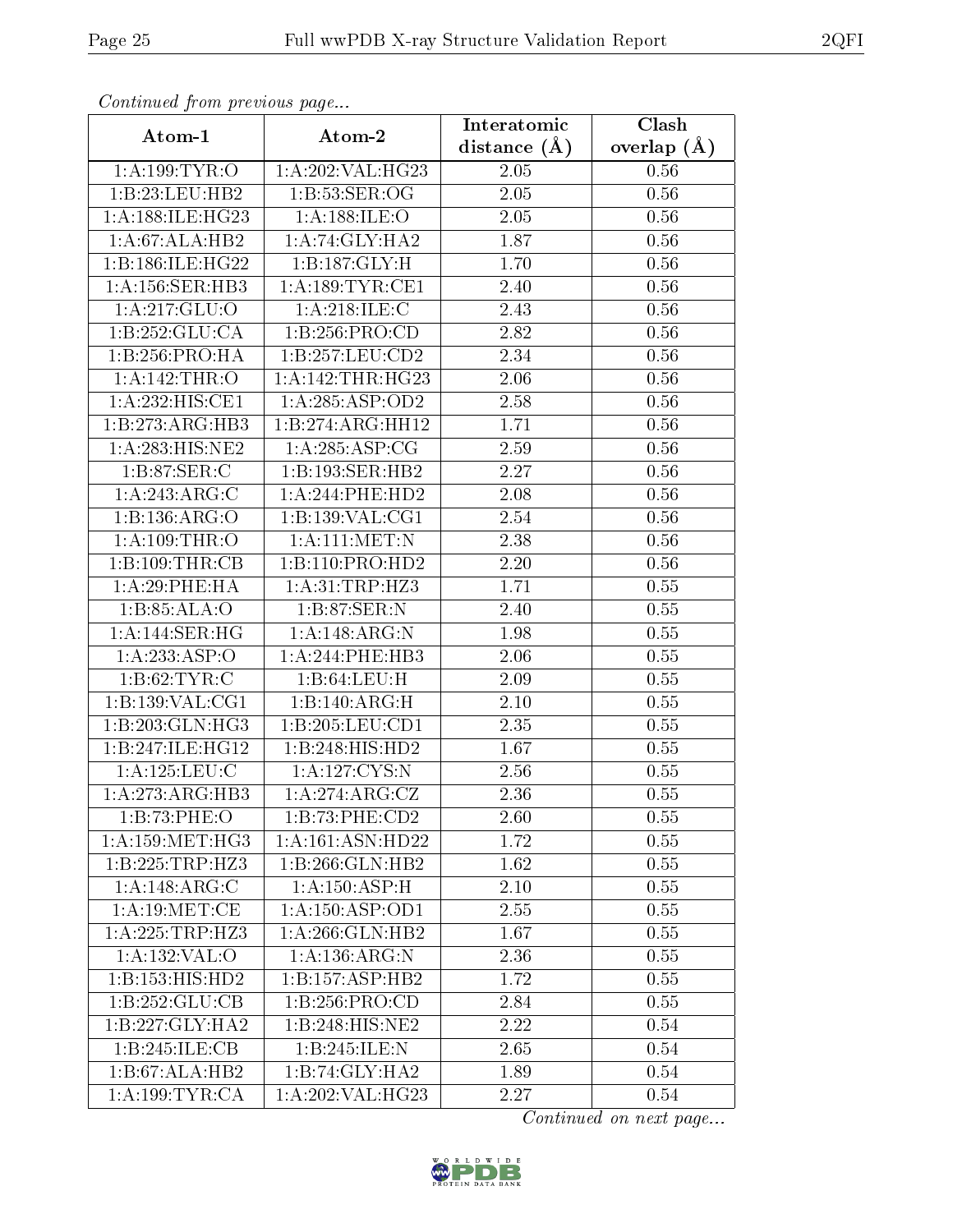| Communica from precious page      |                                       | Interatomic       | $\overline{\text{Clash}}$ |
|-----------------------------------|---------------------------------------|-------------------|---------------------------|
| Atom-1                            | Atom-2                                | distance $(A)$    | overlap $(\AA)$           |
| 1: A:228: VAL:O                   | 1: A:229: SER: C                      | 2.45              | 0.54                      |
| 1: A:247: ILE: CG2                | 1:A:252:GLU:O                         | $\overline{2.55}$ | 0.54                      |
| 1:B:20:ALA:HB1                    | 1:5:57:LEU:HD12                       | 1.89              | 0.54                      |
| 1: A:262:MET:HA                   | 1:A:265:ASP:CB                        | 2.35              | 0.54                      |
| 1:B:142:THR:HG23                  | 1:B:142:THR:O                         | 2.08              | 0.54                      |
| 1:B:256:PRO:C                     | 1: B: 257: LEU: CD2                   | 2.72              | 0.54                      |
| 1:B:25:LEU:O                      | 1:B:28:ILE:HG22                       | 2.07              | 0.54                      |
| 1: B:60: VAL:C                    | 1: B:62: TYR:H                        | 2.10              | 0.54                      |
| 1:B:263:VAL:HG12                  | 1:B:264:ALA:H                         | 1.73              | 0.54                      |
| 1:B:234:LEU:N                     | 1:B:234:LEU:HD13                      | 2.23              | 0.54                      |
| 1: A:188: ILE:O                   | 1:A:189:TYR:CD1                       | 2.61              | 0.54                      |
| 1: B: 159: MET: CG                | 1:B:184:LEU:HDI1                      | 2.28              | $0.54\,$                  |
| 1:A:73:PHE:CD2                    | 1:A:74:GLY:N                          | 2.74              | 0.54                      |
| 1:B:213:GLU:O                     | 1:B:216:GLN:N                         | 2.41              | 0.54                      |
| 1:B:263:VAL:CG1                   | 1:B:264:ALA:N                         | 2.71              | 0.54                      |
| 1:B:261:HIS:O                     | 1:B:264:ALA:N                         | 2.40              | 0.54                      |
| 1:B:279:ASP:O                     | 1:B:281:ILE:HA                        | 2.08              | 0.54                      |
| 1:B:77:LYS:HZ2                    | 1:B:206:LEU:HD21                      | 1.72              | 0.53                      |
| 1:B:85:ALA:HB3                    | 1:B:86:GLN:NE2                        | 2.24              | 0.53                      |
| 1: A:205:LEU:HD12                 | 1:A:205:LEU:O                         | 2.09              | 0.53                      |
| 1:A:87:SER:HB3                    | $1:A:197:\overline{\mathrm{MET:HB3}}$ | 1.86              | 0.53                      |
| 1:B:243:ARG:O                     | 1:B:244:PHE:CB                        | 2.55              | 0.53                      |
| 1:B:18:ALA:HB2                    | 1:B:138:VAL:H <sub>G21</sub>          | 1.90              | 0.53                      |
| 1: A: 199: TYR: CA                | 1: A:202: VAL: CG2                    | 2.74              | 0.53                      |
| 1:A:243:ARG:CB                    | 1:A:281:ILE:HD12                      | 2.38              | 0.53                      |
| 1:B:245:ILE:CA                    | 1:B:245:ILE:CG2                       | 2.78              | 0.53                      |
| 1: A: 143: GLN:N                  | 1: A:143: GLN:OE1                     | 2.33              | 0.53                      |
| 1:B:152:LEU:HG                    | 1:B:155:GLN:OE1                       | 2.09              | 0.53                      |
| $1:A:193:\overline{\text{SER}:C}$ | 1: A: 195: LEU: H                     | 2.12              | 0.53                      |
| 1: A:196:ARG:CG                   | 1:A:197:MET:N                         | 2.70              | 0.53                      |
| 1:A:243:ARG:O                     | 1:A:244:PHE:CB                        | 2.56              | 0.53                      |
| 1:B:212:ASP:HA                    | 1:B:215:ARG:HB3                       | 1.91              | 0.53                      |
| 1:B:216:GLN:HA                    | 1:B:216:GLN:OE1                       | 2.06              | 0.53                      |
| 1:B:252:GLU:CB                    | 1:B:256:PRO:HD3                       | 2.39              | 0.53                      |
| 1:B:264:ALA:O                     | 1:B:267:VAL:N                         | 2.42              | 0.53                      |
| 1:B:202:VAL:HG23                  | 1:B:203:GLN:HE22                      | 1.72              | 0.53                      |
| 1:B:272:LEU:HD13                  | 1:B:273:ARG:N                         | 2.24              | 0.53                      |
| 1:A:244:PHE:O                     | 1: A:282: ILE: CD1                    | 2.55              | 0.53                      |
| 1: A:6: GLY: C                    | 1:A:12:ALA:CB                         | 2.71              | 0.53                      |
| 1: A:156: SER:HB3                 | 1: A:189:TYR:HE1                      | 1.73              | 0.52                      |
| 1:B:9:VAL:HB                      | 1:B:141:ARG:NH2                       | 2.23              | 0.52                      |

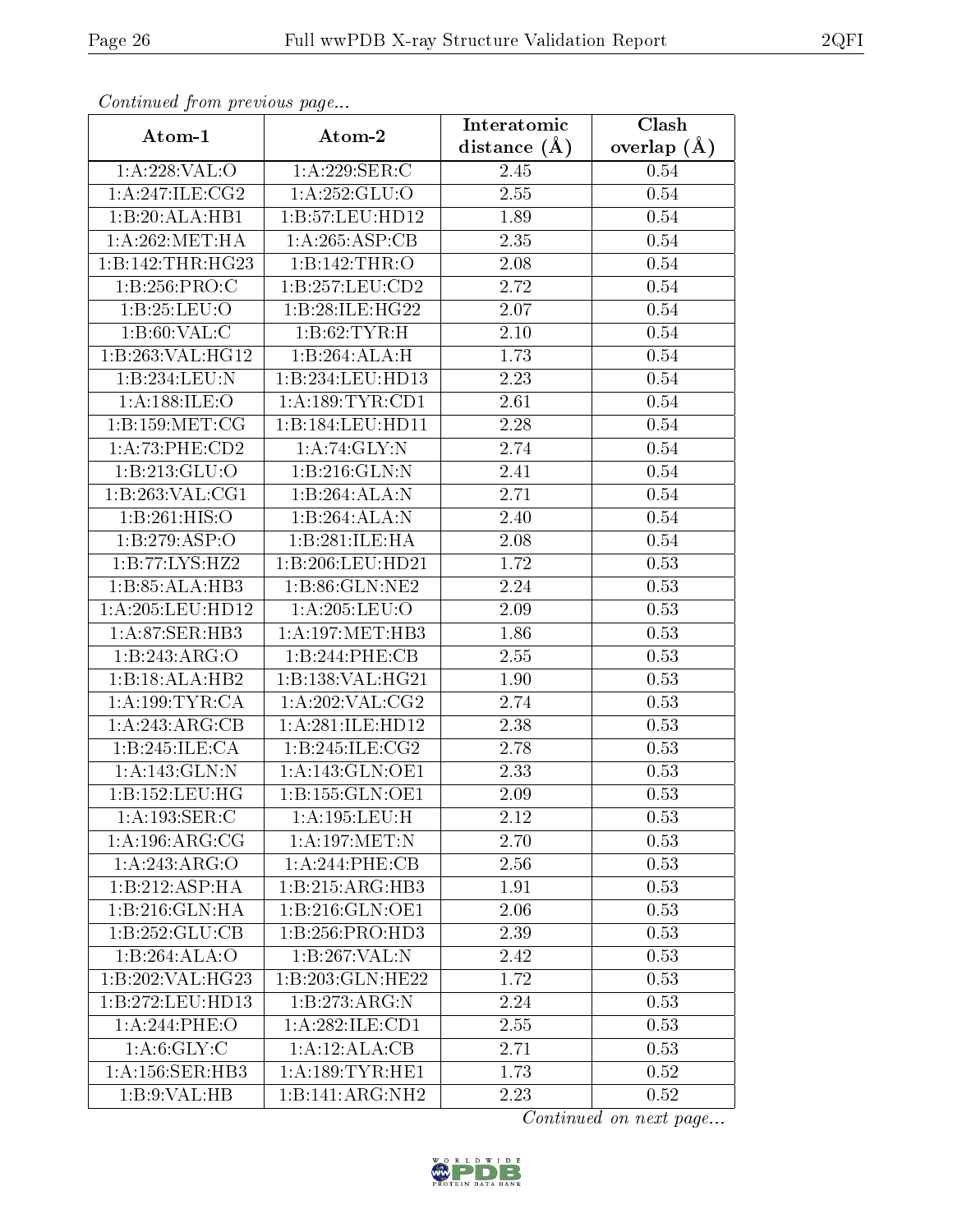| Comunaca jiom previous page  |                    | Interatomic       | Clash           |
|------------------------------|--------------------|-------------------|-----------------|
| Atom-1                       | Atom-2             | distance $(A)$    | overlap $(\AA)$ |
| 1: A:71: HIS:O               | 1: A:73:PHE:N      | 2.42              | 0.52            |
| 1:B:197:MET:O                | 1:B:201:ALA:CB     | $\overline{2.58}$ | 0.52            |
| 1: A:11: ARG:O               | 1:A:15:ALA:HB3     | 2.08              | 0.52            |
| 1: A:247: ILE: HG23          | 1: A: 252: GLU:O   | 2.09              | 0.52            |
| 1:A:245:ILE:CG2              | 1: A:283:HIS:CD2   | 2.80              | 0.52            |
| 1:B:154:TYR:O                | 1:B:156:SER:N      | 2.42              | 0.52            |
| 1:B:77:LYS:HZ1               | 1:B:206:LEU:HG     | 1.74              | $0.52\,$        |
| 1:B:273:ARG:HB3              | 1:B:274:ARG:NH1    | 2.24              | 0.52            |
| 1:A:237:ARG:HG3              | 1:A:241:PRO:HB2    | 1.92              | $0.52\,$        |
| 1: A:87: SER:O               | 1: A:91: SER:O     | 2.27              | 0.52            |
| 1: A:269: GLN:CG             | 1:B:269:GLN:HE22   | 2.20              | 0.52            |
| 1:A:145:GLN:O                | 1:A:147:VAL:N      | 2.43              | $0.52\,$        |
| 1: A:286:PRO:CG              | 1:A:287:CYS:N      | 2.64              | 0.52            |
| 1: A:66: PRO:O               | 1:A:69:ASP:OD1     | 2.27              | 0.52            |
| 1:B:223:THR:O                | 1:B:223:THR:HG22   | 2.09              | 0.52            |
| 1:B:247:ILE:CG2              | 1:B:252:GLU:O      | 2.58              | 0.52            |
| 1:B:22:LEU:HA                | 1:B:131:LEU:HD23   | 1.91              | 0.52            |
| 1:B:139:VAL:O                | 1:B:142:THR:C      | 2.48              | 0.52            |
| 1:B:3ALA:N                   | 1:B:148:ARG:NH2    | 2.58              | 0.52            |
| 1:B:219:ILE:HG23             | 1:B:220:ASP:H      | 1.73              | 0.52            |
| 1:A:209:ALA:HB1              | 1: A:236:THR:CB    | 2.40              | 0.51            |
| 1:A:65:GLN:HB2               | 1:A:75:HIS:HE1     | 1.75              | 0.51            |
| 1:A:154:TYR:O                | 1: A: 156: SER: N  | 2.43              | 0.51            |
| 1:B:127:CYS:SG               | 1:B:128:THR:N      | 2.84              | 0.51            |
| 1:B:14:ILE:CD1               | 1:B:141:ARG:HB3    | 2.39              | 0.51            |
| 1:B:266:GLN:O                | 1:B:269:GLN:HB3    | 2.11              | 0.51            |
| 1:A:18:ALA:N                 | 1:A:148:ARG:NH2    | 2.58              | 0.51            |
| 1: A:197: MET:O              | 1:A:201:ALA:CB     | 2.57              | 0.51            |
| 1:A:73:PHE:CZ                | 1:A:74:GLY:HA3     | 2.44              | 0.51            |
| 1: A:91: SER: HA             | 1:A:94:ALA:HB3     | 1.91              | 0.51            |
| 1:B:152:LEU:CB               | 1:B:192:TYR:CZ     | 2.94              | 0.51            |
| 1:B:22:LEU:HD13              | 1:B:23:LEU:CD2     | 2.40              | 0.51            |
| 1:B:245:ILE:HG23             | 1:B:283:HIS:CD2    | 2.46              | 0.51            |
| 1:A:109:THR:HB               | 1: A: 110: PRO:CD  | 2.27              | 0.51            |
| 1:B:144:SER:O                | 1:B:144:SER:OG     | 2.29              | 0.51            |
| 1:B:162:GLY:HA3              | 1:B:181:LEU:HD12   | 1.93              | 0.51            |
| 1:B:274:ARG:N                | 1:B:274:ARG:NH1    | 2.58              | 0.51            |
| $1:A:150:\overline{ASP:OD1}$ | 1:A:151:MET:N      | 2.43              | 0.51            |
| 1:A:273:ARG:HB3              | 1:A:274:ARG:NH1    | 2.25              | 0.51            |
| 1: A:248: HIS: HB2           | 1: A: 252: GLU: CB | 2.41              | 0.51            |
| 1:B:132:VAL:O                | 1:B:136:ARG:N      | 2.41              | 0.51            |

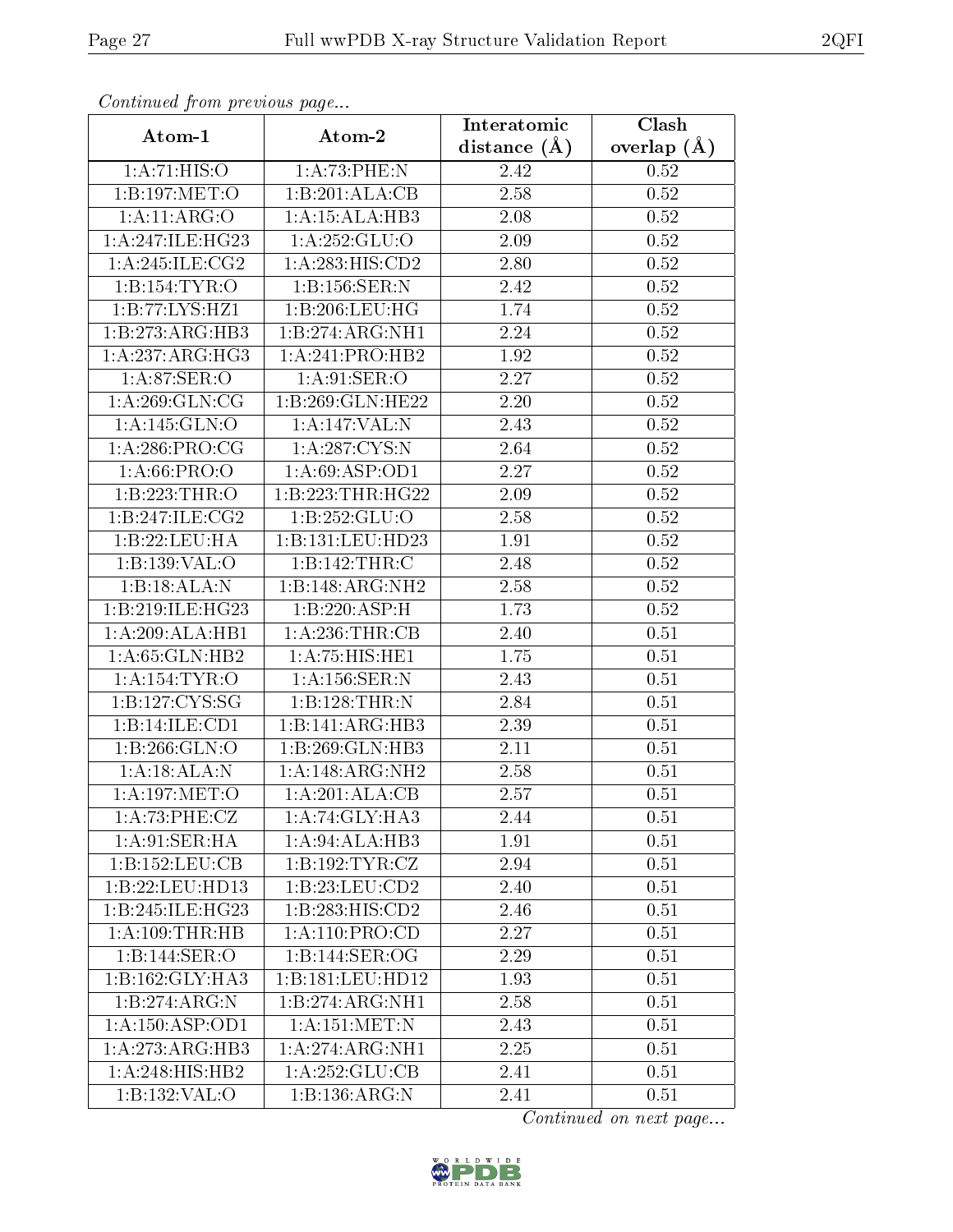| сонинией јтоні ртеvious раде |                                      | Interatomic       | Clash           |
|------------------------------|--------------------------------------|-------------------|-----------------|
| Atom-1                       | Atom-2                               | distance $(A)$    | overlap $(\AA)$ |
| 1:B:274:ARG:HB2              | 1:B:274:ARG:HH11                     | 1.75              | 0.51            |
| 1:A:20:ALA:O                 | 1:A:21:SER:CB                        | 2.58              | $0.51\,$        |
| 1: A:22:LEU:HA               | 1:A:131:LEU:HD23                     | 1.92              | 0.51            |
| 1: A:65: GLN: HE21           | 1: A:65: GLN:N                       | 2.06              | 0.51            |
| 1: A: 139: VAL: CG2          | 1:A:140:ARG:H                        | 2.23              | $0.51\,$        |
| 1:A:150:ASP:OD1              | 1:A:150:ASP:C                        | 2.49              | 0.51            |
| 1:B:132:VAL:C                | 1:B:134:PHE:H                        | 2.14              | 0.51            |
| 1: A: 189: TYR: CA           | 1: A: 192: TYR: HB3                  | 2.39              | 0.50            |
| 1: A:234:LEU:HD12            | 1: A:234:LEU: N                      | 2.26              | 0.50            |
| 1:B:219:ILE:HG23             | 1:B:220:ASP:N                        | 2.26              | 0.50            |
| 1:B:105:LEU:O                | 1:B:107:SER:N                        | 2.43              | 0.50            |
| 1: A:156: SER: HB2           | 1: A: 189: TYR: OH                   | $\overline{2.11}$ | 0.50            |
| 1:B:154:TYR:C                | 1:B:156:SER:N                        | 2.64              | 0.50            |
| 1:B:234:LEU:HD13             | 1:B:235:ARG:H                        | 1.76              | 0.50            |
| 1:B:248:HIS:HB3              | 1:B:252:GLU:H                        | 1.76              | 0.50            |
| 1:B:252:GLU:CB               | 1:B:256:PRO:HG3                      | 2.19              | 0.50            |
| 1:B:268:GLU:OE2              | 1:B:282:ILE:CB                       | 2.59              | 0.50            |
| 1: A:269: GLN:CG             | 1:B:269:GLN:NE2                      | 2.74              | 0.50            |
| 1:B:278:SER:OG               | 1:B:280:VAL:HG12                     | 2.09              | 0.50            |
| 1: A:64:LEU:O                | 1:A:65:GLN:NE2                       | 2.44              | 0.50            |
| 1: A: 105: LEU: O            | $1:$ A:107:SER:N                     | 2.45              | 0.50            |
| 1:A:143:GLN:CB               | 1:A:146:ALA:H                        | 2.20              | 0.50            |
| 1:A:162:GLY:HA3              | 1:A:181:LEU:HD12                     | 1.94              | 0.50            |
| 1:A:234:LEU:HD13             | 1:A:235:ARG:N                        | 2.24              | $0.50\,$        |
| 1: A:65: GLN:HB3             | 1: A:66: PRO:CD                      | 2.41              | 0.50            |
| 1:B:281:ILE:HG22             | 1:B:282:ILE:N                        | 2.27              | 0.50            |
| 1:B:270:ALA:C                | 1:B:272:LEU:N                        | 2.59              | 0.50            |
| 1:A:17:THR:O                 | 1: A:21: SER:OG                      | 2.27              | 0.50            |
| 1:B:247:ILE:HG23             | 1:B:248:HIS:CG                       | 2.46              | 0.50            |
| 1:B:229:SER:O                | 1:B:247:ILE:O                        | 2.28              | 0.50            |
| 1:B:65:GLN:HB3               | 1: B:66: PRO:CD                      | 2.41              | 0.50            |
| 1:A:149:ALA:O                | 1: A: 197: MET: SD                   | 2.70              | 0.50            |
| 1: A:213: GLU:C              | 1:A:215:ARG:N                        | 2.62              | 0.50            |
| 1: A:267: VAL:O              | 1: A:268: GLU:C                      | 2.49              | 0.50            |
| 1:A:20:ALA:HB1               | 1: A: 57: LEU: HD12                  | 1.93              | 0.50            |
| 1:B:207:ASP:C                | $1:B:209:\overline{\mathrm{ALA:N}}$  | 2.64              | 0.50            |
| 1:B:248:HIS:HB2              | 1:B:252:GLU:HB2                      | 1.94              | 0.50            |
| 1:B:67:ALA:HA                | 1:B:75:HIS:NE2                       | 2.26              | 0.50            |
| 1:A:283:HIS:NE2              | 1: A:285:ASP:OD2                     | 2.45              | 0.50            |
| 1:B:270:ALA:O                | 1:B:272:LEU:N                        | 2.44              | 0.50            |
| 1:A:154:TYR:C                | $1: A: 156: \overline{\text{SER}:N}$ | 2.65              | 0.49            |

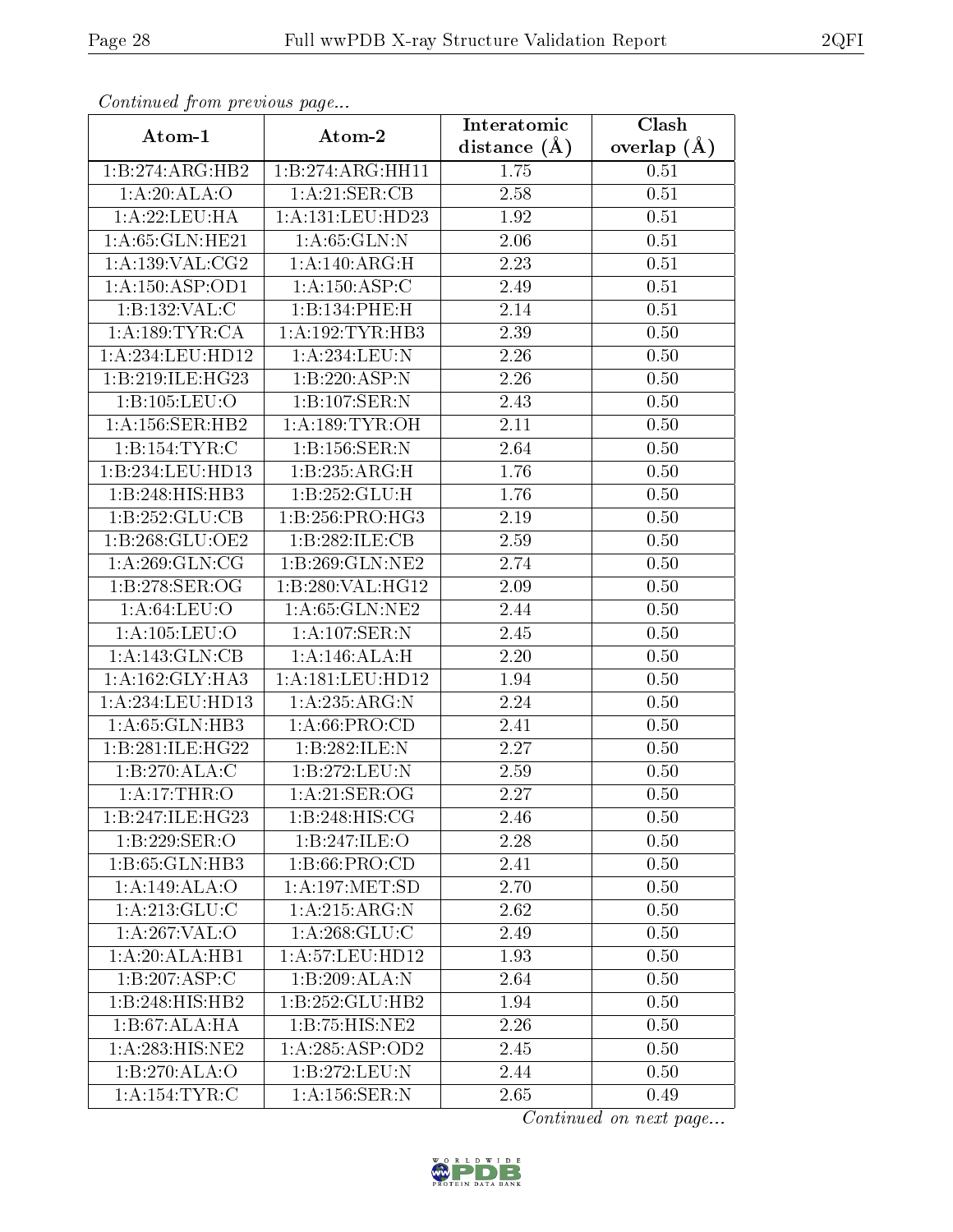| Continually from providuo puga     |                     | Interatomic      | Clash           |
|------------------------------------|---------------------|------------------|-----------------|
| Atom-1                             | Atom-2              | distance $(\AA)$ | overlap $(\AA)$ |
| 1:B:45:ASP:HA                      | 1:B:48:VAL:HB       | 1.93             | 0.49            |
| 1: A:256: PRO:C                    | 1: A:257:LEU:CD2    | 2.75             | 0.49            |
| 1:B:10:SER:C                       | 1:B:12:ALA:H        | 2.14             | 0.49            |
| 1:B:17:THR:N                       | 1:B:148:ARG:NH2     | 2.38             | 0.49            |
| 1:B:243:ARG:C                      | 1:B:244:PHE:HD2     | 2.16             | 0.49            |
| 1:B:252:GLU:OE1                    | 1:B:255:LEU:CD2     | 2.60             | 0.49            |
| 1:B:189:TYR:CA                     | 1:B:192:TYR:HB3     | 2.42             | 0.49            |
| 1:B:87:SER:CA                      | 1:B:193:SER:CB      | 2.91             | 0.49            |
| 1:B:248:HIS:O                      | 1:B:253:ASP:CA      | 2.60             | 0.49            |
| 1:B:44:VAL:HG12                    | 1:B:44:VAL:O        | 2.13             | 0.49            |
| 1:A:203:GLN:HA                     | 1:A:205:LEU:O       | 2.12             | 0.49            |
| 1: A:63:SER:HA                     | 1:A:76:GLY:CA       | 2.33             | 0.49            |
| 1:B:156:SER:HA                     | 1:B:159:MET:HB2     | 1.95             | 0.49            |
| 1:B:18:ALA:O                       | 1:B:20:ALA:N        | 2.42             | 0.49            |
| 1: B:62: TYR:C                     | 1:B:64:LEU:N        | 2.66             | 0.49            |
| 1:A:19:MET:HE1                     | 1: A: 150: ASP: OD1 | 2.12             | 0.49            |
| 1:B:156:SER:HB2                    | 1: B: 189: TYR: OH  | 2.12             | 0.49            |
| 1:B:156:SER:HB3                    | 1:B:189:TYR:HE1     | 1.78             | 0.49            |
| 1:B:205:LEU:HD12                   | 1:B:205:LEU:O       | 2.12             | 0.49            |
| 1: A:22: LEU: HD13                 | 1:A:23:LEU:CD2      | 2.43             | 0.49            |
| 1:A:85:ALA:HB3                     | 1: A:86: GLN:NE2    | 2.27             | 0.49            |
| 1:B:209:ALA:HA                     | 1:B:236:THR:O       | 2.13             | 0.49            |
| 1:B:22:LEU:HD13                    | 1:B:23:LEU:HG       | 1.93             | 0.49            |
| 1:B:261:HIS:C                      | 1:B:263:VAL:N       | 2.52             | 0.49            |
| 1:B:208:ARG:O                      | 1:B:210:LEU:N       | 2.46             | 0.48            |
| 1: A:219: ILE: HG23                | 1:A:220:ASP:N       | 2.28             | 0.48            |
| 1:A:256:PRO:HA                     | 1:A:257:LEU:HD23    | 1.94             | 0.48            |
| 1:A:11:ARG:HD3                     | 1:A:145:GLN:H       | 1.79             | 0.48            |
| 1:B:23:LEU:CB                      | 1:B:53:SER:HB2      | 2.41             | 0.48            |
| 1: A:57:LEU:O                      | 1: A:60: VAL:HG22   | 2.14             | 0.48            |
| 1:A:73:PHE:CE1                     | 1: A:74: GLY:O      | 2.66             | 0.48            |
| 1:B:214:GLU:HB3                    | 1:B:274:ARG:HE      | 1.78             | 0.48            |
| 1:B:68:ASP:O                       | 1:B:70:ASN:N        | 2.46             | 0.48            |
| $1:B:85:\overline{\mathrm{ALA:O}}$ | 1: B:86: GLN: C     | 2.51             | 0.48            |
| 1: A:60: VAL: C                    | 1: A:62:TYR:H       | 2.17             | 0.48            |
| 1:A:68:ASP:HB2                     | 1:A:72:SER:HB2      | 1.95             | 0.48            |
| 1:B:247:ILE:HG23                   | 1:B:248:HIS:CB      | 2.43             | 0.48            |
| 1:B:272:LEU:C                      | 1:B:274:ARG:N       | 2.65             | 0.48            |
| 1:B:143:GLN:CB                     | 1:B:146:ALA:H       | 2.20             | 0.48            |
| 1:B:263:VAL:O                      | 1:B:266:GLN:HB2     | 2.13             | 0.48            |
| 1: A: 198: GLY: O                  | 1: A: 199: TYR: HD1 | 1.95             | 0.48            |

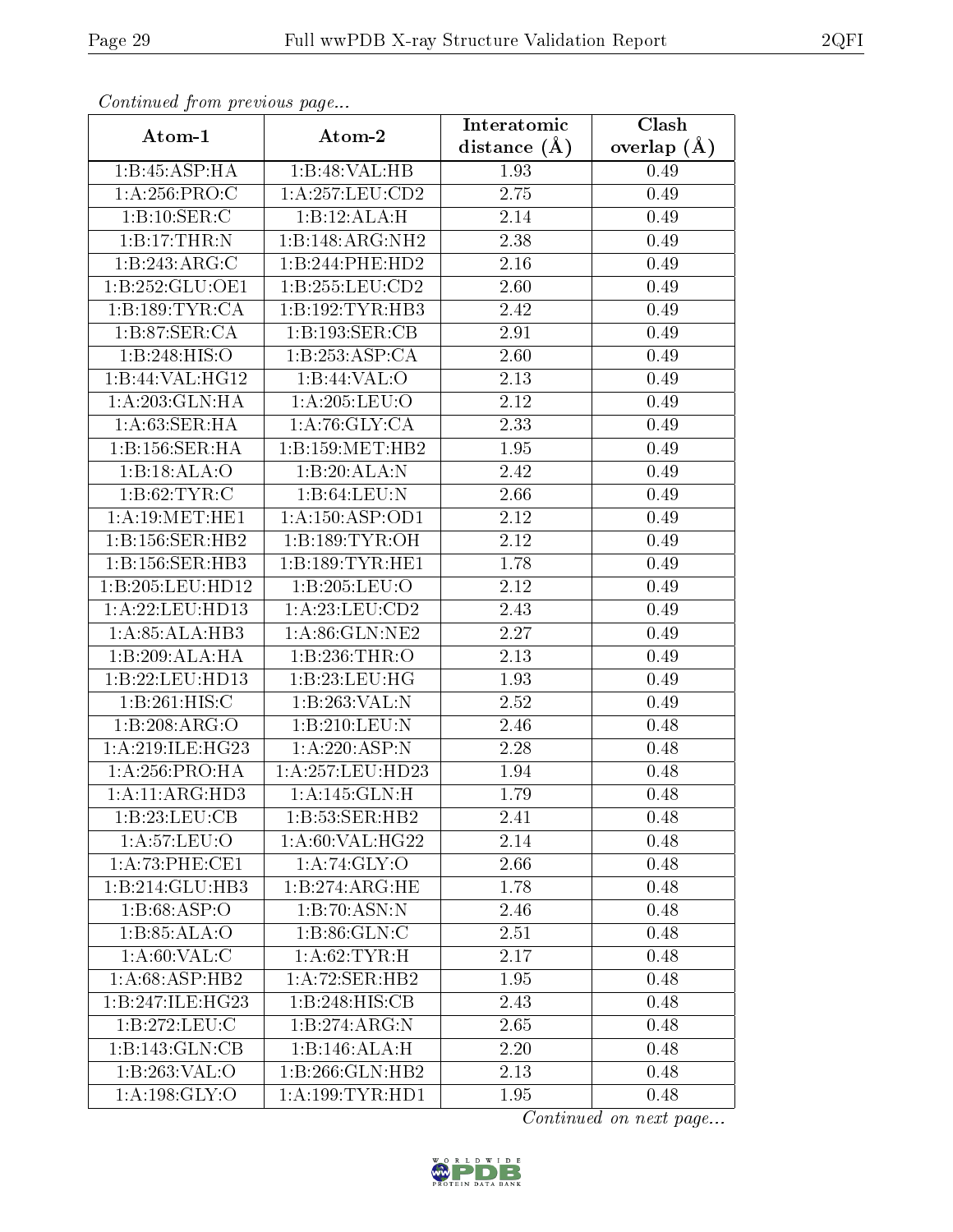| Communaca from previous page   |                     | Interatomic       | Clash         |
|--------------------------------|---------------------|-------------------|---------------|
| Atom-1                         | Atom-2              | distance $(\AA)$  | overlap $(A)$ |
| 1: B:81: LEU:O                 | 1:B:83:ALA:N        | 2.43              | 0.48          |
| 1: A: 152: LEU: HG             | 1:A:155:GLN:OE1     | $\overline{2.13}$ | 0.48          |
| 1:A:270:ALA:C                  | 1:A:272:LEU:N       | 2.66              | 0.48          |
| 1:A:49:ASP:O                   | 1: A:52: ALA:HB3    | 2.14              | 0.48          |
| 1: A:85: ALA:C                 | 1: A:87:SER:N       | 2.67              | 0.48          |
| 1:B:139:VAL:HG22               | 1:B:140:ARG:H       | 1.78              | 0.48          |
| 1:B:145:GLN:O                  | 1:B:200:GLU:OE1     | 2.30              | 0.48          |
| 1:B:79:GLU:CA                  | 1:B:147:VAL:HG21    | 2.40              | 0.48          |
| 1:B:152:LEU:HB2                | 1:B:192:TYR:CE1     | 2.48              | 0.48          |
| 1: B: 250: GLU:O               | 1:B:251:MET:HB2     | 2.14              | 0.48          |
| 1:A:195:LEU:O                  | 1: A: 199: TYR: HB2 | 2.13              | 0.47          |
| 1:A:6:GLY:HA3                  | 1:A:12:ALA:HB2      | 1.96              | 0.47          |
| $1: A:87: \overline{SER}$ :HB2 | 1: A:197: MET:HB2   | 1.87              | 0.47          |
| 1: A:236:THR:C                 | 1:A:237:ARG:HG2     | 2.34              | 0.47          |
| 1:B:143:GLN:C                  | 1:B:145:GLN:N       | 2.67              | 0.47          |
| 1:B:247:ILE:HG23               | 1:B:248:HIS:N       | 2.27              | 0.47          |
| 1:A:18:ALA:C                   | 1:A:20:ALA:N        | 2.67              | 0.47          |
| 1:A:238:GLN:O                  | 1:A:239:SER:HB2     | 2.14              | 0.47          |
| 1:B:197:MET:C                  | 1:B:199:TYR:H       | 2.18              | 0.47          |
| 1: A: 100: THR: HG22           | 1: A: 101: GLY: N   | 2.30              | 0.47          |
| 1:A:235:ARG:HG2                | 1: A:236:THR:N      | 2.28              | 0.47          |
| 1: A:249:LEU:HA                | 1: A: 253: ASP:OD2  | $2.15\,$          | 0.47          |
| 1:A:274:ARG:CB                 | 1: A:274:ARG:HH11   | 2.23              | 0.47          |
| 1:A:27:LYS:HZ3                 | 1: A:30:ALA:HB3     | 1.77              | 0.47          |
| 1:A:11:ARG:CA                  | 1: A:142:THR:HG21   | 2.44              | 0.47          |
| 1:B:129:ILE:HG12               | 1:B:158:VAL:HG11    | 1.95              | 0.47          |
| 1: A:73: PHE:HD2               | 1:A:73:PHE:O        | 1.94              | 0.47          |
| 1:B:225:TRP:CG                 | 1:B:226:PRO:HD2     | 2.50              | 0.47          |
| 1:A:125:LEU:O                  | 1: A: 127: CYS:N    | 2.47              | 0.47          |
| 1: A: 156: SER: CB             | 1: A: 189: TYR: OH  | 2.63              | 0.47          |
| 1:A:267:VAL:O                  | 1:A:270:ALA:N       | 2.47              | 0.47          |
| 1:A:85:ALA:O                   | 1: A:86: GLN: C     | 2.52              | 0.47          |
| 1: B:66: PRO:O                 | 1:B:74:GLY:HA2      | 2.15              | 0.47          |
| 1:B:17:THR:O                   | 1:B:21:SER:OG       | 2.29              | 0.47          |
| 1: B:91: SER:O                 | 1: B:92: GLY:C      | 2.54              | 0.47          |
| 1: A: 113: ASP: N              | 1:A:114:PRO:CD      | 2.78              | 0.47          |
| 1:A:229:SER:O                  | 1:A:247:ILE:O       | 2.33              | 0.46          |
| 1:A:256:PRO:CA                 | 1:A:257:LEU:HD23    | 2.45              | 0.46          |
| 1: A:262:MET:CA                | 1:A:265:ASP:HB3     | 2.41              | 0.46          |
| 1:A:234:LEU:O                  | 1:A:235:ARG:O       | 2.33              | 0.46          |
| 1: A:60: VAL:O                 | 1:A:64:LEU:HB2      | 2.15              | 0.46          |

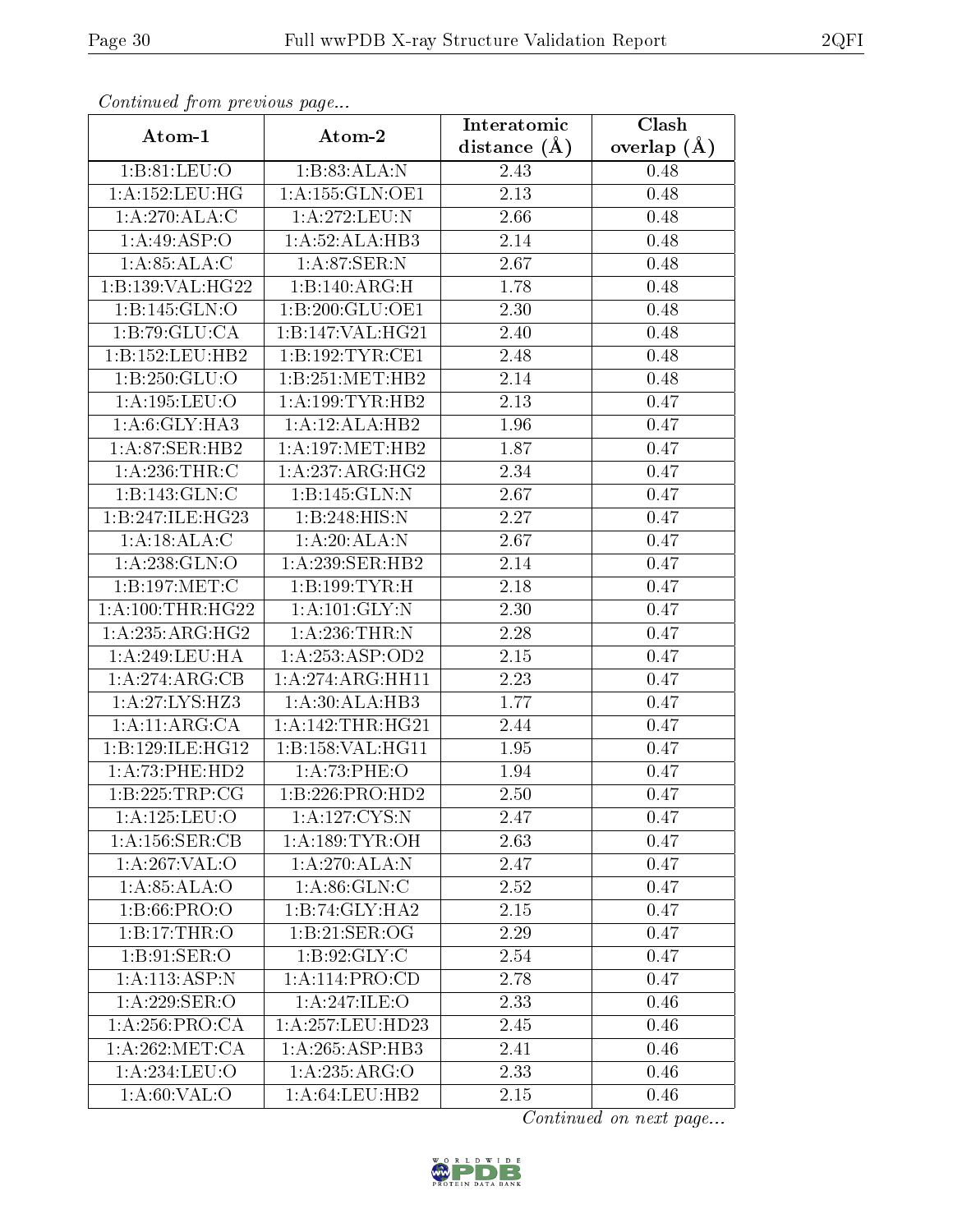| Continuea from previous page<br>Clash<br>Interatomic |                     |                   |                 |  |
|------------------------------------------------------|---------------------|-------------------|-----------------|--|
| Atom-1                                               | Atom-2              | distance $(A)$    | overlap $(\AA)$ |  |
| 1:A:67:ALA:HB3                                       | 1: A:69: ASP:OD1    | 2.15              | 0.46            |  |
| 1:B:19:MET:HE1                                       | 1:B:154:TYR:CE1     | $\overline{2.47}$ | 0.46            |  |
| 1: A:76: GLY: HA2                                    | 1:A:78:ALA:HB3      | 1.97              | 0.46            |  |
| 1:B:177:ARG:HB2                                      | 1:B:181:LEU:HD22    | 1.98              | 0.46            |  |
| 1:B:19:MET:HE3                                       | 1:B:135:GLN:HE22    | 1.80              | 0.46            |  |
| 1:B:139:VAL:HG22                                     | 1:B:140:ARG:N       | 2.30              | 0.46            |  |
| 1:B:154:TYR:HA                                       | 1:B:157:ASP:HB3     | 1.98              | 0.46            |  |
| 1:B:275:PHE:N                                        | 1:B:276:PRO:HA      | 2.31              | 0.46            |  |
| 1:B:79:GLU:O                                         | 1: B:80: SER: C     | 2.52              | 0.46            |  |
| 1:A:18:ALA:HB2                                       | 1:A:138:VAL:HG21    | 1.97              | 0.46            |  |
| 1: A:66:PRO:C                                        | 1: A:69: ASP:OD1    | 2.54              | 0.46            |  |
| 1: A:93: SER: C                                      | 1: A:95:LEU:N       | 2.67              | 0.46            |  |
| 1:B:139:VAL:CG1                                      | 1:B:140:ARG:N       | 2.60              | 0.46            |  |
| 1:B:11:ARG:NH2                                       | 1:B:239:SER:HA      | 2.16              | 0.46            |  |
| 1:B:245:ILE:CG1                                      | 1:B:245:ILE:CA      | 2.82              | 0.46            |  |
| 1:B:252:GLU:HB3                                      | 1:B:256:PRO:HD3     | 1.96              | 0.46            |  |
| 1:B:93:SER:C                                         | 1:B:95:LEU:N        | 2.68              | 0.46            |  |
| 1:A:245:ILE:CA                                       | 1:A:283:HIS:O       | 2.49              | 0.46            |  |
| 1: A:23: LEU: CB                                     | 1: A:53: SER:CB     | 2.94              | 0.46            |  |
| 1:A:78:ALA:O                                         | 1:A:81:LEU:HB3      | 2.16              | 0.46            |  |
| 1:B:225:TRP:O                                        | 1:B:228:VAL:HG22    | 2.16              | 0.46            |  |
| 1:B:238:GLN:O                                        | 1:B:239:SER:HB2     | 2.16              | 0.46            |  |
| 1:B:213:GLU:H                                        | 1:B:215:ARG:CB      | 2.26              | 0.46            |  |
| 1: A:243:ARG:HA                                      | 1:A:281:ILE:H       | 1.81              | 0.46            |  |
| 1:A:244:PHE:O                                        | 1:A:282:1LE:CG2     | 2.42              | 0.46            |  |
| 1:A:267:VAL:HG12                                     | 1: A:268: GLU:N     | 2.30              | 0.46            |  |
| 1:A:44:VAL:CC                                        | 1:A:46:SER:H        | 2.19              | 0.46            |  |
| 1: A:91: SER: HA                                     | 1:A:94:ALA:CB       | 2.44              | 0.46            |  |
| 1:B:201:ALA:O                                        | 1:B:204:SER:HB2     | 2.16              | 0.46            |  |
| 1: A:230: GLY:O                                      | 1: A:246: GLN:HB3   | 2.13              | 0.45            |  |
| 1:A:23:LEU:HB3                                       | 1: A:53: SER:CB     | 2.46              | 0.45            |  |
| 1:B:154:TYR:O                                        | 1:B:158:VAL:N       | 2.47              | 0.45            |  |
| 1:B:236:THR:HA                                       | 1:B:241:PRO:O       | 2.16              | 0.45            |  |
| 1: B:87: SER:O                                       | 1: B:88:MET:C       | 2.54              | 0.45            |  |
| 1:A:136:ARG:O                                        | 1: A: 139: VAL: CG1 | 2.63              | 0.45            |  |
| 1: A: 139: VAL: O                                    | 1:A:142:THR:C       | 2.54              | 0.45            |  |
| 1:A:142:THR:O                                        | 1: A:142:THR:CG2    | 2.63              | 0.45            |  |
| 1: A:248: HIS:O                                      | 1:A:253:ASP:CB      | 2.63              | 0.45            |  |
| 1: A:66: PRO:O                                       | 1:A:67:ALA:CB       | 2.64              | 0.45            |  |
| 1:B:19:MET:HE1                                       | 1:B:150:ASP:OD1     | 2.17              | 0.45            |  |
| $1:B:150.\overline{ASP:O}$                           | 1:B:153:HIS:HB3     | 2.16              | 0.45            |  |

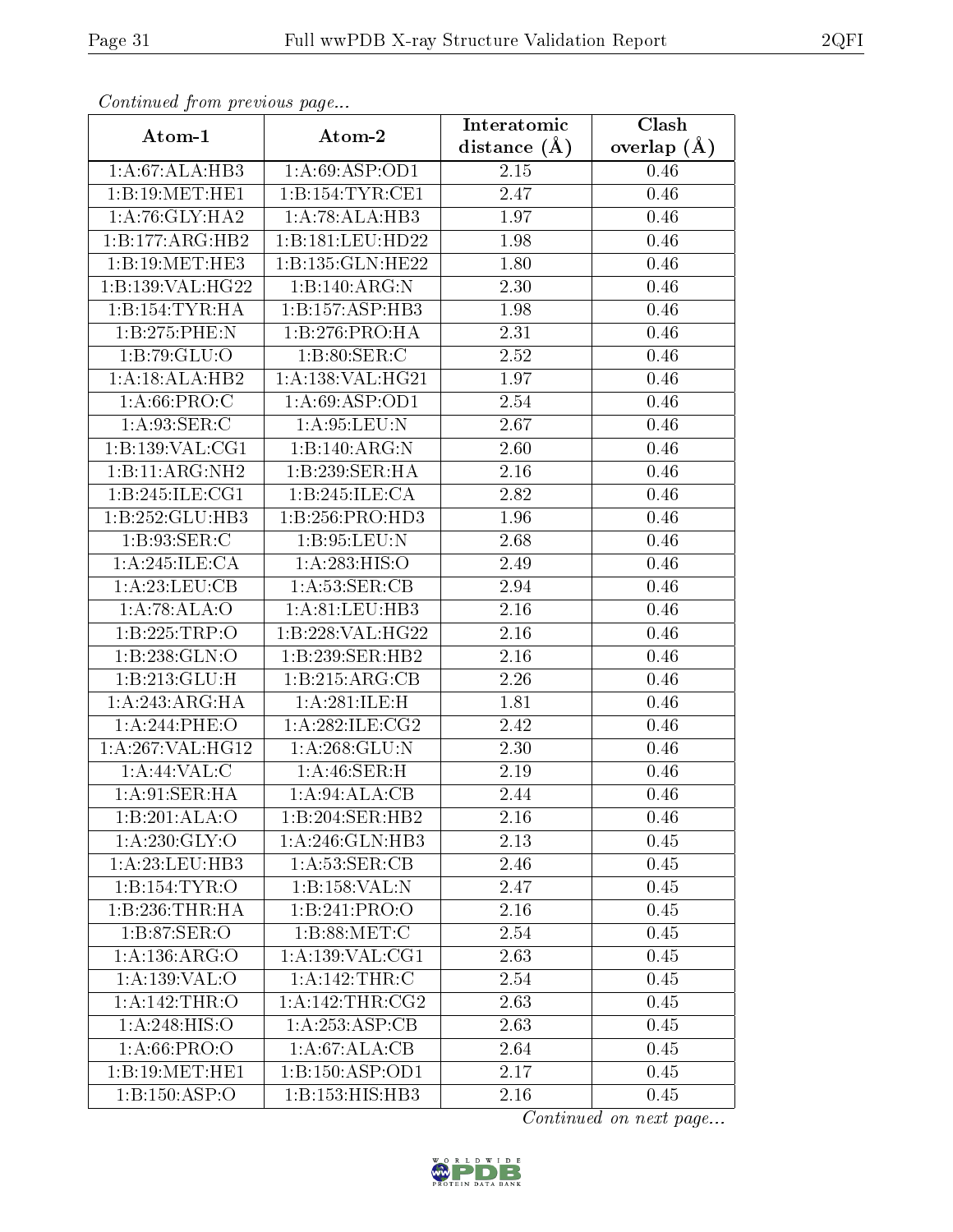| Communa from previous page           |                            | Interatomic      | Clash           |  |
|--------------------------------------|----------------------------|------------------|-----------------|--|
| Atom-1                               | Atom-2                     | distance $(\AA)$ | overlap $(\AA)$ |  |
| 1:B:18:ALA:HB1                       | 1:B:135:GLN:HG2            | 1.97             | 0.45            |  |
| 1:B:149:ALA:HB3                      | 1:B:196:ARG:HH21           | 1.79             | 0.45            |  |
| 1: A:219: ILE: HG23                  | 1:A:220:ASP:H              | 1.81             | 0.45            |  |
| 1:A:245:ILE:HD13                     | 1: A:283:HIS:CD2           | 2.42             | 0.45            |  |
| 1: A:55:THR:O                        | 1: A:59: VAL:HG23          | 2.16             | 0.45            |  |
| 1:B:156:SER:HB3                      | 1:B:189:TYR:CE1            | 2.51             | 0.45            |  |
| 1:B:233:ASP:HB2                      | 1:B:234:LEU:HD12           | 1.98             | 0.45            |  |
| 1: A: 152: LEU: CB                   | 1: A: 192: TYR: CZ         | 3.00             | 0.45            |  |
| 1:A:222:VAL:HG13                     | 1: A:267: VAL:CG1          | 2.46             | 0.45            |  |
| 1:B:261:HIS:C                        | 1:B:261:HIS:CD2            | 2.90             | 0.45            |  |
| 1: A:223:THR:O                       | 1: A: 223: THR: HG22       | 2.16             | 0.45            |  |
| 1: A: 103: GLN: CA                   | 1: A:108: PRO:HG3          | 2.47             | 0.45            |  |
| 1: A: 153: HIS: HD2                  | 1:A:157:ASP:HB2            | 1.81             | 0.45            |  |
| 1:A:233:ASP:HB2                      | 1:A:234:LEU:HD12           | 1.98             | 0.45            |  |
| 1:B:152:LEU:HA                       | 1:B:155:GLN:HB2            | 1.99             | 0.45            |  |
| 1:B:203:GLN:HA                       | 1:B:205:LEU:O              | 2.16             | 0.45            |  |
| 1:A:215:ARG:HD2                      | 1:A:234:LEU:HD23           | 1.98             | 0.45            |  |
| 1:A:73:PHE:CZ                        | 1:A:74:GLY:CA              | 3.00             | 0.45            |  |
| 1:B:235:ARG:HG2                      | 1:B:236:THR:H              | 1.81             | 0.45            |  |
| 1:B:23:LEU:HB2                       | 1: B: 53: SER: CB          | 2.46             | 0.45            |  |
| 1:B:268:GLU:OE2                      | 1:B:282:ILE:HB             | 2.16             | 0.45            |  |
| 1: B:59: VAL:HGI1                    | 1:B:82:ALA:CB              | 2.46             | 0.45            |  |
| 1:B:87:SER:HB3                       | 1:B:197:MET:HB3            | 1.83             | 0.45            |  |
| 1: A: 253: ASP:HA                    | 1: A:286: PRO:O            | 2.16             | 0.45            |  |
| 1: A:93: SER:C                       | 1: A:95:LEU:H              | 2.19             | 0.45            |  |
| 1:B:150:ASP:O                        | 1:B:151:MET:C              | 2.55             | 0.45            |  |
| 1:B:195:LEU:O                        | 1:B:199:TYR:HB2            | 2.17             | 0.45            |  |
| 1:B:91:SER:C                         | 1:B:93:SER:N               | 2.69             | 0.45            |  |
| 1: A: 259: GLN:C                     | $1:A:261:HIS:\overline{N}$ | 2.68             | 0.45            |  |
| 1:B:143:GLN:CD                       | 1:B:143:GLN:N              | 2.66             | 0.45            |  |
| $1:B:11:A\overline{\mathrm{RG:HG2}}$ | 1:B:144:SER:HA             | 1.99             | 0.45            |  |
| 1:B:233:ASP:N                        | 1:B:244:PHE:CD1            | 2.85             | 0.45            |  |
| 1:A:185:GLY:O                        | 1: A: 189: TYR: HB2        | 2.17             | 0.45            |  |
| 1: A:238: GLN: HG3                   | 1: A: 238: GLN:O           | 2.17             | 0.45            |  |
| 1: A:23:LEU:CB                       | 1: A:53: SER:OG            | 2.62             | 0.45            |  |
| $1:\overline{A:68:ASP:O}$            | 1:A:70:ASN:N               | 2.49             | 0.45            |  |
| 1: B: 55: THR:O                      | 1:B:59:VAL:HG23            | 2.16             | 0.45            |  |
| $1: A: 184: \overline{\text{LEU:O}}$ | 1:A:188:ILE:HG22           | 2.17             | 0.44            |  |
| 1:B:125:LEU:O                        | 1:B:127:CYS:N              | 2.47             | 0.44            |  |
| 1:B:154:TYR:HA                       | 1:B:157:ASP:CB             | 2.46             | 0.44            |  |
| 1:B:152:LEU:HB3                      | 1:B:192:TYR:CZ             | 2.52             | 0.44            |  |

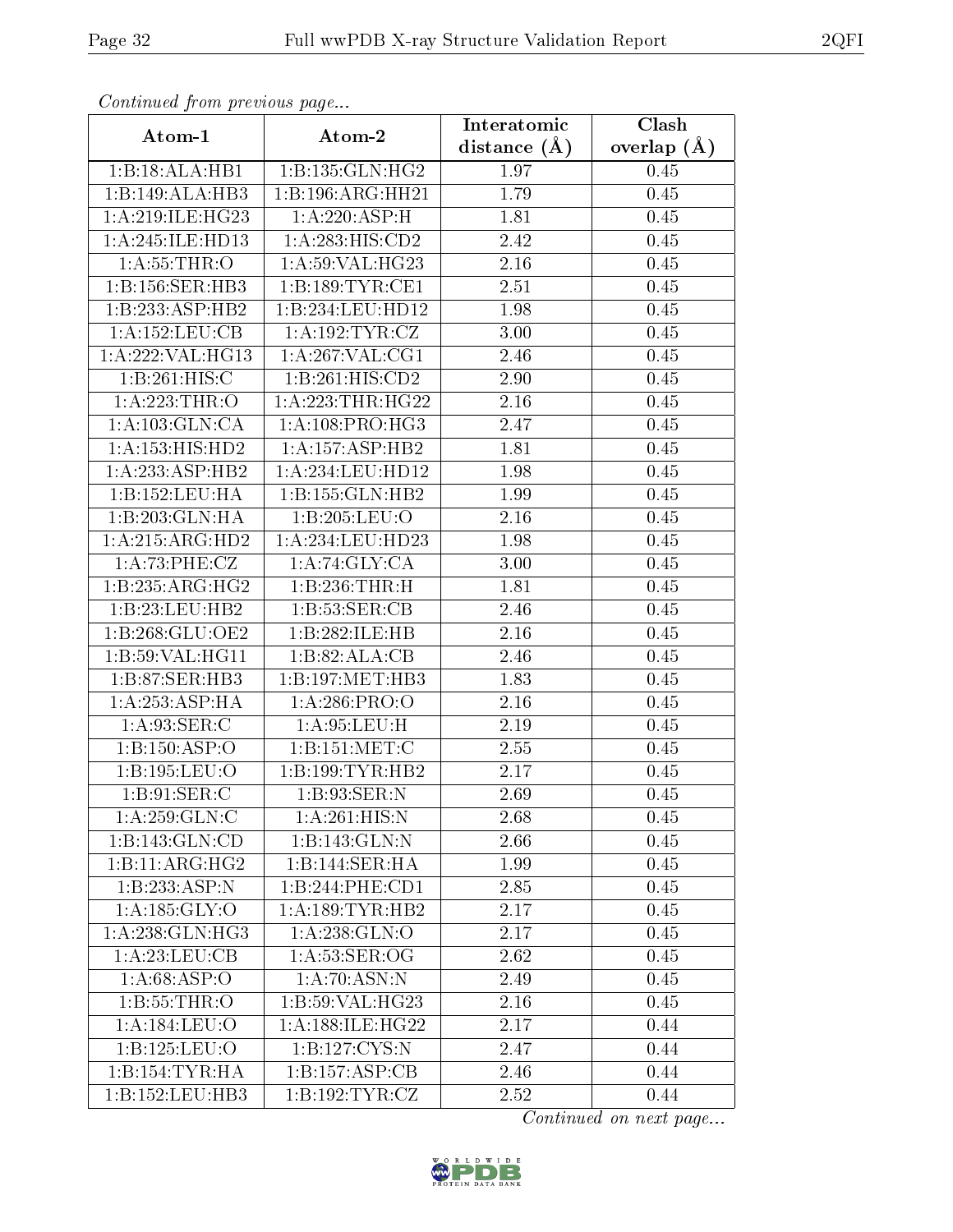| Communica from precious page         |                              | Interatomic       | $\overline{\text{Clash}}$ |  |
|--------------------------------------|------------------------------|-------------------|---------------------------|--|
| Atom-1                               | Atom-2                       | distance $(A)$    | overlap $(\AA)$           |  |
| 1: A:263:VAL:O                       | 1:A:267:VAL:HG23             |                   | 0.44                      |  |
| 1:B:143:GLN:O                        | 1:B:145:GLN:N                | $\overline{2.51}$ | 0.44                      |  |
| 1: B: 213: GLU: C                    | 1: B:215: ARG: N             | 2.69              | 0.44                      |  |
| 1:B:244:PHE:O                        | 1:B:282:ILE:CD1              | 2.62              | 0.44                      |  |
| 1:A:154:TYR:O                        | 1:A:158:VAL:N                | 2.49              | 0.44                      |  |
| 1:A:149:ALA:CB                       | 1: A:196:ARG:HH21            | 2.29              | 0.44                      |  |
| 1: B:8: LEU:O                        | 1:B:14:ILE:HG21              | $\overline{2.17}$ | 0.44                      |  |
| 1:B:258:VAL:HG12                     | 1:B:258:VAL:O                | 2.17              | 0.44                      |  |
| 1:B:29:PHE:HA                        | 1:B:31:TRP:CZ3               | 2.51              | 0.44                      |  |
| 1: A:247: ILE: HG23                  | 1:A:248:HIS:CD2              | 2.53              | 0.44                      |  |
| 1:A:253:ASP:OD1                      | 1: A:287:CYS:SG              | 2.66              | 0.44                      |  |
| 1:B:222:VAL:HG13                     | 1:B:267:VAL:HG13             | 1.94              | 0.44                      |  |
| 1:B:64:LEU:HA                        | 1:B:64:LEU:HD13              | 1.79              | 0.44                      |  |
| 1:B:103:GLN:CA                       | $1:B:108:PRO:\overline{HG3}$ | 2.47              | 0.44                      |  |
| 1:B:237:ARG:HG3                      | 1:B:241:PRO:HB2              | 1.99              | 0.44                      |  |
| 1:B:86:GLN:NE2                       | 1:B:86:GLN:H                 | 2.15              | 0.44                      |  |
| 1:A:152:LEU:HA                       | 1:A:155:GLN:HB2              | 2.00              | 0.44                      |  |
| 1: A:188: ILE: CG2                   | 1: A: 188: ILE:O             | 2.66              | 0.44                      |  |
| 1:A:54:LEU:O                         | 1: A: 55: THR: C             | 2.56              | 0.44                      |  |
| 1:B:67:ALA:C                         | 1: B:69: ASP:N               | 2.70              | 0.44                      |  |
| $1: A:54: \overline{\textrm{LEU:O}}$ | 1: A: 55: THR: O             | 2.36              | 0.44                      |  |
| $1: A:81: \overline{\text{LEU:O}}$   | 1: A:84:LEU: N               | 2.50              | 0.44                      |  |
| 1:B:113:ASP:N                        | 1:B:114:PRO:CD               | 2.80              | 0.44                      |  |
| 1:B:144:SER:HG                       | 1:B:148:ARG:H                | 1.61              | 0.44                      |  |
| 1:B:150:ASP:OD1                      | 1:B:150:ASP:C                | 2.56              | 0.44                      |  |
| 1: B: 153: HIS: CD2                  | 1:B:153:HIS:C                | 2.91              | 0.44                      |  |
| 1:B:236:THR:CG2                      | 1:B:242:THR:HG23             | 2.47              | 0.44                      |  |
| 1:B:138:VAL:O                        | 1:B:139:VAL:CC               | 2.55              | 0.44                      |  |
| 1:A:146:ALA:HB1                      | 1: A:196:ARG:NH2             | 2.33              | 0.44                      |  |
| 1: A:268: GLU:O                      | 1: A:269: GLN: C             | 2.56              | 0.44                      |  |
| 1: A:66: PRO:O                       | $1:A:67:A\overline{LA:HB2}$  | 2.18              | 0.44                      |  |
| 1:B:142:THR:CG2                      | 1:B:142:THR:O                | 2.66              | 0.44                      |  |
| 1:B:263:VAL:HG12                     | 1:B:264:ALA:N                | 2.31              | 0.44                      |  |
| 1:B:44:VAL:CC                        | 1:B:46:SER:H                 | 2.21              | 0.44                      |  |
| 1:A:102:ILE:HG22                     | 1: A: 102: ILE: O            | 2.18              | 0.43                      |  |
| 1: A:266: GLN:O                      | 1:A:270:ALA:N                | 2.29              | 0.43                      |  |
| 1:B:232:HIS:CD2                      | 1: B:245: ILE: CD1           | 2.89              | 0.43                      |  |
| $1: B: 269: \overline{GLN:O}$        | 1:B:272:LEU:N                | $2.51\,$          | 0.43                      |  |
| 1:B:73:PHE:CZ                        | 1: B:74: GLY:O               | 2.71              | 0.43                      |  |
| 1: A: 127: CYS:O                     | 1:A:130:ILE:HG22             | 2.18              | 0.43                      |  |
| 1:B:235:ARG:O                        | 1: B:236:THR:HG23            | 2.17              | 0.43                      |  |

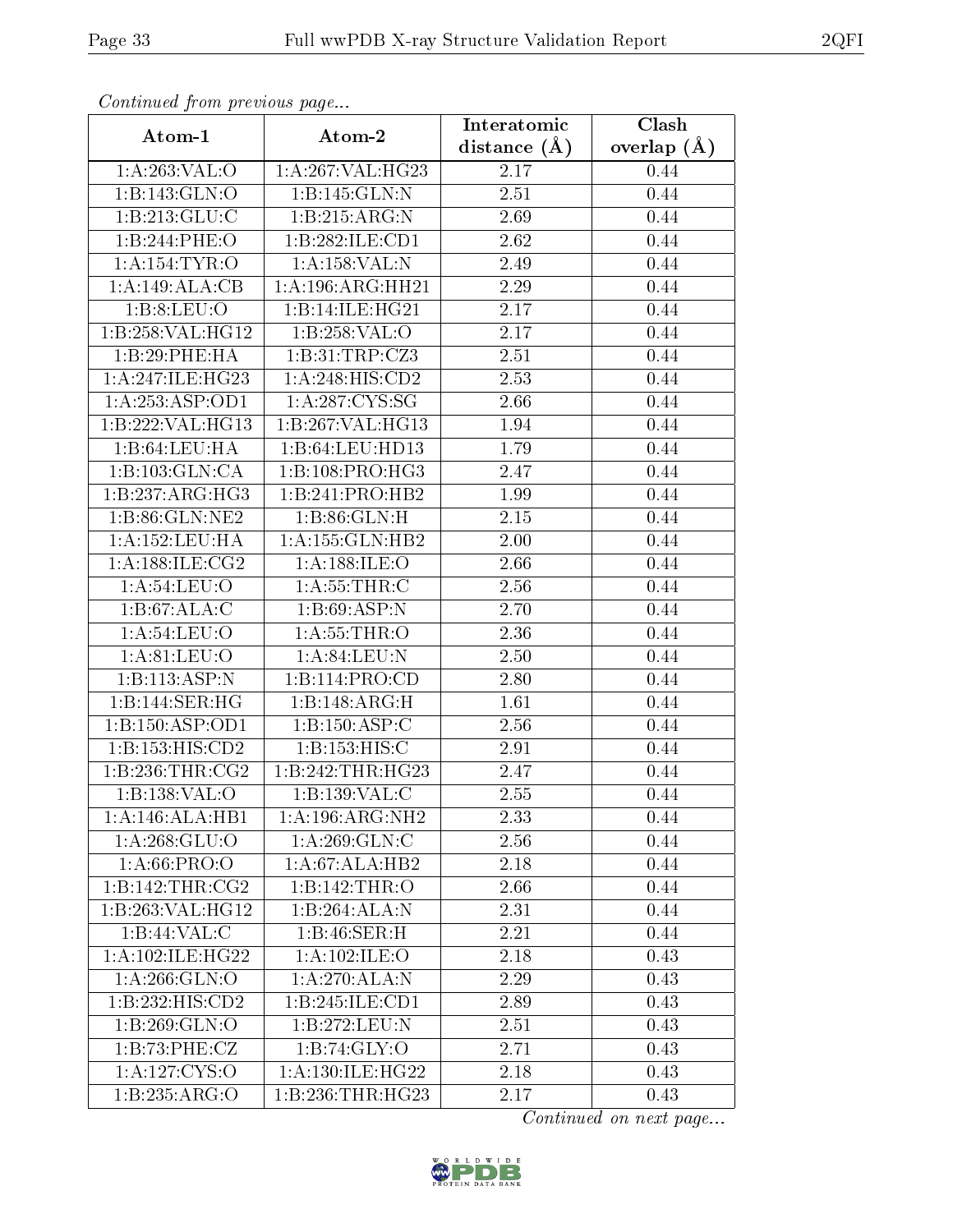| Continuati pont previous page<br>Atom-1<br>Atom-2 |                                  | Interatomic    | Clash           |  |
|---------------------------------------------------|----------------------------------|----------------|-----------------|--|
|                                                   |                                  | distance $(A)$ | overlap $(\AA)$ |  |
| 1:B:245:ILE:CB                                    | 1:B:245:ILE:C                    | 2.76           | 0.43            |  |
| 1:B:263:VAL:O                                     | 1:B:267:VAL:HG23                 | 2.17           | 0.43            |  |
| 1: A:213: GLU:O                                   | 1:A:217:GLU:N                    | 2.51           | 0.43            |  |
| 1:A:274:ARG:C                                     | 1:A:276:PRO:HA                   | 2.39           | 0.43            |  |
| 1:A:23:LEU:CB                                     | 1: A:53: SER:HB2                 | 2.45           | 0.43            |  |
| 1: A: 156: SER: CB                                | 1: A: 189: TYR: CE1              | 3.01           | 0.43            |  |
| 1:A:216:GLN:OE1                                   | 1: A:216: GLN: HA                | 2.18           | 0.43            |  |
| 1:A:217:GLU:C                                     | 1:A:221:ILE:HD12                 | 2.38           | 0.43            |  |
| 1:A:226:PRO:O                                     | 1:A:228:VAL:HG23                 | 2.18           | 0.43            |  |
| 1:B:103:GLN:HA                                    | 1:B:108:PRO:HG3                  | 2.00           | 0.43            |  |
| 1:B:247:ILE:HG23                                  | 1:B:248:HIS:HB2                  | 2.00           | 0.43            |  |
| 1:A:18:ALA:HB3                                    | 1: A:148: ARG: NE                | 2.34           | 0.43            |  |
| 1:A:193:SER:O                                     | 1:A:195:LEU:N                    | 2.52           | 0.43            |  |
| 1:A:234:LEU:CD1                                   | 1:A:234:LEU:N                    | 2.81           | 0.43            |  |
| 1:B:20:ALA:O                                      | 1:B:21:SER:CB                    | 2.66           | 0.43            |  |
| 1:B:267:VAL:O                                     | 1:B:270:ALA:N                    | 2.52           | 0.43            |  |
| 1:A:148:ARG:C                                     | 1:A:150:ASP:N                    | 2.71           | 0.43            |  |
| 1: A:213: GLU:O                                   | 1: A:216: GLN:CA                 | 2.66           | 0.43            |  |
| 1: A: 268: GLU:O                                  | 1: A:271: ILE: HG13              | 2.19           | 0.43            |  |
| 1:B:248:HIS:HB2                                   | 1: B: 252: GLU: CA               | 2.49           | 0.43            |  |
| 1:B:45:ASP:O                                      | 1:B:45:ASP:CG                    | 2.57           | 0.43            |  |
| 1: B:87: SER:O                                    | $1:B:91:\overline{\text{SER:O}}$ | 2.36           | 0.43            |  |
| 1:A:103:GLN:HA                                    | 1: A:108: PRO:HG3                | 1.99           | 0.43            |  |
| $1:$ A:17:THR:O                                   | 1:A:18:ALA:O                     | 2.37           | 0.43            |  |
| 1:B:188:ILE:CG2                                   | 1:B:188:ILE:O                    | 2.66           | 0.43            |  |
| 1:B:65:GLN:CB                                     | 1:B:66:PRO:HD2                   | 2.41           | 0.43            |  |
| 1: A: 150: ASP: O                                 | 1:A:151:MET:C                    | 2.57           | 0.43            |  |
| 1:B:184:LEU:O                                     | 1:B:188:ILE:HG22                 | 2.19           | 0.43            |  |
| 1:B:248:HIS:HB2                                   | 1:B:252:GLU:CB                   | 2.49           | 0.43            |  |
| 1:B:245:ILE:CA                                    | 1:B:283:HIS:O                    | 2.56           | 0.43            |  |
| 1:B:98:PHE:HD2                                    | 1:B:98:PHE:HA                    | 1.71           | 0.43            |  |
| 1:A:137:TRP:CH2                                   | 1:A:141:ARG:CD                   | 3.02           | 0.42            |  |
| 1:A:153:HIS:O                                     | 1: A: 157: ASP: N                | 2.51           | 0.42            |  |
| 1:A:232:HIS:CE1                                   | 1:A:245:ILE:HG22                 | 2.43           | 0.42            |  |
| 1:A:258:VAL:O                                     | 1: A:259: GLN: C                 | 2.57           | 0.42            |  |
| 1:B:11:ARG:HD3                                    | 1:B:145:GLN:H                    | 1.84           | 0.42            |  |
| 1: B: 161: ASN: O                                 | 1:B:165:LEU:HB3                  | 2.19           | 0.42            |  |
| 1:B:152:LEU:HB2                                   | 1:B:192:TYR:CZ                   | 2.53           | 0.42            |  |
| 1:B:202:VAL:HG23                                  | 1:B:203:GLN:NE2                  | 2.34           | 0.42            |  |
| 1:A:18:ALA:N                                      | 1:A:148:ARG:CZ                   | 2.82           | 0.42            |  |
| $1: A:279: \overline{ASP:O}$                      | 1:A:281:ILE:HA                   | 2.19           | 0.42            |  |

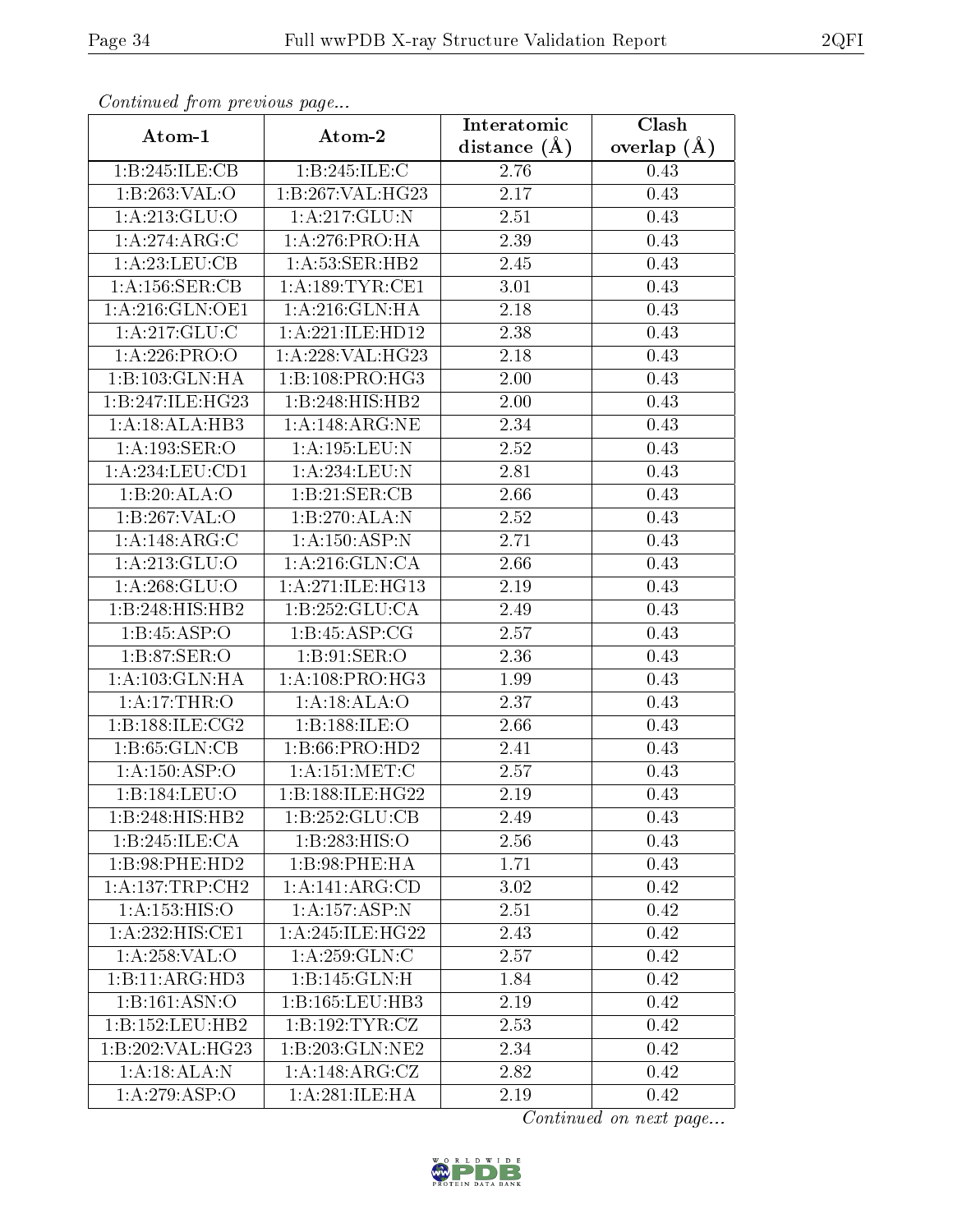| Commaca from previous page |                    | Interatomic       | $\overline{\text{Clash}}$ |  |
|----------------------------|--------------------|-------------------|---------------------------|--|
| Atom-1                     | Atom-2             | distance $(A)$    | overlap $(A)$             |  |
| 1: B: 185: GLY:O           | 1:B:189:TYR:HB2    | 2.20              | 0.42                      |  |
| 1:B:246:GLN:O              | 1:B:284:GLN:HA     | $\overline{2.18}$ | 0.42                      |  |
| 1: A: 125: LEU: HG         | 1:A:128:THR:HB     | 2.01              | 0.42                      |  |
| 1:A:210:LEU:HA             | 1:A:211:PRO:HD2    | 1.63              | 0.42                      |  |
| 1:A:242:THR:N              | 1: A:280: VAL:CG1  | 2.70              | 0.42                      |  |
| 1:B:245:ILE:H              | 1:B:245:ILE:HG12   | 1.83              | 0.42                      |  |
| 1:B:27:LYS:HA              | 1:B:27:LYS:HD2     | 1.66              | 0.42                      |  |
| 1:B:73:PHE:CD1             | 1:B:74:GLY:N       | 2.87              | 0.42                      |  |
| 1:B:92:GLY:C               | 1:B:95:LEU:HD23    | 2.40              | 0.42                      |  |
| 1: A: 137: TRP: CH2        | 1:A:141:ARG:HD2    | 2.54              | 0.42                      |  |
| 1:A:156:SER:HA             | 1: A:159:MET:HB2   | 2.01              | 0.42                      |  |
| 1:A:193:SER:HA             | 1: A: 197: MET:HG2 | 2.02              | 0.42                      |  |
| 1:A:243:ARG:HB3            | 1:A:281:ILE:HD12   | 2.01              | 0.42                      |  |
| 1:B:196:ARG:HG2            | 1:B:197:MET:N      | 2.33              | 0.42                      |  |
| 1: A: 161: ASN: O          | 1:A:165:LEU:HB3    | 2.20              | 0.42                      |  |
| 1:A:193:SER:C              | 1: A: 195: LEU: N  | 2.72              | 0.42                      |  |
| 1:A:261:HIS:O              | 1:A:264:ALA:N      | $\overline{2.53}$ | 0.42                      |  |
| 1:A:77:LYS:HZ1             | 1: A:206:LEU:HG    | 1.83              | 0.42                      |  |
| 1: A:77: LYS:O             | 1: A:80: SER: N    | 2.52              | 0.42                      |  |
| 1:B:11:ARG:O               | 1:B:15:ALA:HB3     | 2.19              | 0.42                      |  |
| 1:B:145:GLN:OE1            | 1:B:238:GLN:OE1    | 2.38              | 0.42                      |  |
| 1:A:264:ALA:O              | 1: A:268: GLU:N    | 2.42              | 0.42                      |  |
| 1: A:77: LYS:O             | 1:A:78:ALA:C       | 2.58              | 0.42                      |  |
| 1:B:252:GLU:HB2            | 1: B: 256: PRO:HG2 | 2.02              | 0.42                      |  |
| 1:A:78:ALA:O               | 1:A:79:GLU:C       | 2.56              | 0.42                      |  |
| 1:B:130:ILE:HG13           | 1:B:131:LEU:HD12   | 2.02              | 0.42                      |  |
| 1:B:252:GLU:CB             | 1:B:256:PRO:HG2    | 2.47              | 0.42                      |  |
| 1: A: 159: MET: HG3        | 1:A:161:ASN:ND2    | 2.33              | 0.41                      |  |
| 1: A:216: GLN:O            | 1:A:219:ILE:HG23   | 2.17              | 0.41                      |  |
| 1:B:11:ARG:N               | 1:B:142:THR:HG21   | 2.35              | 0.41                      |  |
| 1:A:229:SER:O              | 1:A:248:HIS:HA     | 2.20              | 0.41                      |  |
| 1: A:55:THR:HG22           | 1: A:56: ASN: N    | 2.35              | 0.41                      |  |
| 1:B:102:ILE:HG23           | 1:B:108:PRO:HD3    | 2.01              | 0.41                      |  |
| 1: A:269: GLN: HG2         | 1:B:269:GLN:NE2    | 2.34              | 0.41                      |  |
| 1: A: 160:MET:HB3          | 1:A:163:ALA:HB3    | 2.00              | 0.41                      |  |
| 1:A:222:VAL:HG13           | 1:A:267:VAL:HG11   | 2.02              | 0.41                      |  |
| 1: A:272:LEU:HD13          | 1: A:273:ARG:N     | 2.35              | 0.41                      |  |
| 1:B:285:ASP:HA             | 1:B:286:PRO:HD2    | 1.74              | 0.41                      |  |
| 1:A:237:ARG:N              | 1:A:241:PRO:O      | 2.53              | 0.41                      |  |
| 1:A:248:HIS:C              | 1: A: 250: GLU: H  | 2.24              | 0.41                      |  |
| 1:B:242:THR:O              | 1:B:280:VAL:HA     | 2.20              | 0.41                      |  |

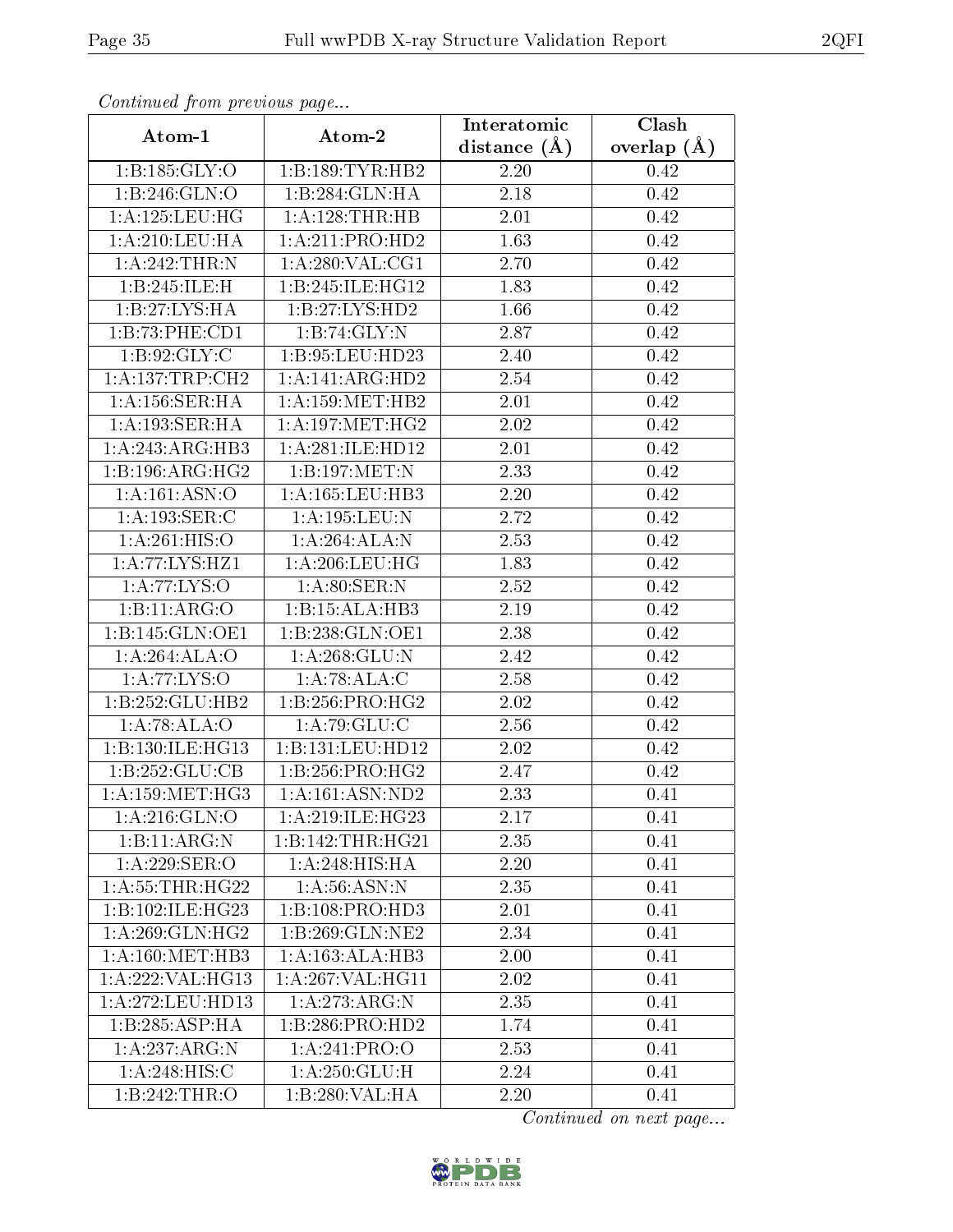| Continuati pom previous page       |                                                | Interatomic       | Clash           |  |
|------------------------------------|------------------------------------------------|-------------------|-----------------|--|
| Atom-1                             | Atom-2                                         | distance $(\AA)$  | overlap $(\AA)$ |  |
| 1:A:129:ILE:HD13<br>1:A:129:ILE:HA |                                                | 1.91              | 0.41            |  |
| 1:A:79:GLU:CA                      | 1:A:147:VAL:HG21                               | $\overline{2.46}$ | 0.41            |  |
| 1:B:13:ALA:O                       | 1:B:16:ALA:N                                   | 2.49              | 0.41            |  |
| 1:B:209:ALA:C                      | 1:B:236:THR:HB                                 | 2.34              | 0.41            |  |
| 1:A:284:GLN:CG                     | 1:A:284:GLN:O                                  | 2.68              | 0.41            |  |
| 1:B:144:SER:OG                     | 1:B:148:ARG:N                                  | 2.31              | 0.41            |  |
| 1:B:84:LEU:HB2                     | 1:B:201:ALA:HB1                                | 2.01              | 0.41            |  |
| 1:A:208:ARG:C                      | 1: A:210:LEU: N                                | 2.74              | 0.41            |  |
| 1: A:64:LEU:HD13                   | 1: A:64:LEU:HA                                 | 1.81              | 0.41            |  |
| 1: B: 213: GLU:O                   | 1:B:217:GLU:N                                  | 2.54              | 0.41            |  |
| 1:B:279:ASP:O                      | 1:B:280:VAL:CC                                 | 2.57              | 0.41            |  |
| 1:A:144:SER:O                      | 1:A:145:GLN:C                                  | 2.59              | 0.41            |  |
| 1:A:214:GLU:HA                     | 1:A:217:GLU:HB2                                | 2.03              | 0.41            |  |
| 1: A:250: GLU:HG2                  | $1: A:251:\overline{\mathrm{MET:N}}$           | 2.35              | 0.41            |  |
| 1:B:144:SER:HB3                    | 1:B:148:ARG:HG3                                | 1.99              | 0.41            |  |
| 1: A:102: ILE: HG23                | 1:A:108:PRO:HD3                                | 2.03              | 0.41            |  |
| 1:A:285:ASP:HA                     | 1:A:286:PRO:HD2                                | 1.69              | 0.41            |  |
| 1:A:83:ALA:CA                      | 1:A:86:GLN:HG2                                 | 2.50              | 0.41            |  |
| 1:B:100:THR:HG22                   | 1:B:101:GLY:N                                  | 2.36              | 0.41            |  |
| 1: B: 23: LEU: CB                  | 1:B:53:SER:CB                                  | 2.99              | 0.41            |  |
| 1: B:64:LEU:O                      | 1:B:65:GLN:NE2                                 | 2.52              | 0.41            |  |
| 1:A:132:VAL:C                      | 1:A:134:PHE:N                                  | 2.69              | 0.41            |  |
| 1:A:248:HIS:HB2                    | 1:A:252:GLU:CA                                 | 2.51              | 0.41            |  |
| 1:A:67:ALA:HA                      | 1:A:75:HIS:CD2                                 | 2.55              | 0.41            |  |
| 1: A:6: GLY: HA2                   | 1:A:10:SER:N                                   | 2.32              | 0.41            |  |
| 1:B:245:ILE:HG21                   | 1:B:285:ASP:OD2                                | 2.17              | 0.41            |  |
| 1:B:67:ALA:HB2                     | 1:B:74:GLY:CA                                  | 2.51              | 0.41            |  |
| 1:A:177:ARG:HB2                    | 1:A:181:LEU:HD22                               | 2.03              | 0.41            |  |
| 1: A:212: ASP:HA                   | 1:A:215:ARG:HB3                                | 2.03              | 0.41            |  |
| 1:B:233:ASP:OD2                    | 1:B:234:LEU:HD13                               | 2.21              | 0.41            |  |
| 1:B:235:ARG:HH22                   | $1:B:237:A\mathrm{R}\overline{\mathrm{G:HD}2}$ | 1.85              | 0.41            |  |
| 1: B:66: PRO:O                     | $1:B:67:ALA:\overline{HB2}$                    | 2.21              | 0.41            |  |
| 1: B:87: SER:CA                    | 1:B:193:SER:HB2                                | 2.51              | 0.41            |  |
| 1:A:229:SER:O                      | 1:A:249:LEU:N                                  | 2.37              | 0.40            |  |
| 1: A:98: PHE: HA                   | 1: A:98: PHE:HD2                               | 1.72              | 0.40            |  |
| 1: B: 127: CYS:O                   | 1:B:130:ILE:HG22                               | $\overline{2.21}$ | 0.40            |  |
| 1: A:10: SER: C                    | 1:A:12:ALA:N                                   | 2.71              | 0.40            |  |
| 1:A:120:VAL:O                      | 1:A:120:VAL:HG12                               | 2.21              | 0.40            |  |
| 1: A:120: VAL:HG13                 | 1:A:122:ILE:HG12                               | 2.04              | 0.40            |  |
| 1:A:185:GLY:O                      | 1: A: 186: ILE:C                               | 2.60              | 0.40            |  |
| 1:B:159:MET:HG3                    | 1:B:161:ASN:HD22                               | 1.86              | 0.40            |  |

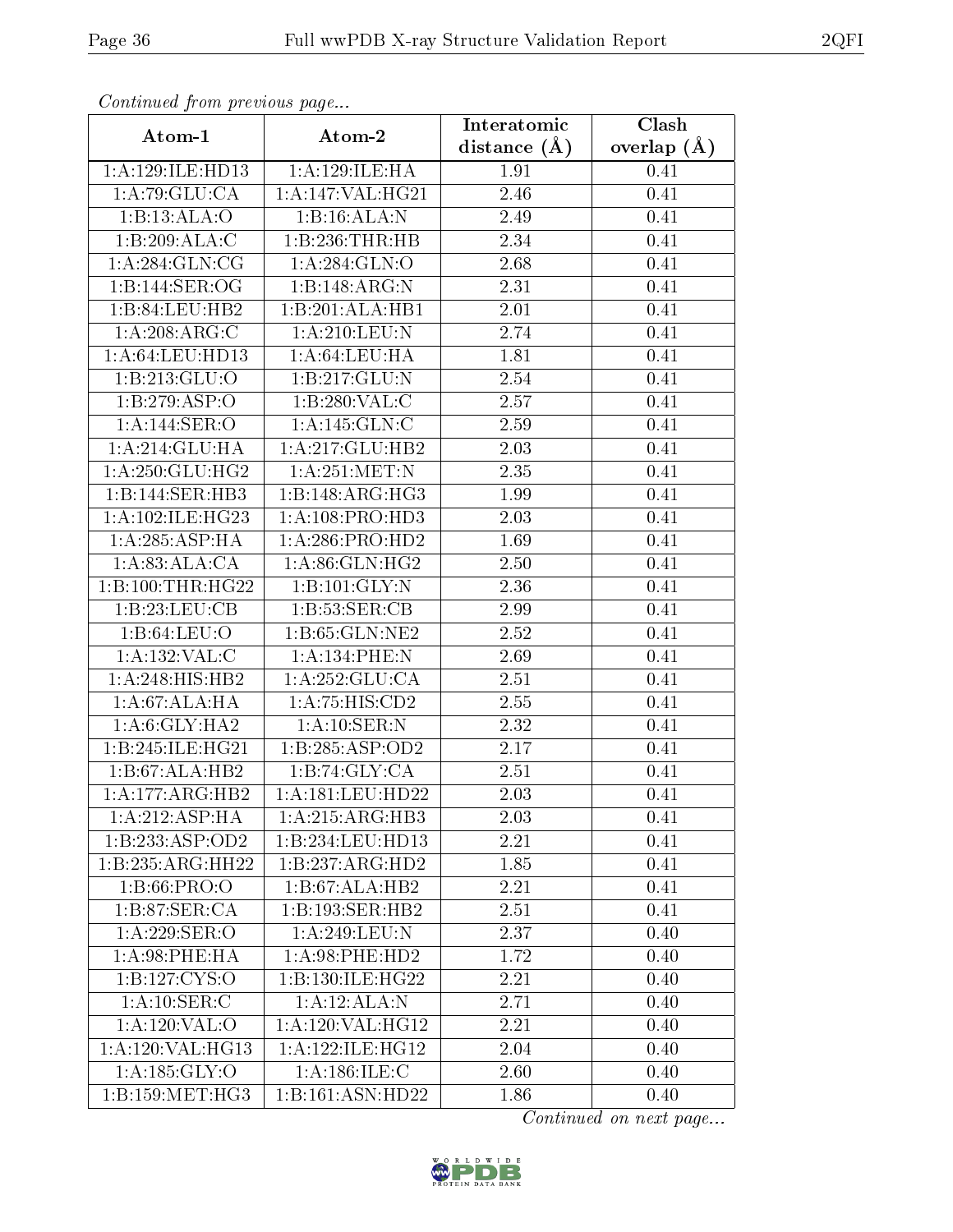| Atom-1             | Atom-2           | Interatomic<br>distance $(A)$ | Clash<br>overlap $(A)$ |
|--------------------|------------------|-------------------------------|------------------------|
| 1: B:68:ASP:O      | 1:B:71:HIS:N     | 2.54                          | 0.40                   |
| 1: A:215: ARG: HB3 | 1: A:216: GLN:H  | 1.75                          | 0.40                   |
| 1: A:217: GLU:O    | 1:A:219:ILE:N    | 2.54                          | 0.40                   |
| 1:B:228:VAL:O      | 1:B:229:SER:O    | 2.38                          | 0.40                   |
| 1: A:272:LEU:C     | 1:A:274:ARG:N    | 2.74                          | 0.40                   |
| 1: A:8: LEU:O      | 1:A:14:IE:HG21   | 2.22                          | 0.40                   |
| 1:B:18:ALA:HB3     | 1:B:148:ARG:NE   | 2.37                          | 0.40                   |
| 1:A:212:ASP:HA     | 1:A:215:ARG:CB   | 2.51                          | 0.40                   |
| 1:A:212:ASP:O      | 1: A:213: GLU:CB | 2.62                          | 0.40                   |
| 1:B:148:ARG:C      | 1:B:150:ASP:H    | 2.25                          | 0.40                   |
| 1:B:152:LEU:CB     | 1:B:192:TYR:CE1  | 3.05                          | 0.40                   |
| 1:B:243:ARG:HA     | 1:B:281:ILE:N    | 2.37                          | 0.40                   |

All (4) symmetry-related close contacts are listed below. The label for Atom-2 includes the symmetry operator and encoded unit-cell translations to be applied.

| Atom-1          | $\boldsymbol{\mathrm{Atom}\text{-}2}$ | Interatomic<br>distance $(A)$ | Clash<br>overlap $(\AA)$ |
|-----------------|---------------------------------------|-------------------------------|--------------------------|
| 1:A:232:HIS:NE2 | 2:A:306:ZN:ZN[4 556]                  | 1.49                          | 0.71                     |
| 1: A:68:ASP:N   | 2:A:303:ZN:ZN[4 556]                  | 1.54                          | 0.66                     |
| 1:A:261:HIS:CE1 | 1:A:285:ASP:OD1[4 556]                | 1.56                          | 0.64                     |
| 1:A:261:HIS:ND1 | 1:A:285:ASP:OD1[4]<br>556             | 2.09                          | 0 11                     |

### 5.3 Torsion angles (i)

#### 5.3.1 Protein backbone  $(i)$

In the following table, the Percentiles column shows the percent Ramachandran outliers of the chain as a percentile score with respect to all X-ray entries followed by that with respect to entries of similar resolution.

The Analysed column shows the number of residues for which the backbone conformation was analysed, and the total number of residues.

|     | $\mathrm{Mol}\mid\mathrm{Chain}$ | Analysed     | Favoured                  | Allowed | Outliers  | Percentiles                                                      |
|-----|----------------------------------|--------------|---------------------------|---------|-----------|------------------------------------------------------------------|
|     |                                  | 284/300(95%) | $\perp$ 133 (47%) $\perp$ | 76(27%) | 75 (26\%) | $\begin{bmatrix} 0 \\ 0 \\ 0 \\ 0 \\ 0 \\ 0 \\ 0 \\ 0 \\ 0 \\ 0$ |
|     | Β                                | 284/300(95%) | 129 (45%)   76 (27%)      |         | 79 (28\%) | $\boxed{0}$ $\boxed{0}$                                          |
| All | All                              | 568/600(95%) | 262 (46\%)   152 (27\%)   |         | 154(27%)  | $\prod 0$<br>$\boxed{0}$                                         |

All (154) Ramachandran outliers are listed below:

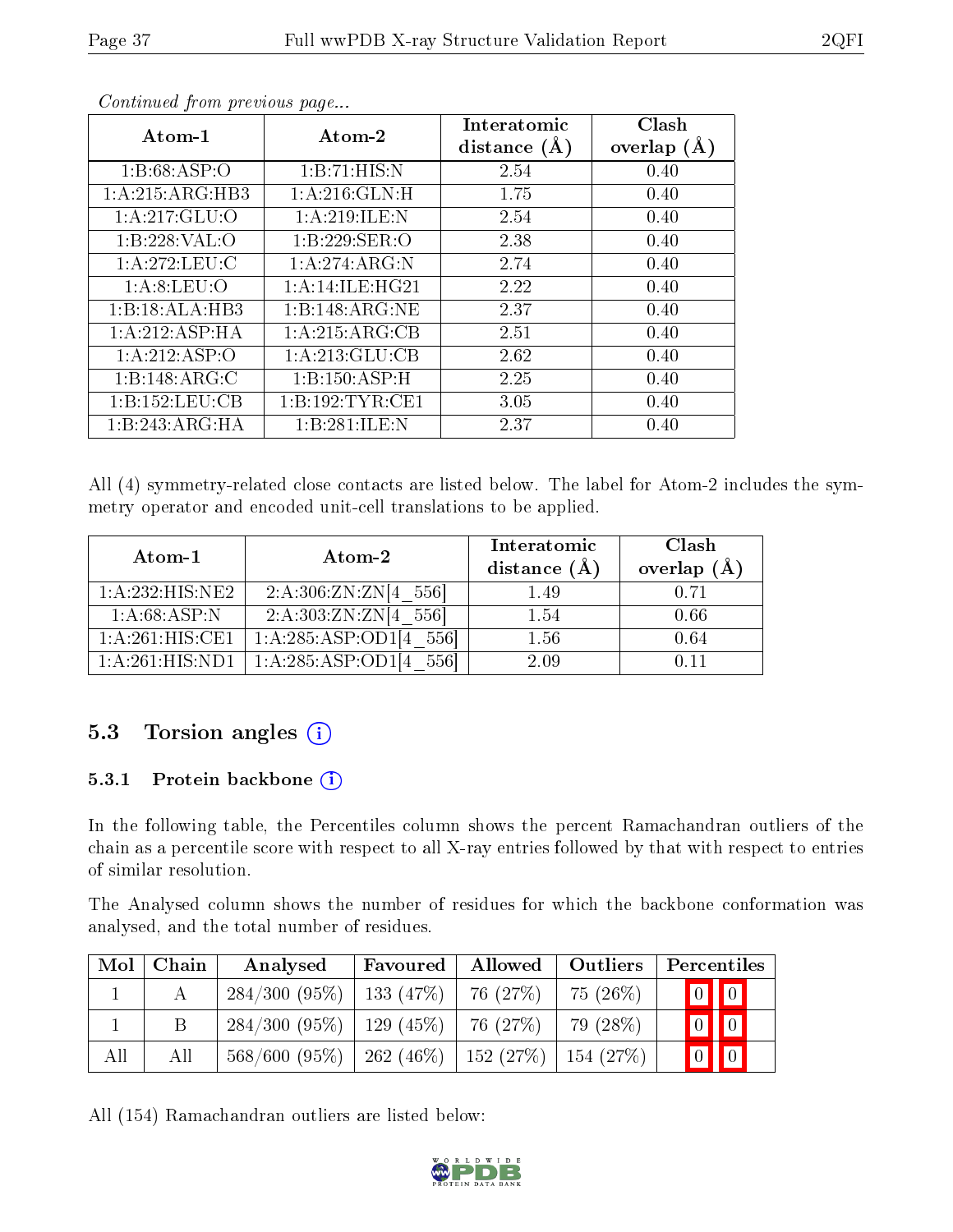| Mol            | Chain                                                                                                                                                                               | $\operatorname{Res}% \left( \mathcal{N}\right) \equiv\operatorname{Res}(\mathcal{N}_{0})\cap\mathcal{N}_{1}$ | Type                    |
|----------------|-------------------------------------------------------------------------------------------------------------------------------------------------------------------------------------|--------------------------------------------------------------------------------------------------------------|-------------------------|
| $\mathbf{1}$   | $\overline{A}$                                                                                                                                                                      | $\overline{18}$                                                                                              | <b>ALA</b>              |
| $\mathbf{1}$   | $\overline{A}$                                                                                                                                                                      | 21                                                                                                           | <b>SER</b>              |
| $\mathbf{1}$   |                                                                                                                                                                                     | 55                                                                                                           | <b>THR</b>              |
| $\mathbf{1}$   |                                                                                                                                                                                     | 67                                                                                                           | $\overline{\rm ALA}$    |
| $\overline{1}$ |                                                                                                                                                                                     | 69                                                                                                           | $\overline{\text{ASP}}$ |
| $\overline{1}$ |                                                                                                                                                                                     | $\overline{78}$                                                                                              | ALA                     |
| $\overline{1}$ | $\frac{\overline{A}}{\overline{A}}$ $\frac{\overline{A}}{\overline{A}}$ $\frac{\overline{A}}{\overline{A}}$ $\frac{\overline{A}}{\overline{A}}$ $\frac{\overline{A}}{\overline{A}}$ | 86                                                                                                           | $\overline{\text{GLN}}$ |
| $\mathbf{1}$   |                                                                                                                                                                                     | 93                                                                                                           | $\overline{\text{SER}}$ |
| $\overline{1}$ |                                                                                                                                                                                     | 102                                                                                                          | <b>ILE</b>              |
| $\overline{1}$ |                                                                                                                                                                                     | 110                                                                                                          | PRO                     |
| $\overline{1}$ |                                                                                                                                                                                     | $\overline{126}$                                                                                             | <b>ILE</b>              |
| $\mathbf{1}$   |                                                                                                                                                                                     | 139                                                                                                          | $\overline{\text{VAL}}$ |
| $\overline{1}$ | $\frac{\overline{A}}{\overline{A}}$                                                                                                                                                 | $\overline{151}$                                                                                             | $\overline{\text{MET}}$ |
| $\overline{1}$ | $\frac{\overline{A}}{\overline{A}}$ $\frac{\overline{A}}{\overline{A}}$ $\frac{\overline{A}}{\overline{A}}$ $\frac{\overline{A}}{\overline{A}}$ $\frac{\overline{A}}{\overline{A}}$ | 207                                                                                                          | $\overline{\text{ASP}}$ |
| $\overline{1}$ |                                                                                                                                                                                     | 209                                                                                                          | $\overline{\text{ALA}}$ |
| $\overline{1}$ |                                                                                                                                                                                     | 213                                                                                                          | $\overline{\text{GLU}}$ |
| $\mathbf{1}$   |                                                                                                                                                                                     | 228                                                                                                          | $\overline{\text{VAL}}$ |
| $\overline{1}$ |                                                                                                                                                                                     | $\overline{235}$                                                                                             | $\overline{\rm ARG}$    |
| $\mathbf{1}$   |                                                                                                                                                                                     | 244                                                                                                          | PHE                     |
| $\overline{1}$ |                                                                                                                                                                                     | 247                                                                                                          | <b>ILE</b>              |
| $\mathbf{1}$   |                                                                                                                                                                                     | $\overline{254}$                                                                                             | SER                     |
| $\mathbf{1}$   |                                                                                                                                                                                     | 260                                                                                                          | <b>ALA</b>              |
| $\overline{1}$ |                                                                                                                                                                                     | $\overline{273}$                                                                                             | $\overline{\rm ARG}$    |
| $\mathbf{1}$   | $\frac{1}{\mathbf{A}}$                                                                                                                                                              | 276                                                                                                          | $\overline{\text{PRO}}$ |
| $\overline{1}$ | $\overline{B}$                                                                                                                                                                      | $18\,$                                                                                                       | $\overline{\text{ALA}}$ |
| $\overline{1}$ | $\overline{\mathbf{B}}$                                                                                                                                                             | 21                                                                                                           | $\overline{\text{SER}}$ |
| $\mathbf{1}$   | $\overline{\mathbf{B}}$                                                                                                                                                             | 55                                                                                                           | <b>THR</b>              |
| $\overline{1}$ | $\overline{\text{B}}$                                                                                                                                                               | $\overline{67}$                                                                                              | $\overline{\text{ALA}}$ |
| $\overline{1}$ | Β                                                                                                                                                                                   | 69                                                                                                           | $\overline{\text{ASP}}$ |
| $\mathbf 1$    | Β                                                                                                                                                                                   | 78                                                                                                           | <b>ALA</b>              |
| $\mathbf 1$    | Β                                                                                                                                                                                   | 86                                                                                                           | $\overline{\text{GLN}}$ |
| $\mathbf 1$    | B                                                                                                                                                                                   | 102                                                                                                          | ILE                     |
| $\mathbf{1}$   | $\overline{\mathrm{B}}$                                                                                                                                                             | 110                                                                                                          | $\overline{\text{PRO}}$ |
| $\overline{1}$ | $\overline{\rm B}$                                                                                                                                                                  | $\overline{126}$                                                                                             | ILE                     |
| $\mathbf 1$    | $\overline{\mathrm{B}}$                                                                                                                                                             | $\overline{13}9$                                                                                             | $\overline{\text{VAL}}$ |
| $\mathbf 1$    | B                                                                                                                                                                                   | $\overline{1}$ 49                                                                                            | <b>ALA</b>              |
| $\mathbf 1$    | $\overline{\mathrm{B}}$                                                                                                                                                             | 151                                                                                                          | $\overline{\text{MET}}$ |
| $\mathbf 1$    | $\overline{\mathrm{B}}$                                                                                                                                                             | 209                                                                                                          | <b>ALA</b>              |
| $\mathbf{1}$   | $\rm \bar{B}$                                                                                                                                                                       | 213                                                                                                          | $\overline{\text{GLU}}$ |
| $\mathbf{1}$   | $\overline{\mathrm{B}}$                                                                                                                                                             | 235                                                                                                          | $\overline{\rm{ARG}}$   |
| $\mathbf{1}$   | B                                                                                                                                                                                   | 241                                                                                                          | PRO                     |
| $\mathbf 1$    | $\overline{\mathrm{B}}$                                                                                                                                                             | 247                                                                                                          | <b>ILE</b>              |
| $\mathbf{1}$   | $\overline{\mathrm{B}}$                                                                                                                                                             | 253                                                                                                          | $\overline{\text{ASP}}$ |

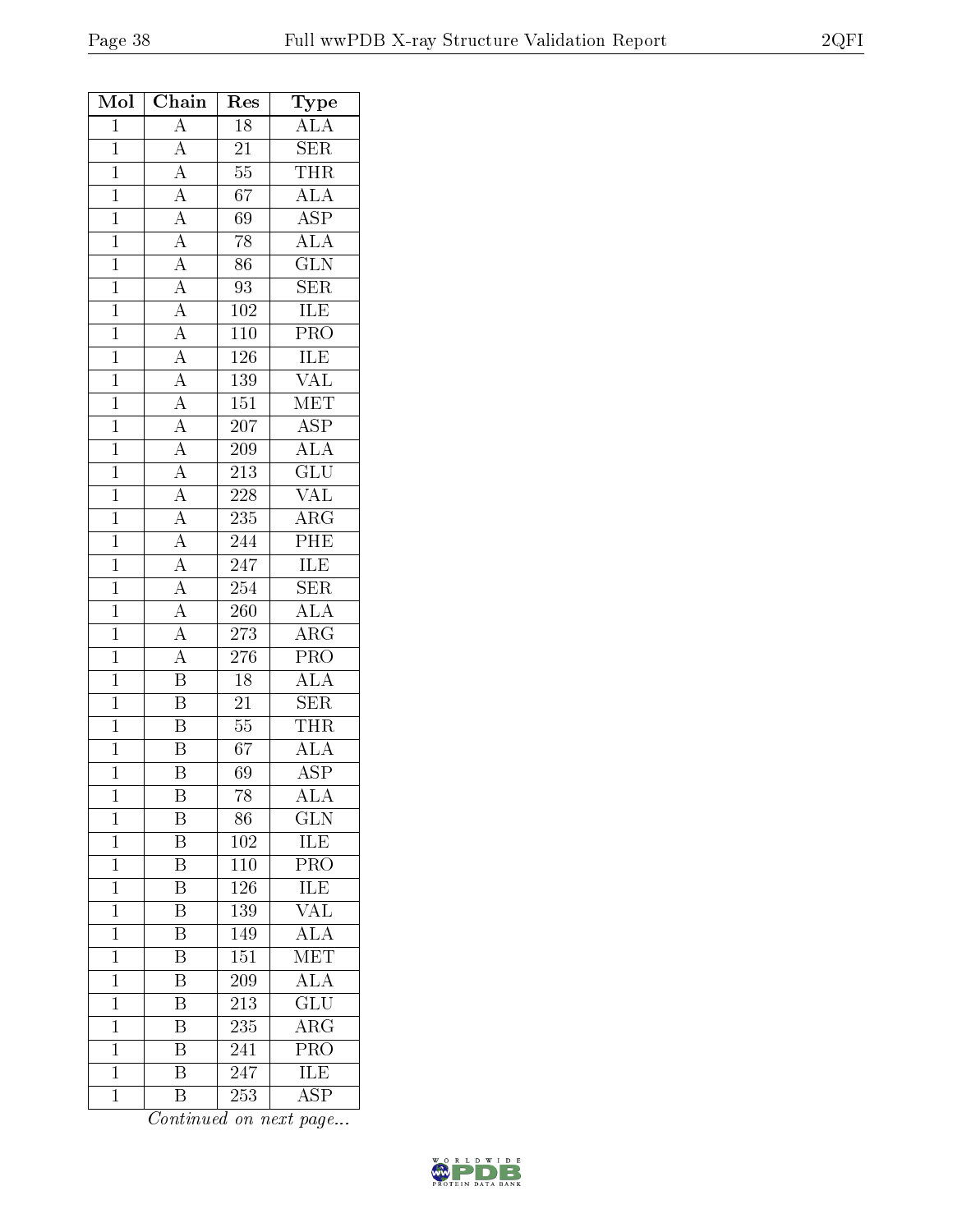| $\overline{\text{Mol}}$ | $\boldsymbol{\mathsf{v}}$<br>Chain                                                                                                                                          | Res              | $\mathbf{r}$<br>$\overline{\phantom{a}}$<br>Type |
|-------------------------|-----------------------------------------------------------------------------------------------------------------------------------------------------------------------------|------------------|--------------------------------------------------|
| $\overline{1}$          | $\overline{B}$                                                                                                                                                              | 254              | <b>SER</b>                                       |
| $\overline{1}$          | $\overline{B}$                                                                                                                                                              | $\overline{255}$ | $\overline{\text{LEU}}$                          |
| $\overline{1}$          | B                                                                                                                                                                           | 260              | $\overline{\rm ALA}$                             |
| $\mathbf{1}$            | $\overline{\mathrm{B}}$                                                                                                                                                     | 273              | $\overline{\rm{ARG}}$                            |
| $\overline{1}$          | $\overline{\mathrm{B}}$                                                                                                                                                     | 276              | $\overline{\text{PRO}}$                          |
| $\overline{1}$          | $\overline{\mathrm{B}}$                                                                                                                                                     | 278              | $\overline{\text{SER}}$                          |
| $\overline{1}$          | $\overline{\mathrm{B}}$                                                                                                                                                     | 280              | <b>VAL</b>                                       |
| $\mathbf{1}$            | $\overline{A}$                                                                                                                                                              | 11               | $\overline{\rm{ARG}}$                            |
| $\mathbf{1}$            |                                                                                                                                                                             | $19\,$           | $\overline{\text{MET}}$                          |
| $\overline{1}$          |                                                                                                                                                                             | $\overline{34}$  | <b>THR</b>                                       |
| $\mathbf{1}$            |                                                                                                                                                                             | 61               | $\rm{ARG}$                                       |
| $\overline{1}$          |                                                                                                                                                                             | $\overline{87}$  | $\overline{\text{SER}}$                          |
| $\overline{1}$          |                                                                                                                                                                             | 90               | ILE                                              |
| $\mathbf{1}$            | $\frac{\overline{A}}{\overline{A}} \frac{\overline{A}}{\overline{A}} \frac{\overline{A}}{\overline{A}} \frac{\overline{A}}{\overline{A}} \frac{\overline{A}}{\overline{A}}$ | 106              | <b>ILE</b>                                       |
| $\overline{1}$          |                                                                                                                                                                             | 129              | ILE                                              |
| $\overline{1}$          |                                                                                                                                                                             | 145              | $\overline{\text{GLN}}$                          |
| $\overline{1}$          |                                                                                                                                                                             | 149              | $\overline{\rm ALA}$                             |
| $\mathbf{1}$            |                                                                                                                                                                             | 181              | $\overline{\text{LEU}}$                          |
| $\mathbf{1}$            |                                                                                                                                                                             | 186              | <b>ILE</b>                                       |
| $\mathbf{1}$            |                                                                                                                                                                             | 194              | $\overline{\text{ALA}}$                          |
| $\overline{1}$          | $\overline{A}$                                                                                                                                                              | 201              | $\overline{\rm ALA}$                             |
| $\overline{1}$          | $\frac{\overline{A}}{\overline{A}}$                                                                                                                                         | 217              | $\overline{\text{GLU}}$                          |
| $\mathbf 1$             |                                                                                                                                                                             | 218              | <b>ILE</b>                                       |
| $\overline{1}$          | $\overline{A}$                                                                                                                                                              | 225              | <b>TRP</b>                                       |
| $\mathbf{1}$            | $\overline{A}$                                                                                                                                                              | 241              | PRO                                              |
| $\overline{1}$          | $\overline{A}$                                                                                                                                                              | 251              | <b>MET</b>                                       |
| $\mathbf{1}$            | $\overline{A}$                                                                                                                                                              | 259              | $\overline{\text{GLN}}$                          |
| $\mathbf{1}$            | $\overline{A}$                                                                                                                                                              | 262              | MET                                              |
| $\mathbf 1$             | $\overline{\rm A}$                                                                                                                                                          | 267              | $\overline{\text{VAL}}$                          |
| $\mathbf 1$             | А                                                                                                                                                                           | 271              | ILE                                              |
| $\mathbf{1}$            | A                                                                                                                                                                           | 286              | PRO                                              |
| $\mathbf{1}$            | $\overline{\mathrm{B}}$                                                                                                                                                     | $\overline{11}$  | $\overline{\text{ARG}}$                          |
| $\mathbf{1}$            | $\, {\bf B}$                                                                                                                                                                | 19               | MET                                              |
| $\mathbf{1}$            | $\overline{\mathrm{B}}$                                                                                                                                                     | $\overline{34}$  | <b>THR</b>                                       |
| $\mathbf{1}$            | B                                                                                                                                                                           | 61               | $\rm{ARG}$                                       |
| $\mathbf 1$             | $\overline{\mathrm{B}}$                                                                                                                                                     | 87               | $\overline{\text{SER}}$                          |
| $\mathbf{1}$            | $\overline{\mathrm{B}}$                                                                                                                                                     | 90               | ILE                                              |
| $\mathbf{1}$            | $\overline{\rm B}$                                                                                                                                                          | 93               | $\overline{\text{SER}}$                          |
| $\mathbf{1}$            | $\overline{\mathrm{B}}$                                                                                                                                                     | 106              | $\overline{\text{ILE}}$                          |
| $\overline{1}$          | B                                                                                                                                                                           | 128              | <b>THR</b>                                       |
| $\overline{1}$          | $\overline{\text{B}}$                                                                                                                                                       | 155              | $\overline{\text{GLN}}$                          |
| $\overline{1}$          | $\rm \bar{B}$                                                                                                                                                               | 181              | LEU                                              |

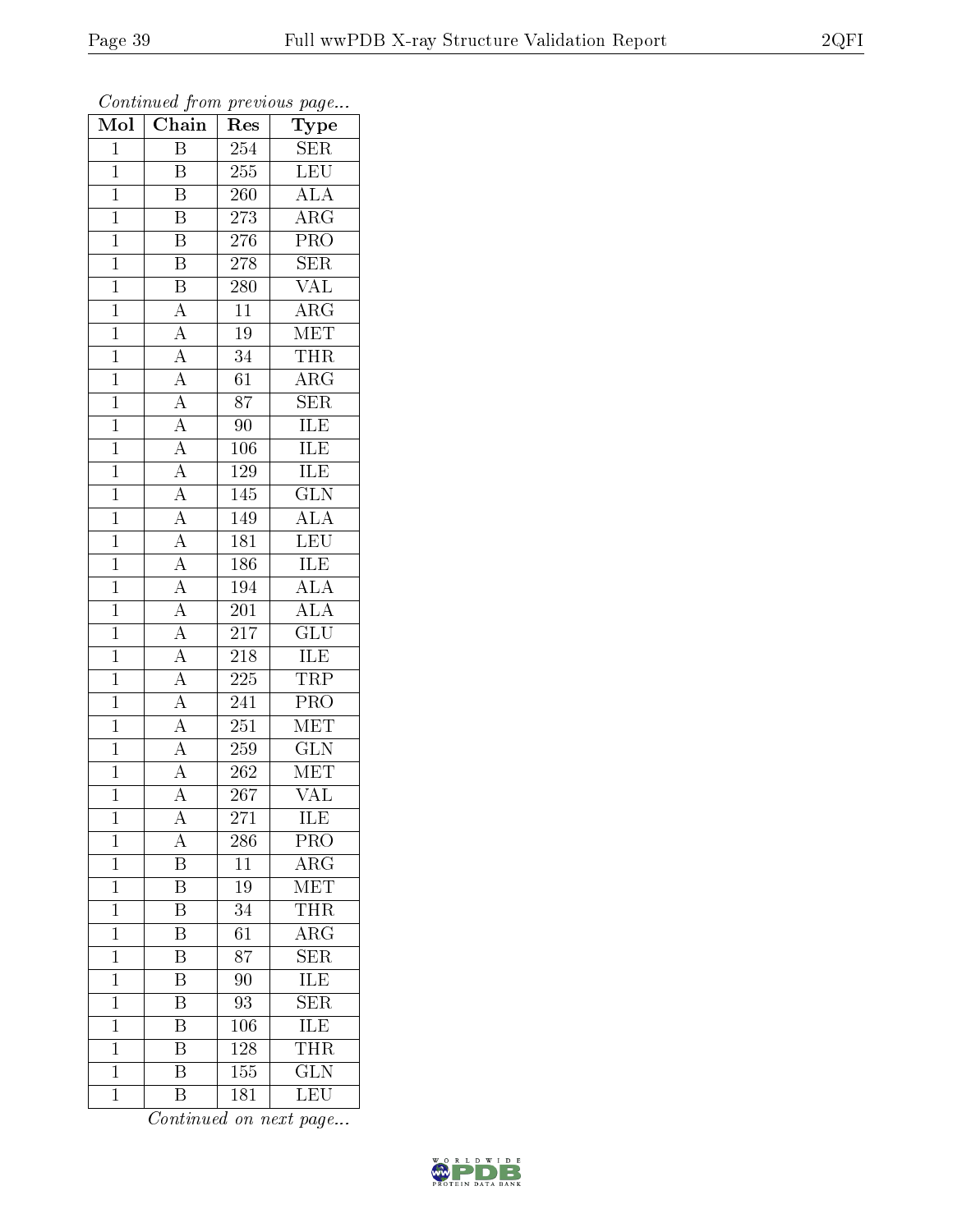| $\overline{\text{Mol}}$ | $\boldsymbol{\omega}$<br>Chain | $\operatorname{Res}% \left( \mathcal{N}\right) \equiv\operatorname{Res}(\mathcal{N}_{0})\cap\mathcal{N}_{1}$ | $\mathbf{r}$<br>$\overline{\phantom{a}}$<br>Type |
|-------------------------|--------------------------------|--------------------------------------------------------------------------------------------------------------|--------------------------------------------------|
| $\overline{1}$          | $\overline{B}$                 | 186                                                                                                          | ILE                                              |
| $\overline{1}$          | $\overline{B}$                 | 194                                                                                                          | $\overline{\rm ALA}$                             |
| $\mathbf{1}$            | Β                              | 207                                                                                                          | $\overline{\text{ASP}}$                          |
| $\mathbf 1$             | $\overline{\mathbf{B}}$        | 216                                                                                                          | $\overline{\text{GLN}}$                          |
| $\mathbf{1}$            | $\overline{\mathrm{B}}$        | 217                                                                                                          | $\overline{\text{GLU}}$                          |
| $\mathbf 1$             | $\overline{\mathrm{B}}$        | 225                                                                                                          | <b>TRP</b>                                       |
| $\mathbf{1}$            | $\overline{\mathrm{B}}$        | 228                                                                                                          | <b>VAL</b>                                       |
| $\mathbf{1}$            | $\overline{\mathrm{B}}$        | 230                                                                                                          | $\overline{\text{GLY}}$                          |
| $\mathbf{1}$            | $\overline{\mathrm{B}}$        | 244                                                                                                          | PHE                                              |
| $\mathbf{1}$            | $\overline{\mathrm{B}}$        | 245                                                                                                          | ILE                                              |
| $\mathbf{1}$            | $\overline{\mathbf{B}}$        | 251                                                                                                          | $\overline{\text{MET}}$                          |
| $\mathbf{1}$            | $\overline{\mathrm{B}}$        | 256                                                                                                          | $\overline{\text{PRO}}$                          |
| $\mathbf{1}$            | $\overline{\mathbf{B}}$        | 259                                                                                                          | $\overline{\text{GLN}}$                          |
| $\mathbf{1}$            | $\, {\bf B}$                   | 262                                                                                                          | $ME\overline{T}$                                 |
| $\mathbf{1}$            | $\overline{\mathrm{B}}$        | 271                                                                                                          | ILE                                              |
| $\mathbf{1}$            | $\overline{\mathbf{B}}$        | 286                                                                                                          | PRO                                              |
| $\overline{1}$          | $\overline{A}$                 | $\overline{72}$                                                                                              | $\overline{\text{SER}}$                          |
| $\mathbf{1}$            | $\overline{A}$                 | $\overline{77}$                                                                                              | $\overline{\text{LYS}}$                          |
| $\mathbf{1}$            | $\overline{A}$                 | $\overline{82}$                                                                                              | $\overline{\rm ALA}$                             |
| $\mathbf{1}$            | $\overline{A}$                 | 107                                                                                                          | $\overline{\text{SER}}$                          |
| $\mathbf{1}$            | $\overline{A}$                 | 128                                                                                                          | <b>THR</b>                                       |
| $\overline{1}$          | $\overline{A}$                 | 146                                                                                                          | <b>ALA</b>                                       |
| $\mathbf 1$             | $\overline{A}$                 | 155                                                                                                          | $\overline{\text{GLN}}$                          |
| $\mathbf 1$             | $\overline{A}$                 | 216                                                                                                          | $\overline{\text{GLN}}$                          |
| $\mathbf{1}$            | $\overline{A}$                 | 230                                                                                                          | $\overline{\text{GLY}}$                          |
| $\mathbf{1}$            | $\overline{A}$                 | 278                                                                                                          | <b>SER</b>                                       |
| $\mathbf{1}$            | $\overline{\mathrm{B}}$        | 82                                                                                                           | $\overline{\rm ALA}$                             |
| $\mathbf{1}$            | $\overline{\text{B}}$          | 88                                                                                                           | MET                                              |
| $\mathbf 1$             | $\overline{\mathrm{B}}$        | 107                                                                                                          | $\overline{\rm SER}$                             |
| 1                       | B                              | 115                                                                                                          | <b>GLY</b>                                       |
| $\mathbf 1$             | Β                              | 145                                                                                                          | $\overline{\text{GLN}}$                          |
| $\mathbf 1$             | $\overline{\mathrm{B}}$        | 211                                                                                                          | $\overline{\text{PRO}}$                          |
| $\mathbf 1$             | $\overline{A}$                 | 30                                                                                                           | $\overline{\rm ALA}$                             |
| $\mathbf 1$             | $\overline{A}$                 | $\overline{71}$                                                                                              | $\overline{HIS}$                                 |
| $\mathbf 1$             | $\overline{A}$                 | 88                                                                                                           | MET                                              |
| $\mathbf 1$             | $\overline{A}$                 | $\overline{115}$                                                                                             | $\overline{\text{GLY}}$                          |
| $\mathbf 1$             | $\overline{A}$                 | 133                                                                                                          | $\overline{\text{SER}}$                          |
| $\mathbf 1$             | $\overline{\rm A}$             | $21\overline{1}$                                                                                             | $\overline{\text{PRO}}$                          |
| $\mathbf{1}$            | $\overline{A}$                 | 215                                                                                                          | $\bar{\rm{ARG}}$                                 |
| $\overline{1}$          | B                              | 30                                                                                                           | $\overline{\rm ALA}$                             |
| $\mathbf{1}$            | $\overline{\mathrm{B}}$        | $\overline{77}$                                                                                              | $\overline{\rm LYS}$                             |
| $\overline{1}$          | $\rm \bar{B}$                  | 144                                                                                                          | $\overline{\text{SER}}$                          |

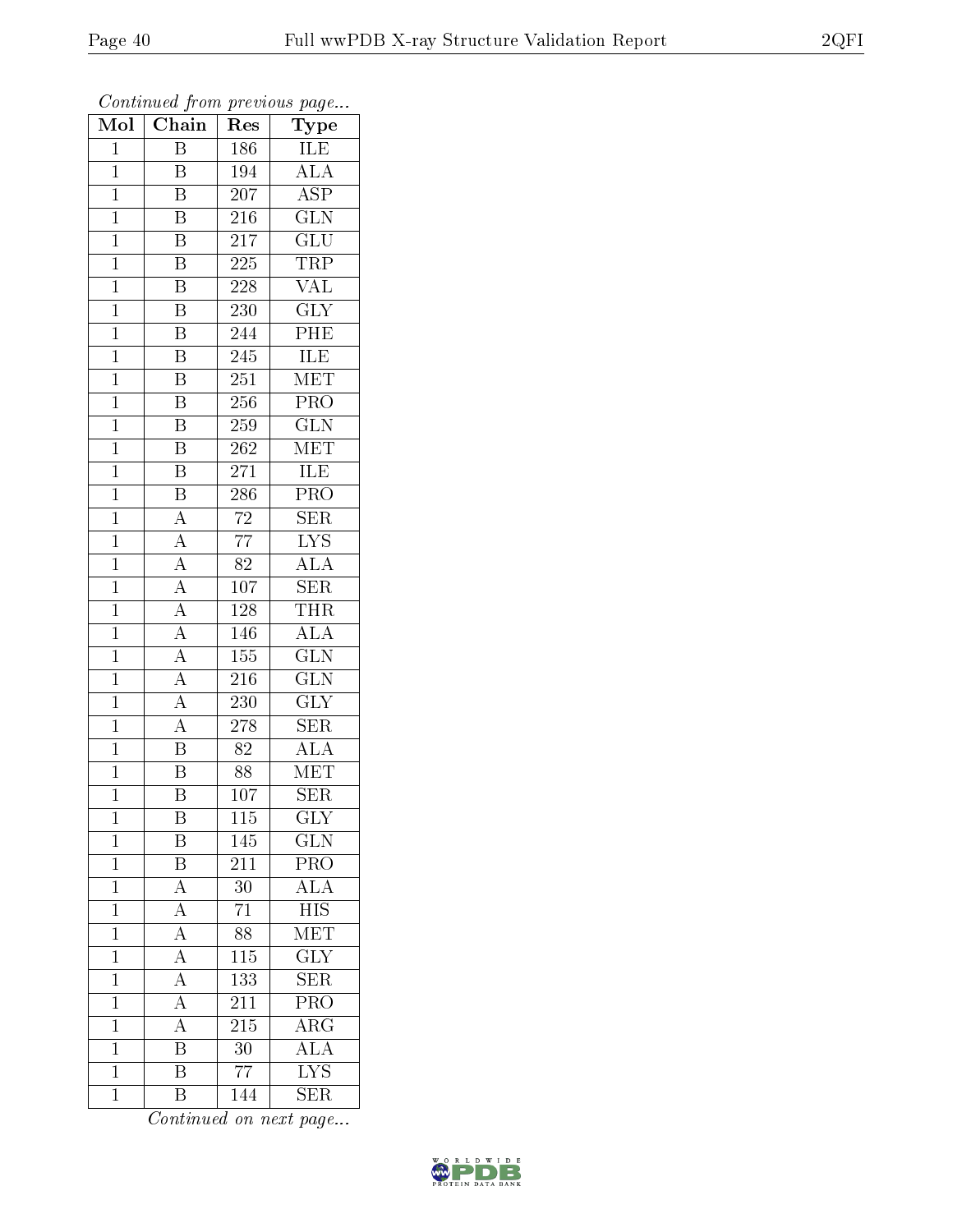| $\overline{\text{Mol}}$ | Chain                   | Res              | Type                      |
|-------------------------|-------------------------|------------------|---------------------------|
| $\overline{1}$          | $\overline{\mathrm{B}}$ | 212              | $\overline{\text{ASP}}$   |
| $\overline{1}$          | B                       | 215              | $\rm{ARG}$                |
| $\overline{1}$          | $\overline{\mathrm{B}}$ | 261              | <b>HIS</b>                |
| $\mathbf{1}$            | $\overline{\rm A}$      | 62               | <b>TYR</b>                |
| $\overline{1}$          | $\overline{A}$          | 74               | $\overline{\text{GLY}}$   |
| $\mathbf{1}$            | $\overline{A}$          | 272              | LEU                       |
| $\overline{1}$          | $\overline{A}$          | 275              | $\overline{\rm PHE}$      |
| $\overline{1}$          | $\overline{\mathrm{B}}$ | 63               | <b>SER</b>                |
| $\mathbf{1}$            | $\overline{\mathrm{B}}$ | 83               | ALA                       |
| $\mathbf 1$             | $\overline{\mathrm{B}}$ | 98               | $\overline{\mathrm{PHE}}$ |
| $\overline{1}$          | Β                       | 129              | ILE                       |
| $\overline{1}$          | $\overline{\mathrm{B}}$ | $\overline{133}$ | $\overline{\text{SER}}$   |
| $\mathbf 1$             | $\overline{\mathrm{B}}$ | 146              | ALA                       |
| $\overline{1}$          | $\overline{\text{B}}$   | 249              | LEU                       |
| $\overline{1}$          | $\overline{A}$          | $\overline{37}$  | $\overline{\text{VAL}}$   |
| $\overline{1}$          | $\overline{A}$          | 252              | $\overline{{\rm GLU}}$    |
| $\overline{1}$          | $\overline{\mathrm{B}}$ | $\overline{37}$  | $\overline{\text{VAL}}$   |
| $\mathbf 1$             | $\overline{\mathrm{B}}$ | 218              | ILE                       |
| $\mathbf 1$             | B                       | 275              | PHE                       |
| $\overline{1}$          | $\overline{A}$          | $\overline{35}$  | $\overline{\text{GLY}}$   |
| $\overline{1}$          | $\overline{A}$          | 188              | <b>ILE</b>                |
| $\overline{1}$          | $\overline{\mathrm{B}}$ | $\overline{35}$  | $\overline{\text{GLY}}$   |
| $\mathbf 1$             | $\overline{A}$          | 164              | <b>ILE</b>                |
| $\overline{1}$          | $\overline{\rm A}$      | $\overline{25}6$ | $\overline{\text{PRO}}$   |
| $\overline{1}$          | $\overline{\mathrm{B}}$ | 74               | $\overline{\text{GLY}}$   |
| $\mathbf{1}$            | $\overline{\mathrm{B}}$ | 164              | ILE                       |
| $\overline{1}$          | $\overline{\mathrm{B}}$ | 267              | $\overline{\text{VAL}}$   |

#### 5.3.2 Protein sidechains (i)

In the following table, the Percentiles column shows the percent sidechain outliers of the chain as a percentile score with respect to all X-ray entries followed by that with respect to entries of similar resolution.

The Analysed column shows the number of residues for which the sidechain conformation was analysed, and the total number of residues.

| Mol | Chain | Analysed        | Rotameric   | <b>Outliers</b> |  | Percentiles             |  |
|-----|-------|-----------------|-------------|-----------------|--|-------------------------|--|
|     |       | $236/249$ (95%) | $163(69\%)$ | 73 $(31\%)$     |  | $\boxed{0}$ $\boxed{2}$ |  |
|     |       | $236/249$ (95%) | $165(70\%)$ | 71 $(30\%)$     |  | $\boxed{0}$ $\boxed{2}$ |  |
| All | All   | $472/498$ (95%) | $328(70\%)$ | 144 (30%)       |  | $\overline{2}$          |  |

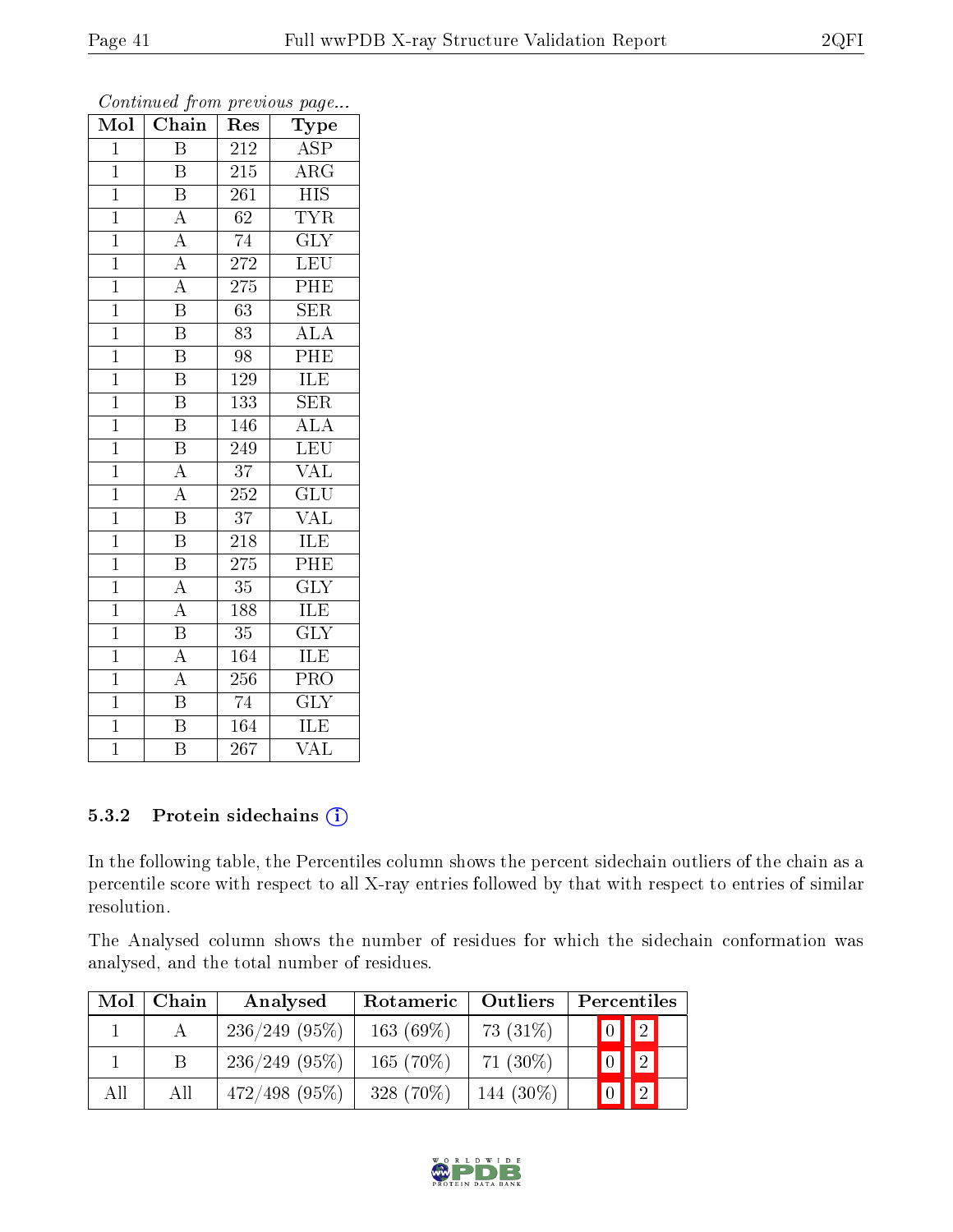|  |  | All (144) residues with a non-rotameric sidechain are listed below: |  |  |
|--|--|---------------------------------------------------------------------|--|--|
|  |  |                                                                     |  |  |

| Mol            | Chain                                                                                                                                                                                                                                                                                                                                                                                   | Res              | Type                            |
|----------------|-----------------------------------------------------------------------------------------------------------------------------------------------------------------------------------------------------------------------------------------------------------------------------------------------------------------------------------------------------------------------------------------|------------------|---------------------------------|
| $\overline{1}$ | $\frac{A}{A}$                                                                                                                                                                                                                                                                                                                                                                           | $\overline{5}$   | <b>TYR</b>                      |
| $\mathbf{1}$   |                                                                                                                                                                                                                                                                                                                                                                                         | $\overline{7}$   | $\rm{ARG}$                      |
| $\overline{1}$ |                                                                                                                                                                                                                                                                                                                                                                                         | $\overline{8}$   | $\overline{\text{LEU}}$         |
| $\mathbf{1}$   |                                                                                                                                                                                                                                                                                                                                                                                         | $\overline{9}$   | $\overline{\text{VAL}}$         |
| $\mathbf{1}$   |                                                                                                                                                                                                                                                                                                                                                                                         | 14               | <b>ILE</b>                      |
| $\overline{1}$ |                                                                                                                                                                                                                                                                                                                                                                                         | $\overline{17}$  | <b>THR</b>                      |
| $\overline{1}$ |                                                                                                                                                                                                                                                                                                                                                                                         | $\overline{22}$  | $\overline{\text{LEU}}$         |
| $\overline{1}$ |                                                                                                                                                                                                                                                                                                                                                                                         | $\overline{26}$  |                                 |
| $\overline{1}$ |                                                                                                                                                                                                                                                                                                                                                                                         | $\overline{27}$  | $\frac{\text{ILE}}{\text{LYS}}$ |
| $\overline{1}$ |                                                                                                                                                                                                                                                                                                                                                                                         | $\overline{31}$  | <b>TRP</b>                      |
| $\overline{1}$ |                                                                                                                                                                                                                                                                                                                                                                                         | $\overline{32}$  | TRP                             |
| $\overline{1}$ |                                                                                                                                                                                                                                                                                                                                                                                         | $\overline{46}$  | $\overline{\text{SER}}$         |
| $\overline{1}$ |                                                                                                                                                                                                                                                                                                                                                                                         | $\overline{50}$  | <b>ILE</b>                      |
| $\overline{1}$ |                                                                                                                                                                                                                                                                                                                                                                                         | 57               | $\overline{\text{LEU}}$         |
| $\overline{1}$ | $\frac{\overline{A}}{\overline{A}} \frac{\overline{A}}{\overline{A}} \frac{\overline{A}}{\overline{A}} \frac{\overline{A}}{\overline{A}} \frac{\overline{A}}{\overline{A}} \frac{\overline{A}}{\overline{A}} \frac{\overline{A}}{\overline{A}} \frac{\overline{A}}{\overline{A}} \frac{\overline{A}}{\overline{A}} \frac{\overline{A}}{\overline{A}} \frac{\overline{A}}{\overline{A}}$ | $\overline{64}$  | $\overline{\text{LEU}}$         |
| $\overline{1}$ |                                                                                                                                                                                                                                                                                                                                                                                         | 65               | $\overline{\text{GLN}}$         |
| $\overline{1}$ |                                                                                                                                                                                                                                                                                                                                                                                         | $\overline{70}$  | $\overline{\text{ASN}}$         |
| $\overline{1}$ |                                                                                                                                                                                                                                                                                                                                                                                         | $\overline{73}$  | PHE                             |
| $\mathbf{1}$   |                                                                                                                                                                                                                                                                                                                                                                                         | $\overline{86}$  | $\overline{\text{GLN}}$         |
| $\overline{1}$ |                                                                                                                                                                                                                                                                                                                                                                                         | 89               | $\overline{\rm{PHE}}$           |
| $\mathbf{1}$   |                                                                                                                                                                                                                                                                                                                                                                                         | 90               | $\overline{\text{ILE}}$         |
| $\overline{1}$ |                                                                                                                                                                                                                                                                                                                                                                                         | $\overline{95}$  | LEU                             |
| $\overline{1}$ |                                                                                                                                                                                                                                                                                                                                                                                         | 98               | $\overline{\text{PHE}}$         |
| $\mathbf{1}$   |                                                                                                                                                                                                                                                                                                                                                                                         | 99               | LEU                             |
| $\mathbf{1}$   |                                                                                                                                                                                                                                                                                                                                                                                         | <u>121</u>       | <b>THR</b>                      |
| $\overline{1}$ | $\frac{\overline{A}}{\overline{A}}$ $\frac{\overline{A}}{\overline{A}}$                                                                                                                                                                                                                                                                                                                 | $\overline{123}$ | <b>VAL</b>                      |
| $\overline{1}$ |                                                                                                                                                                                                                                                                                                                                                                                         | 143              | $\overline{\text{GLN}}$         |
| $\overline{1}$ |                                                                                                                                                                                                                                                                                                                                                                                         | $\overline{151}$ | MET                             |
| $\mathbf 1$    | $\overline{A}$                                                                                                                                                                                                                                                                                                                                                                          | 153              | $\overline{\mathrm{HIS}}$       |
| $\mathbf 1$    | А                                                                                                                                                                                                                                                                                                                                                                                       | 159              | MET                             |
| $\mathbf{1}$   | $\overline{A}$                                                                                                                                                                                                                                                                                                                                                                          | 160              | $\mathrm{MET}$                  |
| $\overline{1}$ | $\overline{A}$                                                                                                                                                                                                                                                                                                                                                                          | $165\,$          | LEU                             |
| $\mathbf{1}$   | $\overline{A}$                                                                                                                                                                                                                                                                                                                                                                          | 166              | $\overline{\text{LEU}}$         |
| $\mathbf{1}$   | $\overline{A}$                                                                                                                                                                                                                                                                                                                                                                          | 170              | $\overline{\text{LEU}}$         |
| $\mathbf{1}$   | $\overline{A}$                                                                                                                                                                                                                                                                                                                                                                          | 182              | PHE                             |
| $\mathbf{1}$   | $\overline{A}$                                                                                                                                                                                                                                                                                                                                                                          | 186              | ILE                             |
| $\mathbf{1}$   | $\overline{A}$                                                                                                                                                                                                                                                                                                                                                                          | 188              | <b>ILE</b>                      |
| $\mathbf{1}$   | $\overline{A}$                                                                                                                                                                                                                                                                                                                                                                          | 193              | $\overline{\rm SER}$            |
| $\mathbf{1}$   | $\overline{A}$                                                                                                                                                                                                                                                                                                                                                                          | 199              | $\overline{\text{TYR}}$         |
| $\mathbf{1}$   | $\overline{\mathbf{A}}$                                                                                                                                                                                                                                                                                                                                                                 | 202              | <b>VAL</b>                      |
| $\mathbf{1}$   | $\overline{A}$                                                                                                                                                                                                                                                                                                                                                                          | $\,203$          | $\overline{\text{GLN}}$         |
| $\mathbf{1}$   | $\overline{\rm A}$                                                                                                                                                                                                                                                                                                                                                                      | 206              | $\overline{\text{LEU}}$         |

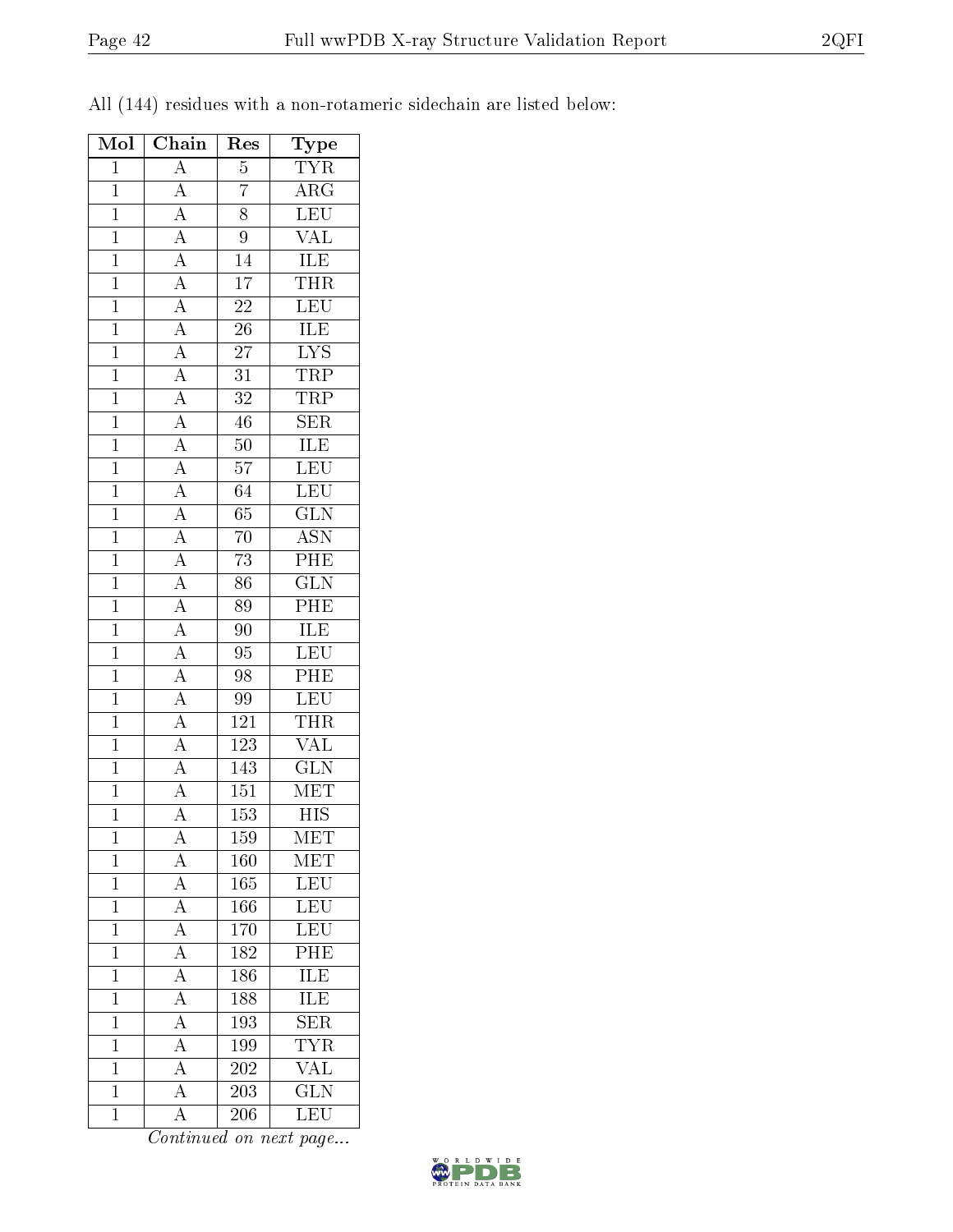| $\overline{\text{Mol}}$ | $\boldsymbol{\mathcal{L}}$<br>Chain                                                                                                                                                                                                                                                                                                          | Res                         | $\mathbf{r}$<br>$\overline{\phantom{a}}$<br>Type |
|-------------------------|----------------------------------------------------------------------------------------------------------------------------------------------------------------------------------------------------------------------------------------------------------------------------------------------------------------------------------------------|-----------------------------|--------------------------------------------------|
| $\mathbf{1}$            | $\overline{A}$                                                                                                                                                                                                                                                                                                                               | 212                         | <b>ASP</b>                                       |
| $\overline{1}$          | $\overline{A}$                                                                                                                                                                                                                                                                                                                               | 219                         | ILE                                              |
| $\overline{1}$          | $\overline{A}$                                                                                                                                                                                                                                                                                                                               | $220\,$                     | $\overline{\text{ASP}}$                          |
| $\overline{1}$          | $\overline{A}$                                                                                                                                                                                                                                                                                                                               | <b>222</b>                  | $\overline{\text{VAL}}$                          |
| $\overline{1}$          |                                                                                                                                                                                                                                                                                                                                              | $225\,$                     | <b>TRP</b>                                       |
| $\overline{1}$          |                                                                                                                                                                                                                                                                                                                                              | 232                         | <b>HIS</b>                                       |
| $\overline{1}$          |                                                                                                                                                                                                                                                                                                                                              | 233                         | $\overline{\rm ASP}$                             |
| $\mathbf{1}$            |                                                                                                                                                                                                                                                                                                                                              | $23\overline{4}$            | LEU                                              |
| $\mathbf{1}$            |                                                                                                                                                                                                                                                                                                                                              | 236                         | <b>THR</b>                                       |
| $\overline{1}$          |                                                                                                                                                                                                                                                                                                                                              | 237                         | $\overline{\text{ARG}}$                          |
| $\mathbf{1}$            |                                                                                                                                                                                                                                                                                                                                              | $\overline{2}38$            | $\overline{\text{GLN}}$                          |
| $\overline{1}$          |                                                                                                                                                                                                                                                                                                                                              | 241                         | PRO                                              |
| $\overline{1}$          |                                                                                                                                                                                                                                                                                                                                              | 245                         | ILE                                              |
| $\mathbf{1}$            | $\frac{\overline{A}}{\overline{A}}\frac{\overline{A}}{\overline{A}}\frac{\overline{A}}{\overline{A}}\frac{\overline{A}}{\overline{A}}\frac{\overline{A}}{\overline{A}}\frac{\overline{A}}{\overline{A}}\frac{\overline{A}}{\overline{A}}\frac{\overline{A}}{\overline{A}}\frac{\overline{A}}{\overline{A}}\frac{\overline{A}}{\overline{A}}$ | 246                         | $\overline{\text{GLN}}$                          |
| $\mathbf{1}$            |                                                                                                                                                                                                                                                                                                                                              | $2\overline{4}\overline{7}$ | <b>ILE</b>                                       |
| $\overline{1}$          |                                                                                                                                                                                                                                                                                                                                              | 252                         | $\overline{\text{GLU}}$                          |
| $\overline{1}$          |                                                                                                                                                                                                                                                                                                                                              | $\overline{257}$            | LEU                                              |
| $\overline{1}$          |                                                                                                                                                                                                                                                                                                                                              | $\overline{2}62$            | MET                                              |
| $\mathbf{1}$            |                                                                                                                                                                                                                                                                                                                                              | 263                         | <b>VAL</b>                                       |
| $\overline{1}$          |                                                                                                                                                                                                                                                                                                                                              | 271                         | $\overline{\text{ILE}}$                          |
| $\mathbf{1}$            |                                                                                                                                                                                                                                                                                                                                              | 272                         | LEU                                              |
| $\overline{1}$          |                                                                                                                                                                                                                                                                                                                                              | 274                         | $\overline{\rm{ARG}}$                            |
| $\mathbf 1$             |                                                                                                                                                                                                                                                                                                                                              | $275\,$                     | $\overline{\rm{PHE}}$                            |
| $\overline{1}$          |                                                                                                                                                                                                                                                                                                                                              | 278                         | $\overline{\text{SER}}$                          |
| $\mathbf{1}$            | $\overline{A}$                                                                                                                                                                                                                                                                                                                               | 280                         | $\overline{\text{VAL}}$                          |
| $\overline{1}$          | $\frac{\overline{A}}{\overline{A}}$                                                                                                                                                                                                                                                                                                          | 281                         | ILE                                              |
| $\mathbf{1}$            |                                                                                                                                                                                                                                                                                                                                              | 283                         | $\overline{\mathrm{HIS}}$                        |
| $\mathbf{1}$            |                                                                                                                                                                                                                                                                                                                                              | 284                         | <b>GLN</b>                                       |
| $\overline{1}$          | $\overline{\rm A}$                                                                                                                                                                                                                                                                                                                           | 287                         | $\overline{\text{CYS}}$                          |
| $\mathbf 1$             | А                                                                                                                                                                                                                                                                                                                                            | 288                         | <b>SER</b>                                       |
| $\mathbf{1}$            | A                                                                                                                                                                                                                                                                                                                                            | 290                         | VAL                                              |
| $\mathbf{1}$            | $\overline{\mathrm{B}}$                                                                                                                                                                                                                                                                                                                      | $\overline{7}$              | $\overline{\rm ARG}$                             |
| $\mathbf 1$             | Β                                                                                                                                                                                                                                                                                                                                            | 8                           | $\overline{\text{LEU}}$                          |
| $\mathbf 1$             | $\overline{\mathrm{B}}$                                                                                                                                                                                                                                                                                                                      | 9                           | $\overline{\text{VAL}}$                          |
| $\mathbf 1$             | Β                                                                                                                                                                                                                                                                                                                                            | 14                          | ILE                                              |
| $\mathbf 1$             | $\overline{\mathrm{B}}$                                                                                                                                                                                                                                                                                                                      | $\overline{17}$             | <b>THR</b>                                       |
| $\mathbf 1$             | $\overline{\mathrm{B}}$                                                                                                                                                                                                                                                                                                                      | 22                          | $\overline{\text{LEU}}$                          |
| $\mathbf 1$             | $\overline{\mathrm{B}}$                                                                                                                                                                                                                                                                                                                      | 26                          | <b>ILE</b>                                       |
| $\mathbf 1$             | $\overline{\mathrm{B}}$                                                                                                                                                                                                                                                                                                                      | 27                          | $\overline{\text{LYS}}$                          |
| $\overline{1}$          | B                                                                                                                                                                                                                                                                                                                                            | 31                          | <b>TRP</b>                                       |
| $\mathbf 1$             | $\rm \overline{B}$                                                                                                                                                                                                                                                                                                                           | 32                          | <b>TRP</b>                                       |
| $\mathbf 1$             | $\overline{B}$                                                                                                                                                                                                                                                                                                                               | 46                          | $\overline{\rm SER}$                             |

Continued from previous page...

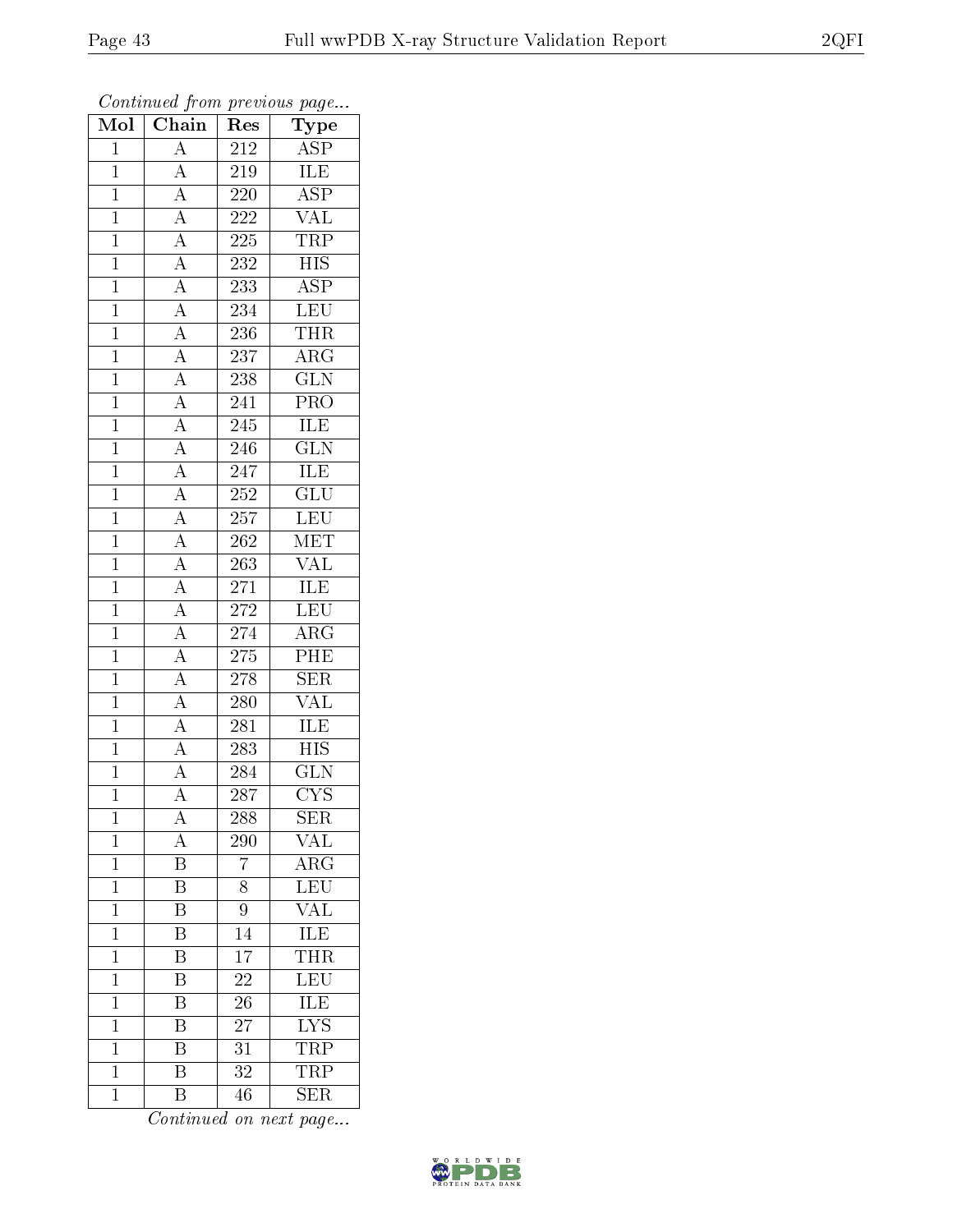| Mol            | $\overline{\text{Chain}}$ | Res              | ${\bf Type}$              |
|----------------|---------------------------|------------------|---------------------------|
| $\mathbf{1}$   | $\overline{\mathrm{B}}$   | $\overline{50}$  | ILE                       |
| $\overline{1}$ | B                         | 57               | $\overline{\text{LEU}}$   |
| $\mathbf{1}$   | $\overline{\mathrm{B}}$   | 64               | $\overline{\text{LEU}}$   |
| $\mathbf{1}$   | $\overline{\mathrm{B}}$   | 65               | $\overline{\text{GLN}}$   |
| $\mathbf{1}$   | $\overline{\mathrm{B}}$   | 70               | $\overline{\mathrm{ASN}}$ |
| $\mathbf{1}$   | $\boldsymbol{B}$          | 73               | PHE                       |
| $\mathbf{1}$   | $\overline{\mathrm{B}}$   | 86               | $\overline{\text{GLN}}$   |
| $\mathbf{1}$   | $\overline{\mathbf{B}}$   | 89               | PHE                       |
| $\mathbf{1}$   | $\overline{\mathrm{B}}$   | 90               | <b>ILE</b>                |
| $\mathbf 1$    | $\overline{\mathrm{B}}$   | 95               | <b>LEU</b>                |
| $\mathbf{1}$   | $\overline{\mathrm{B}}$   | 98               | PHE                       |
| $\overline{1}$ | $\overline{\mathrm{B}}$   | 121              | <b>THR</b>                |
| $\overline{1}$ | $\overline{\mathrm{B}}$   | 123              | <b>VAL</b>                |
| $\mathbf{1}$   | $\overline{\mathrm{B}}$   | 132              | <b>VAL</b>                |
| $\overline{1}$ | $\overline{\mathrm{B}}$   | 143              | $\overline{\text{GLN}}$   |
| $\mathbf 1$    | B                         | 151              | MET                       |
| $\overline{1}$ | $\overline{\mathrm{B}}$   | $\overline{153}$ | $\overline{HIS}$          |
| $\mathbf{1}$   | $\overline{\mathrm{B}}$   | 159              | ${\rm MET}$               |
| $\mathbf 1$    | $\overline{\rm B}$        | 165              | LEU                       |
| $\mathbf{1}$   | $\rm \bar{B}$             | 166              | LEU                       |
| $\overline{1}$ | $\overline{\mathrm{B}}$   | 170              | <b>LEU</b>                |
| $\mathbf{1}$   | $\overline{\mathrm{B}}$   | 182              | PHE                       |
| $\mathbf{1}$   | $\, {\bf B}$              | 186              | ILE                       |
| $\mathbf{1}$   | $\overline{\mathrm{B}}$   | 188              | ILE                       |
| $\mathbf{1}$   | $\overline{B}$            | $\overline{191}$ | LEU                       |
| $\mathbf{1}$   | $\overline{\mathrm{B}}$   | 193              | <b>SER</b>                |
| $\mathbf{1}$   | $\overline{\mathrm{B}}$   | 199              | <b>TYR</b>                |
| $\mathbf{1}$   | B                         | 202              | VAL                       |
| $\mathbf 1$    | $\overline{\mathrm{B}}$   | $\overline{2}06$ | LEU                       |
| $\mathbf{1}$   | Β                         | 212              | $\overline{\text{ASP}}$   |
| $\overline{1}$ | Β                         | 218              | ILE                       |
| $\mathbf{1}$   | $\overline{\mathrm{B}}$   | 220              | $\overline{\rm ASP}$      |
| $\mathbf{1}$   | Β                         | 222              | <b>VAL</b>                |
| $\mathbf{1}$   | $\overline{\mathrm{B}}$   | 225              | $\overline{\text{TRP}}$   |
| $\mathbf{1}$   | B                         | 229              | <b>SER</b>                |
| $\mathbf 1$    | $\overline{\mathrm{B}}$   | 232              | <b>HIS</b>                |
| $\mathbf 1$    | Β                         | 233              | $\overline{\text{ASP}}$   |
| $\mathbf 1$    | $\overline{\rm B}$        | 234              | $\overline{\text{LEU}}$   |
| $\mathbf 1$    | $\overline{\mathrm{B}}$   | 235              | $\rm{ARG}$                |
| $\mathbf{1}$   | Β                         | 236              | <b>THR</b>                |
| $\mathbf{1}$   | $\overline{\mathrm{B}}$   | 237              | $\overline{\rm{ARG}}$     |
| $\mathbf{1}$   | Β                         | 241              | PRO                       |

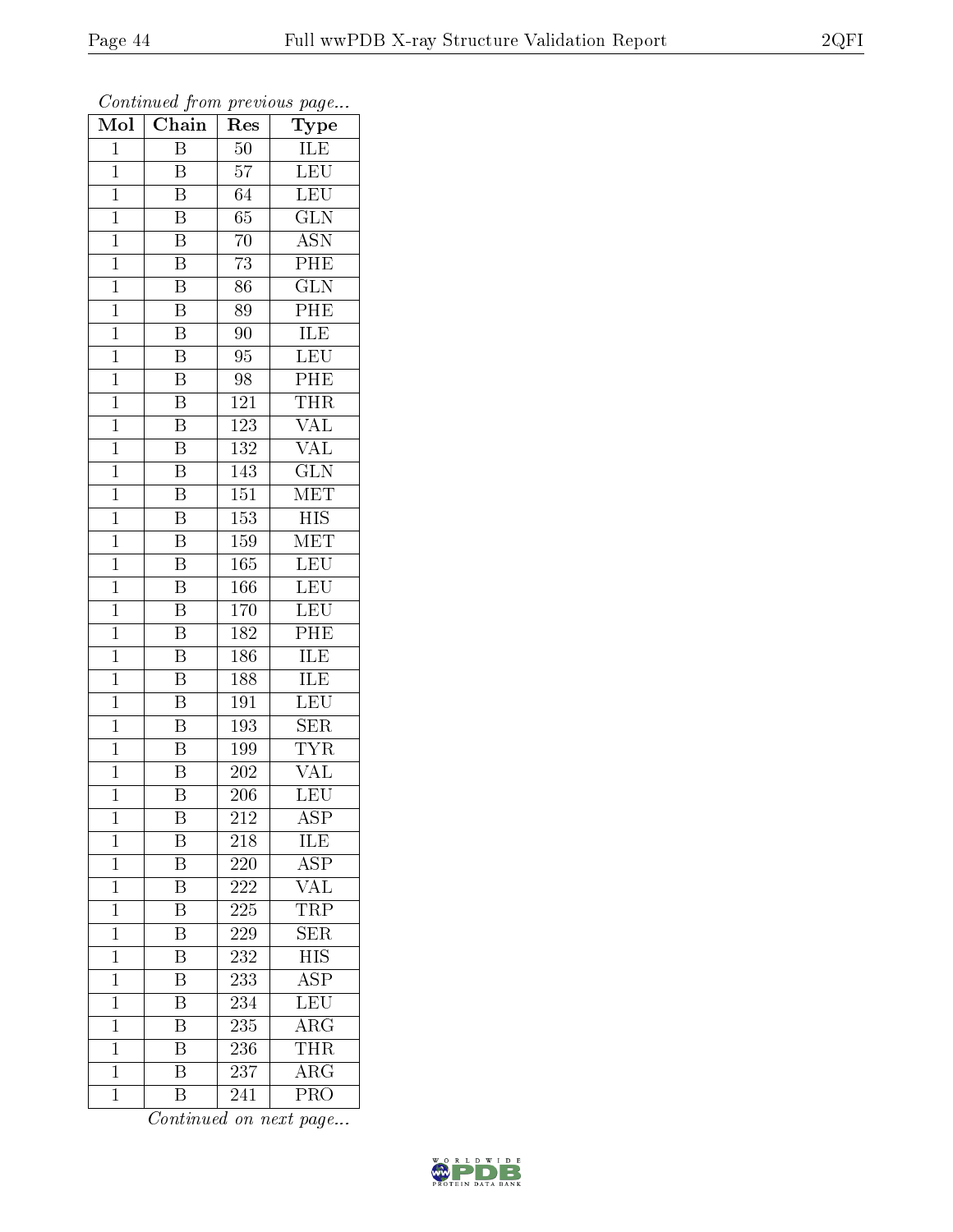| Mol            | Chain                   | Res | Type                    |
|----------------|-------------------------|-----|-------------------------|
| 1              | Β                       | 242 | <b>THR</b>              |
| $\mathbf{1}$   | B                       | 245 | ILE                     |
| $\mathbf 1$    | Β                       | 246 | <b>GLN</b>              |
| $\mathbf 1$    | B                       | 247 | ILE                     |
| $\mathbf{1}$   | B                       | 252 | GLU                     |
| $\mathbf{1}$   | B                       | 257 | LEU                     |
| $\mathbf{1}$   | $\overline{B}$          | 262 | <b>MET</b>              |
| $\mathbf{1}$   | $\overline{B}$          | 263 | <b>VAL</b>              |
| $\overline{1}$ | $\rm \bar{B}$           | 271 | <b>ILE</b>              |
| $\mathbf{1}$   | B                       | 272 | $\overline{\text{LEU}}$ |
| $\mathbf{1}$   | B                       | 274 | $\rm{ARG}$              |
| $\mathbf{1}$   | B                       | 275 | PHE                     |
| $\mathbf 1$    | B                       | 278 | ${\rm SER}$             |
| $\mathbf 1$    | B                       | 281 | <b>ILE</b>              |
| $\mathbf{1}$   | $\overline{\mathrm{B}}$ | 284 | <b>GLN</b>              |
| $\mathbf{1}$   | B                       | 287 | <b>CYS</b>              |
| $\mathbf{1}$   | B                       | 288 | SER                     |
| $\mathbf 1$    | B                       | 290 | VAL                     |

Some sidechains can be flipped to improve hydrogen bonding and reduce clashes. All (30) such sidechains are listed below:

| Mol            | Chain                   | Res | $_{\rm Type}$             |
|----------------|-------------------------|-----|---------------------------|
| $\mathbf{1}$   | $\overline{\rm A}$      | 65  | <b>GLN</b>                |
| $\mathbf{1}$   | $\overline{A}$          | 70  | <b>ASN</b>                |
| $\mathbf{1}$   | $\overline{A}$          | 75  | <b>HIS</b>                |
| $\overline{1}$ | $\overline{A}$          | 86  | <b>GLN</b>                |
| $\overline{1}$ | $\overline{\rm A}$      | 135 | $\overline{\rm GLN}$      |
| $\overline{1}$ | $\overline{A}$          | 145 | $\overline{\text{GLN}}$   |
| $\overline{1}$ | $\overline{\rm A}$      | 153 | <b>HIS</b>                |
| $\overline{1}$ | $\overline{A}$          | 161 | $\overline{\mathrm{ASN}}$ |
| $\mathbf{1}$   | $\overline{A}$          | 203 | <b>GLN</b>                |
| $\mathbf{1}$   | $\overline{A}$          | 232 | <b>HIS</b>                |
| $\mathbf{1}$   | $\overline{A}$          | 246 | $\widetilde{\text{GLN}}$  |
| $\mathbf{1}$   | $\overline{A}$          | 248 | <b>HIS</b>                |
| $\overline{1}$ | $\overline{\rm A}$      | 261 | $\overline{\mathrm{HIS}}$ |
| $\mathbf{1}$   | $\overline{A}$          | 266 | <b>GLN</b>                |
| $\mathbf 1$    | $\overline{A}$          | 283 | <b>HIS</b>                |
| $\mathbf 1$    | $\overline{A}$          | 284 | <b>GLN</b>                |
| $\overline{1}$ | $\overline{\mathrm{B}}$ | 65  | <b>GLN</b>                |
| $\mathbf{1}$   | $\overline{\mathrm{B}}$ | 70  | $\overline{\mathrm{ASN}}$ |
| $\overline{1}$ | $\overline{\mathrm{B}}$ | 75  | <b>HIS</b>                |
| $\overline{1}$ | B                       | 86  | <b>GLN</b>                |

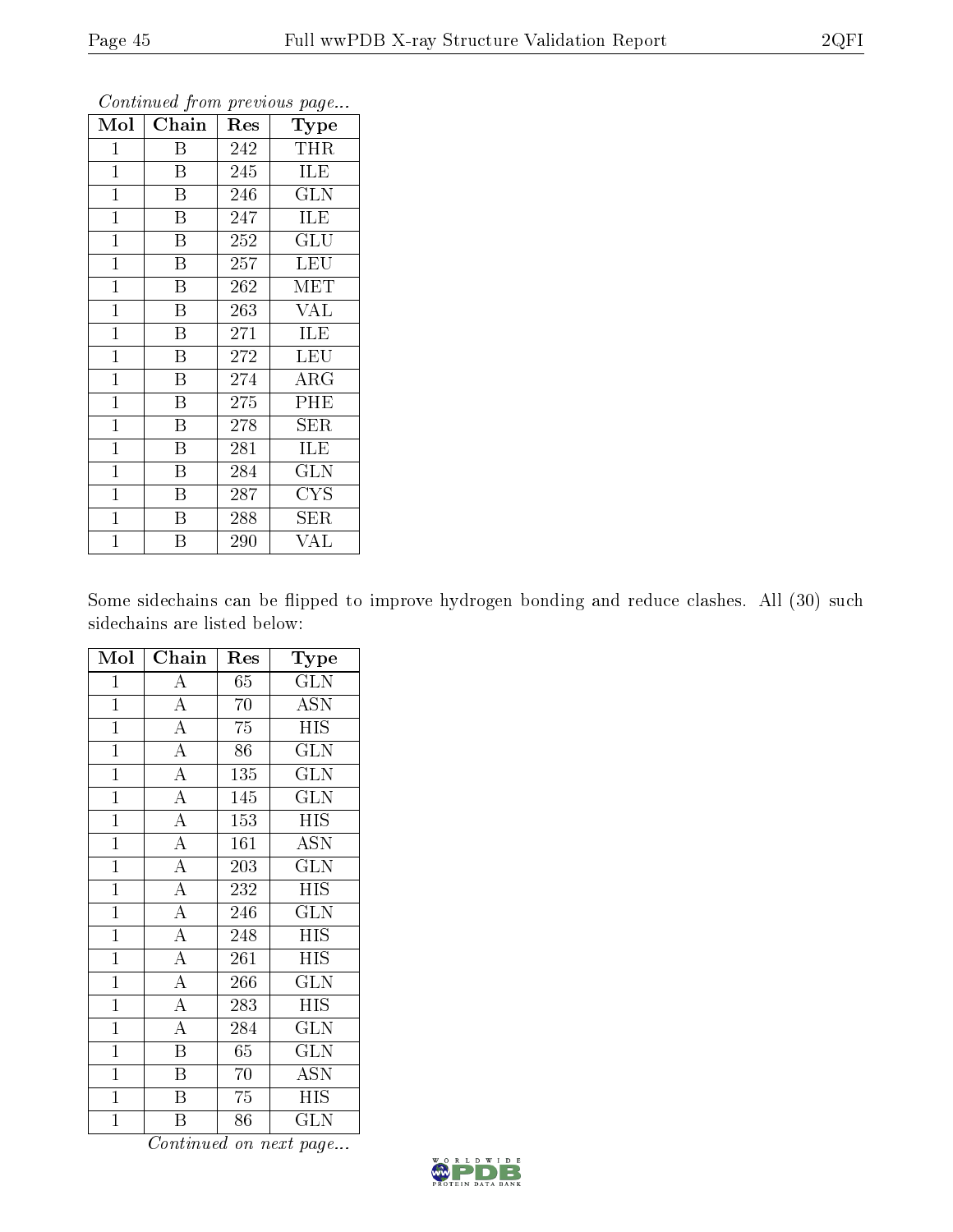|              | v     | ×.  |             |
|--------------|-------|-----|-------------|
| Mol          | Chain | Res | <b>Type</b> |
| 1            | В     | 135 | <b>GLN</b>  |
| 1            | В     | 145 | <b>GLN</b>  |
| $\mathbf{1}$ | В     | 153 | HIS         |
| $\mathbf{1}$ | В     | 161 | <b>ASN</b>  |
| 1            | В     | 203 | <b>GLN</b>  |
| $\mathbf{1}$ | В     | 246 | <b>GLN</b>  |
| $\mathbf{1}$ | В     | 261 | HIS         |
| 1            | В     | 266 | <b>GLN</b>  |
| 1            | В     | 269 | <b>GLN</b>  |
| 1            | R     | 284 | GLN         |

#### 5.3.3 RNA [O](https://www.wwpdb.org/validation/2017/XrayValidationReportHelp#rna)i

There are no RNA molecules in this entry.

#### 5.4 Non-standard residues in protein, DNA, RNA chains (i)

There are no non-standard protein/DNA/RNA residues in this entry.

#### 5.5 Carbohydrates (i)

There are no carbohydrates in this entry.

### 5.6 Ligand geometry (i)

Of 7 ligands modelled in this entry, 7 are monoatomic - leaving 0 for Mogul analysis.

There are no bond length outliers.

There are no bond angle outliers.

There are no chirality outliers.

There are no torsion outliers.

There are no ring outliers.

No monomer is involved in short contacts.

#### 5.7 [O](https://www.wwpdb.org/validation/2017/XrayValidationReportHelp#nonstandard_residues_and_ligands)ther polymers (i)

There are no such residues in this entry.

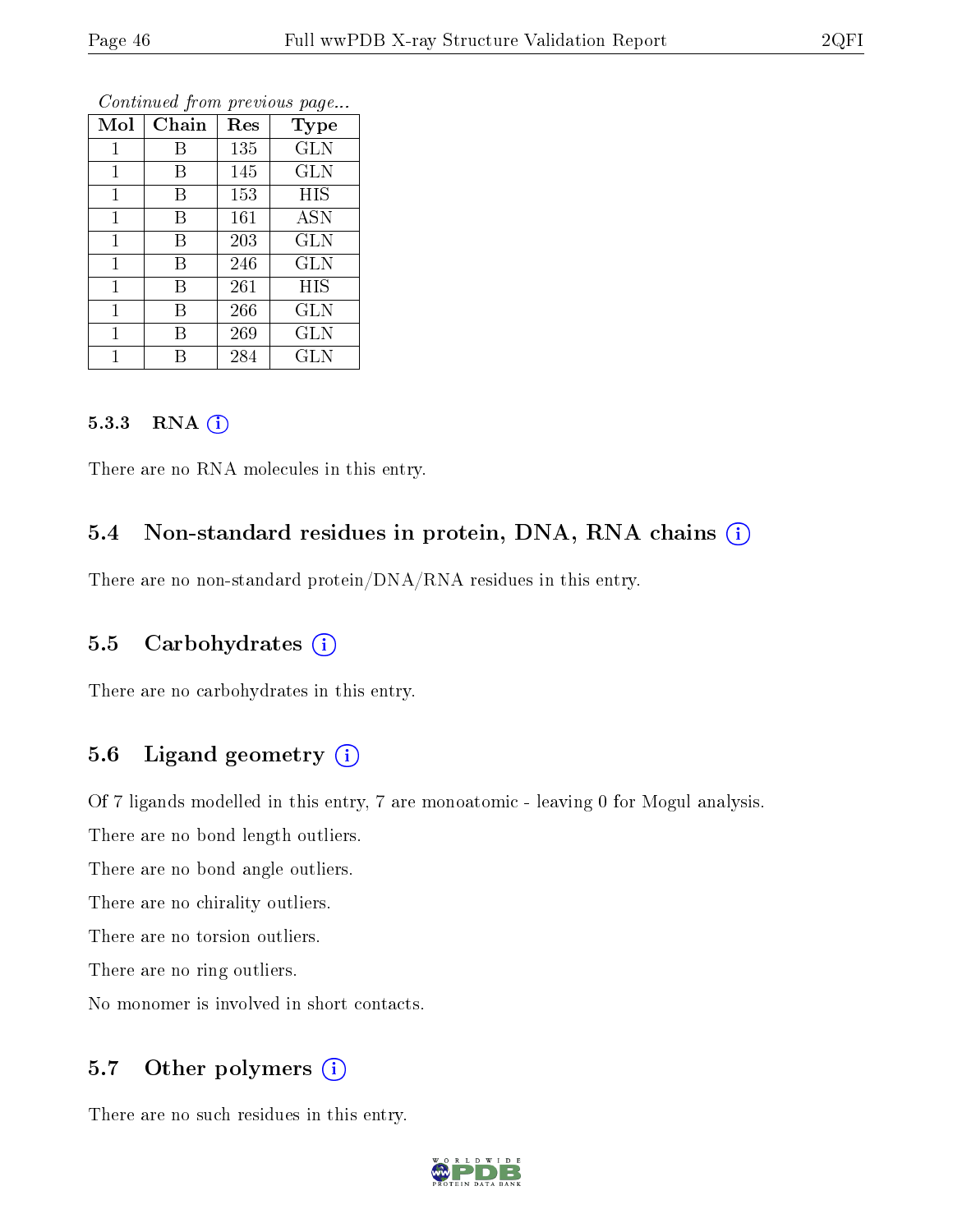## 5.8 Polymer linkage issues (i)

There are no chain breaks in this entry.

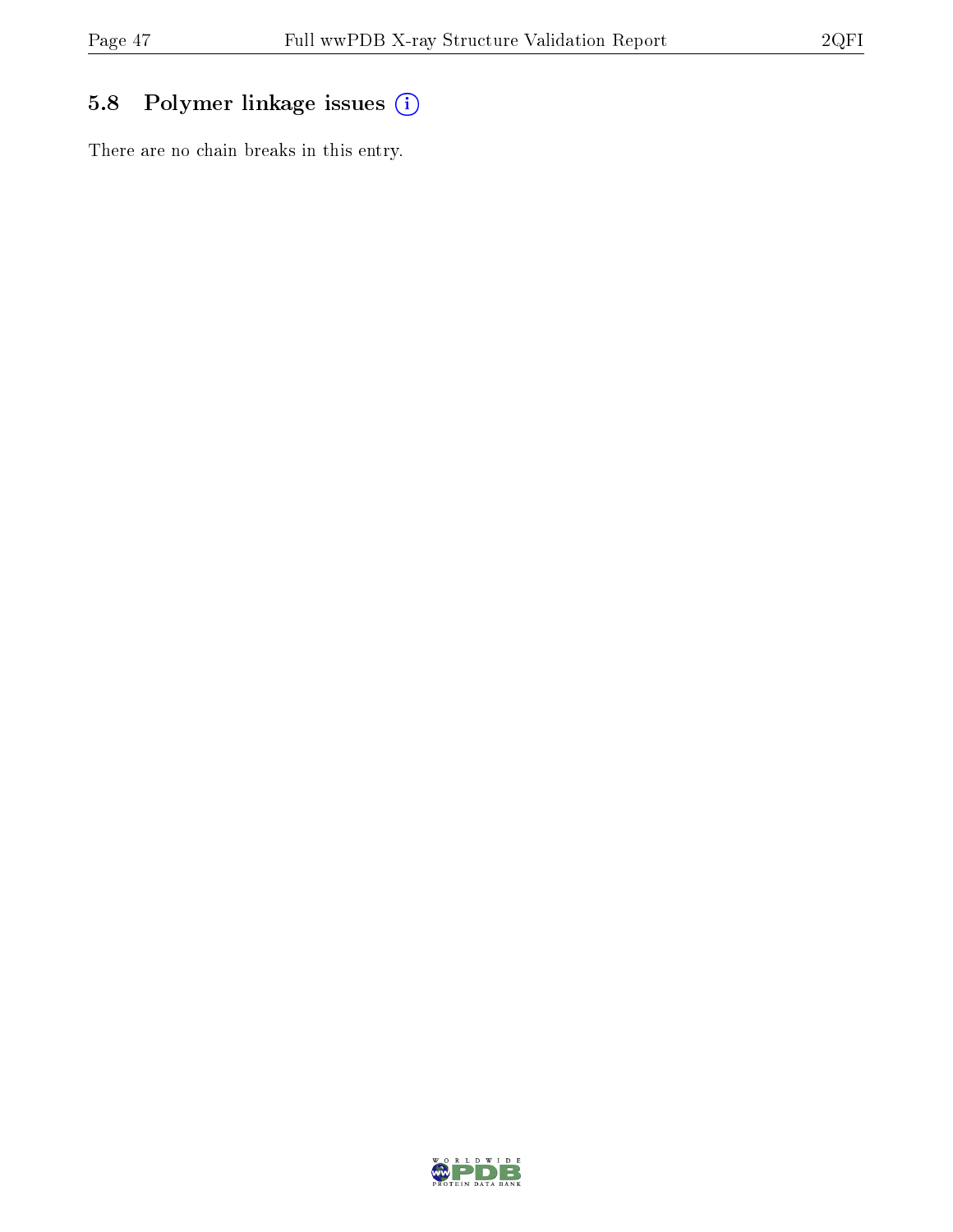# 6 Fit of model and data  $(i)$

## 6.1 Protein, DNA and RNA chains  $(i)$

In the following table, the column labelled  $#RSRZ> 2'$  contains the number (and percentage) of RSRZ outliers, followed by percent RSRZ outliers for the chain as percentile scores relative to all X-ray entries and entries of similar resolution. The OWAB column contains the minimum, median,  $95<sup>th</sup>$  percentile and maximum values of the occupancy-weighted average B-factor per residue. The column labelled ' $Q< 0.9$ ' lists the number of (and percentage) of residues with an average occupancy less than 0.9.

| Mol | Chain | Analysed        | ${ <\hspace{-1.5pt}{\mathrm{RSRZ}} \hspace{-1.5pt}>}$ | $\#\text{RSRZ}\text{>2}$            | $OWAB(A^2)$       | $\rm Q\textcolor{black}{<}0.9$ |
|-----|-------|-----------------|-------------------------------------------------------|-------------------------------------|-------------------|--------------------------------|
|     |       | $286/300(95\%)$ | 0.08                                                  | 20<br>24<br>16(5%)                  | 34, 112, 307, 364 |                                |
|     |       | $286/300(95\%)$ | 0.77                                                  | $\boxed{1}$<br>$52(18\%)$           | 48, 212, 575, 683 |                                |
| All | All   | $572/600(95\%)$ | 0.42                                                  | $\overline{5}$<br>68 $(11\%)$<br> 4 | 34, 151, 522, 683 |                                |

All (68) RSRZ outliers are listed below:

| Mol            | Chain                   | Res              | Type                           | $\rm RSRZ$       |
|----------------|-------------------------|------------------|--------------------------------|------------------|
| $\mathbf{1}$   | Β                       | 42               | ALA                            | 15.7             |
| $\overline{1}$ | B                       | 43               | <b>LEU</b>                     | 12.8             |
| $\overline{1}$ | $\overline{\mathrm{B}}$ | 169              | $\overline{\text{GLY}}$        | $10.3\,$         |
| $\overline{1}$ | $\boldsymbol{B}$        | 168              | <b>LEU</b>                     | 9.8              |
| $\overline{1}$ | $\overline{\mathrm{B}}$ | 167              | $\overline{\rm ALA}$           | $\overline{9.7}$ |
| $\overline{1}$ | Β                       | 118              | <b>VAL</b>                     | 6.8              |
| $\overline{1}$ | Β                       | 71               | <b>HIS</b>                     | $6.6\,$          |
| $\overline{1}$ | $\overline{\mathbf{B}}$ | 41               | $\overline{\rm ALA}$           | 6.5              |
| $\overline{1}$ | $\overline{B}$          | 106              | ILE                            | 6.4              |
| $\overline{1}$ | $\overline{\mathrm{B}}$ | 110              | $\overline{\text{PRO}}$        | 6.2              |
| $\overline{1}$ | $\overline{\mathrm{B}}$ | $\overline{115}$ | <b>GLY</b>                     | 6.2              |
| $\overline{1}$ | $\overline{\mathrm{B}}$ | 178              | $\overline{\rm ALA}$           | 6.2              |
| $\overline{1}$ | $\overline{\mathrm{B}}$ | 44               | VAL                            | 6.1              |
| $\overline{1}$ | $\overline{\rm A}$      | 8                | $LE\overline{U}$               | 6.0              |
| $\overline{1}$ | $\overline{\rm A}$      | 9                | <b>VAL</b>                     | 6.0              |
| $\mathbf{1}$   | $\, {\bf B}$            | 117              | $\overline{\text{GLY}}$        | 5.7              |
| $\overline{1}$ | $\overline{\mathrm{B}}$ | 176              | $\overline{HIS}$               | 5.4              |
| $\overline{1}$ | $\overline{\rm A}$      | 10               | <b>SER</b>                     | 5.4              |
| $\overline{1}$ | $\overline{\mathrm{B}}$ | 174              | $\overline{\text{GLY}}$        | $\overline{5.3}$ |
| $\overline{1}$ | $\overline{\mathrm{B}}$ | 173              | <b>TYR</b>                     | $\overline{5.3}$ |
| $\overline{1}$ | $\boldsymbol{B}$        | 120              | <b>VAL</b>                     | $\overline{5.2}$ |
| $\overline{1}$ | Β                       | 172              | TRP                            | 5.1              |
| $\mathbf{1}$   | $\boldsymbol{B}$        | 121              | THR                            | 5.1              |
| $\mathbf{1}$   | Β                       | 32               | $\overline{\text{T}}\text{RP}$ | 4.9              |

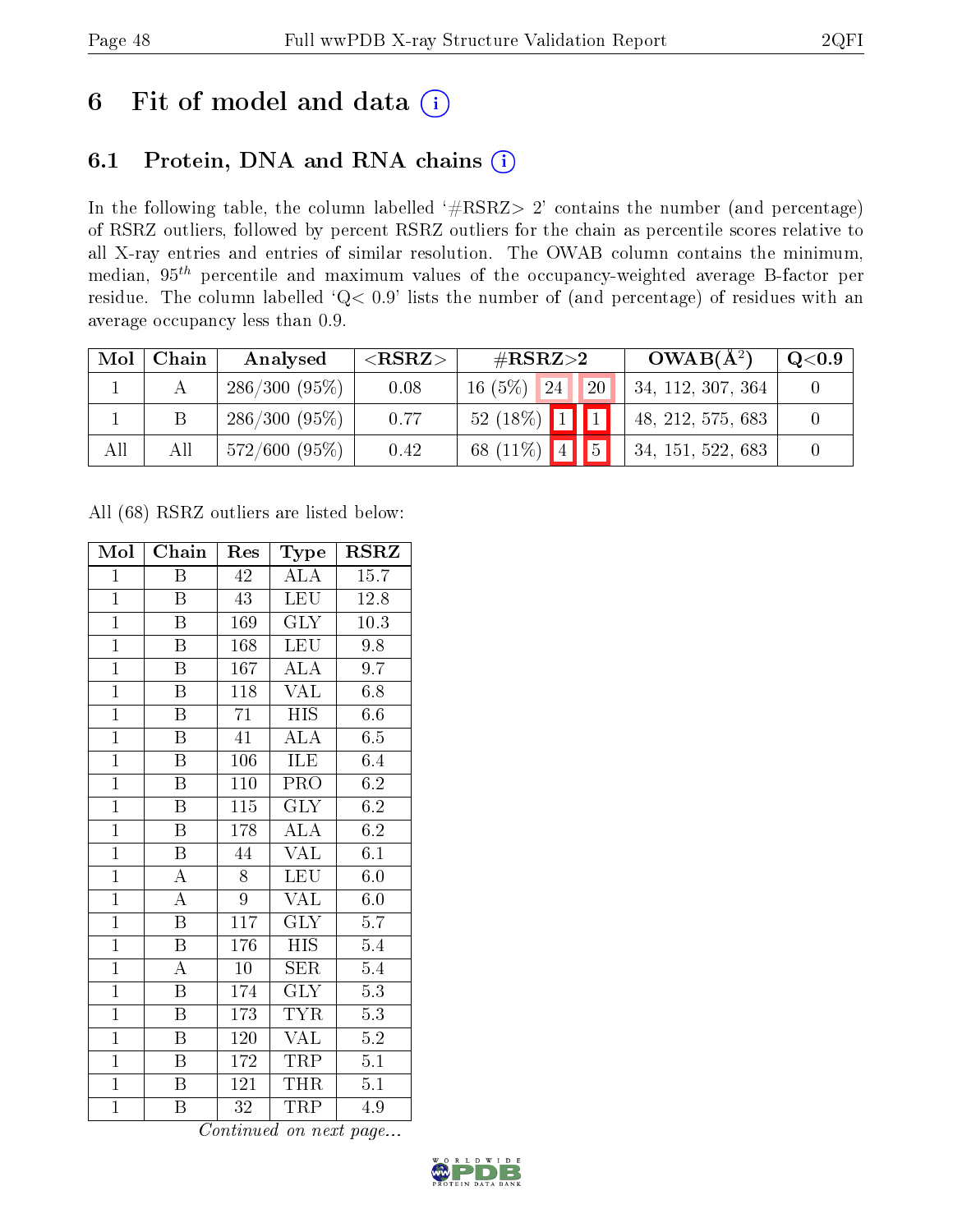| Continued from previous page |                           |                 |                                    |                  |  |
|------------------------------|---------------------------|-----------------|------------------------------------|------------------|--|
| Mol                          | $\overline{\text{Chain}}$ | Res             | Type                               | <b>RSRZ</b>      |  |
| $\mathbf{1}$                 | A                         | 250             | <b>GLU</b>                         | 4.7              |  |
| $\mathbf{1}$                 | B                         | 30              | <b>ALA</b>                         | 4.6              |  |
| $\mathbf{1}$                 | $\boldsymbol{B}$          | 141             | $\overline{\rm{ARG}}$              | 4.4              |  |
| $\mathbf{1}$                 | $\boldsymbol{A}$          | $\overline{5}$  | <b>TYR</b>                         | $\overline{4.3}$ |  |
| $\mathbf{1}$                 | $\boldsymbol{B}$          | 108             | $\overline{\text{PRO}}$            | 4.2              |  |
| $\overline{1}$               | B                         | 107             | <b>SER</b>                         | 4.1              |  |
| $\mathbf 1$                  | B                         | 105             | LEU                                | 4.1              |  |
| $\mathbf{1}$                 | B                         | 124             | $\overline{\rm ALA}$               | $\overline{4.1}$ |  |
| $\mathbf{1}$                 | B                         | 170             | <b>LEU</b>                         | 4.1              |  |
| $\overline{1}$               | $\boldsymbol{B}$          | 114             | $\overline{\text{PRO}}$            | 4.0              |  |
| $\mathbf{1}$                 | B                         | 9               | VAL                                | 4.0              |  |
| $\overline{1}$               | B                         | $\overline{33}$ | $\overline{\text{TYR}}$            | 4.0              |  |
| $\mathbf{1}$                 | Β                         | 111             | MET                                | 4.0              |  |
| $\mathbf{1}$                 | B                         | 175             | <b>TRP</b>                         | 3.9              |  |
| $\mathbf{1}$                 | $\boldsymbol{B}$          | 112             | <b>THR</b>                         | 3.9              |  |
| $\mathbf{1}$                 | B                         | 31              | TRP                                | 3.9              |  |
| $\mathbf{1}$                 | B                         | $\overline{70}$ | $\overline{\mathrm{ASN}}$          | $\overline{3.8}$ |  |
| $\mathbf{1}$                 | B                         | 113             | <b>ASP</b>                         | 3.8              |  |
| $\overline{1}$               | B                         | $\overline{7}$  | $\rm{ARG}$                         | 3.8              |  |
| $\mathbf{1}$                 | B                         | 8               | LEU                                | 3.7              |  |
| $\mathbf{1}$                 | B                         | 10              | <b>SER</b>                         | 3.7              |  |
| $\mathbf{1}$                 | B                         | 166             | $\overline{\text{LEU}}$            | $3.7\,$          |  |
| $\mathbf{1}$                 | B                         | 122             | ILE                                | $3.3\,$          |  |
| $\overline{1}$               | $\overline{\rm A}$        | 71              | $\overline{\mathrm{HIS}}$          | $3.2\,$          |  |
| $\overline{1}$               | Β                         | $\overline{25}$ | LEU                                | $\overline{3.2}$ |  |
| $\mathbf{1}$                 | А                         | 155             | <b>GLN</b>                         | 3.1              |  |
| $\overline{1}$               | $\overline{\mathrm{B}}$   | 140             | $\overline{\rm{ARG}}$              | $\overline{3.1}$ |  |
| $\mathbf{1}$                 | Β                         | 109             | <b>THR</b>                         | 3.1              |  |
| $\mathbf{1}$                 | Β                         | 250             | $\overline{\text{GLU}}$            | $2.8\,$          |  |
| $\mathbf{1}$                 | B                         | 171             | <b>SER</b>                         | $2.6\,$          |  |
| $\overline{1}$               | B                         | 21              | <b>SER</b>                         | 2.6              |  |
| $\mathbf{1}$                 | А                         | 249             | LEU                                | 2.5              |  |
| $\mathbf{1}$                 | A                         | 115             | <b>GLY</b>                         | 2.4              |  |
| $\mathbf{1}$                 | $\overline{\mathrm{B}}$   | $26\,$          | <b>ILE</b>                         | 2.4              |  |
| $\mathbf{1}$                 | А                         | 252             | GLU                                | 2.4              |  |
| $\mathbf{1}$                 | $\overline{\rm A}$        | 174             | $\overline{\text{GLY}}$            | 2.3              |  |
| $\mathbf 1$                  | B                         | 177             | ${\rm ARG}$                        | 2.3              |  |
| $\overline{1}$               | B                         | $\overline{5}$  | <b>TYR</b>                         | 2.3              |  |
| $\mathbf{1}$                 | $\overline{\rm A}$        | $\overline{7}$  | ${\rm ARG}$                        | 2.3              |  |
| $\mathbf{1}$                 | A                         | 208             | $\mathrm{AR}\overline{\mathrm{G}}$ | 2.2              |  |
| $\mathbf{1}$                 | $\overline{\rm A}$        | 6               | <b>GLY</b>                         | 2.2              |  |
| $\mathbf{1}$                 | A                         | 256             | PRO                                | 2.2              |  |